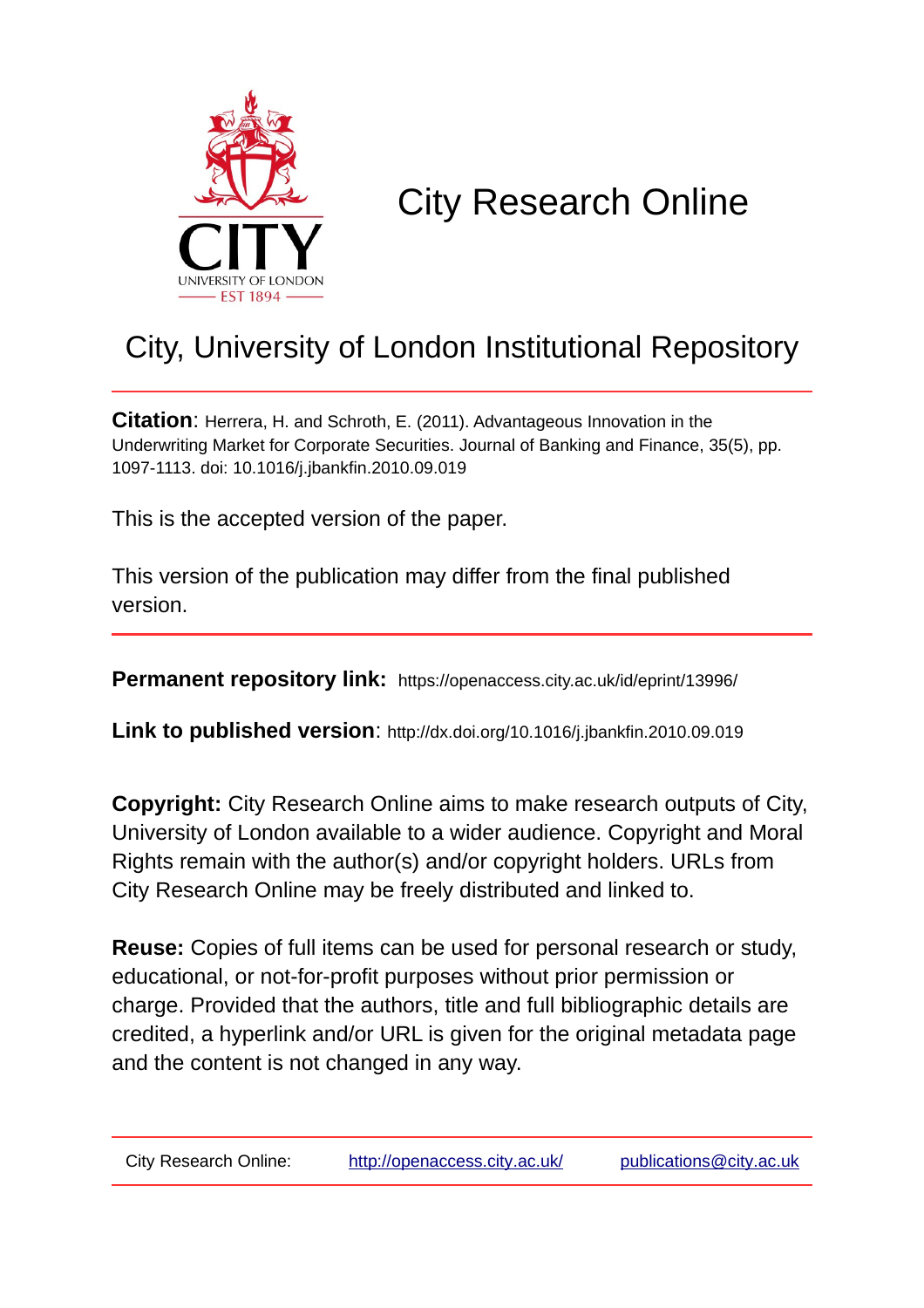# Advantageous Innovation and Imitation in the Underwriting Market for Corporate Securities

Helios Herrera<sup>†</sup> Columbia University and ITAM

Enrique Schroth<sup>‡</sup> HEC Lausanne and Swiss Finance Institute

#### Abstract

Investment banks that develop new corporate securities systematically lead the new underwriting market despite being imitated early by equally competitive rivals. We study how innovators and imitators set underwriting fees in order to identify empirically the source of this advantage. Using data of innovative securities since 1985, we do Önd that innovators set systematically higher fees than imitators. This premium decreases as more issues occur, and faster for later generation products. Imitation is also quicker for later generations. This evidence supports the hypothesis that the innovator has superior skills in structuring any given issue of the new security.

JEL Classification: G24, L12, L89.

Keywords: Financial innovation, sequential innovation, investment banking, underwriters' expertise, learning.

We would like to thank Sugato Bhattacharyya, Michele Boldrin, Tom Chemmanur, Hendrik Hakenes, Charles Lucas, Preston McA§ee, Erwan Morellec, Stewart Myers, Roberto Rigobon, Elu Von Thadden and seminar audiences at the 2004 FIRS Conference (Capri) and the 2005 CERF Conference on Financial Innovation (Cambridge). Enrique Schroth acknowledges financial support provided by the Swiss Finance Institute and FINRISK.

<sup>&</sup>lt;sup>†</sup>Address: School of International and Public Affairs, 420 West 118th Street, New York, NY 10027, Tel.: 212 854 3239, E-mail: hhh2108@columbia.edu.

<sup>&</sup>lt;sup>‡</sup>Corresponding Author. Address: Department of Finance, Extranef 251, 1015 Lausanne, Switzerland. Tel.: +41 21 692 3346. Fax.: +41 21 692 3435. E-mail: enrique.schroth@unil.ch.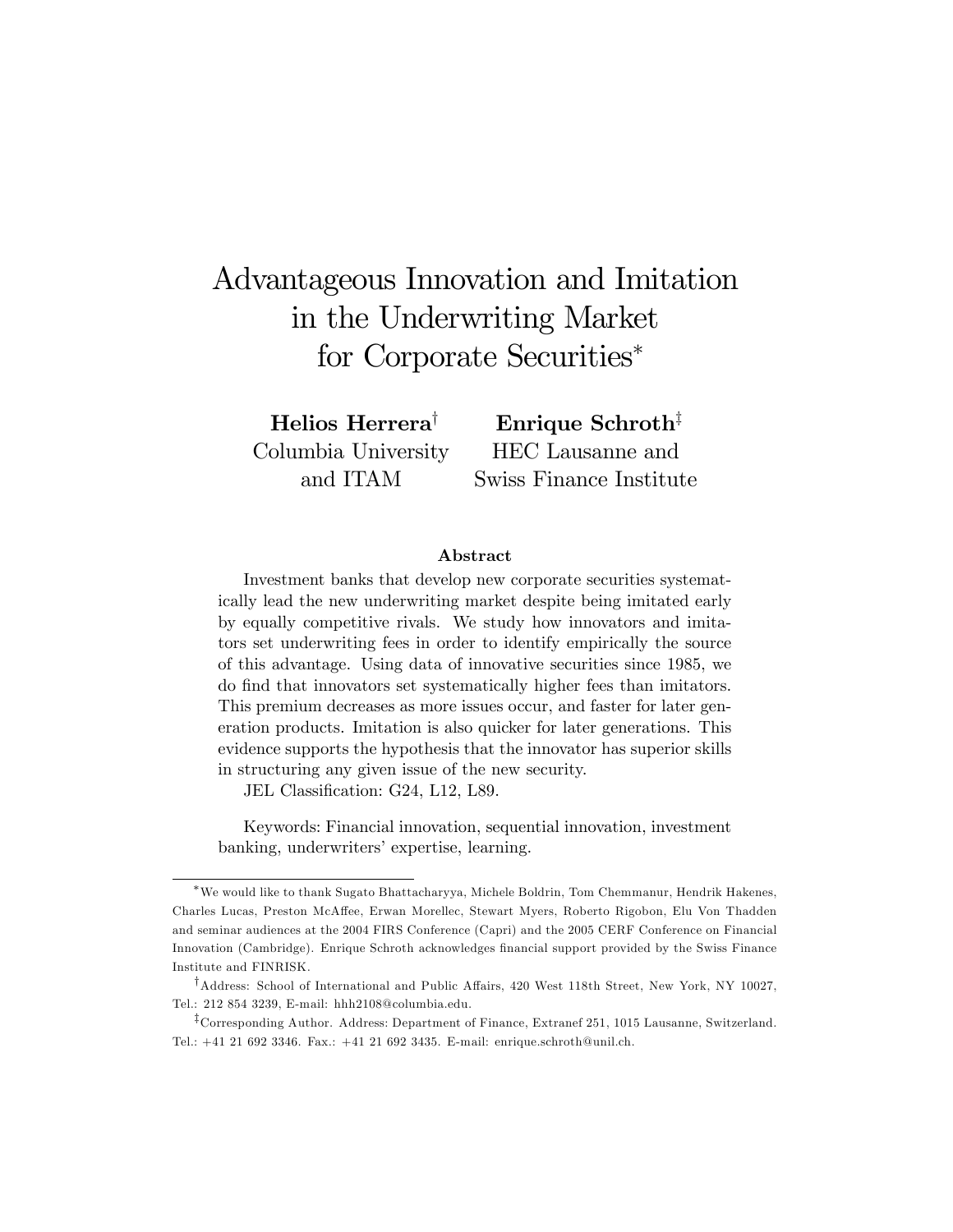# Advantageous Innovation and Imitation in the Underwriting Market for Corporate Securities

#### Abstract

Investment banks that develop new corporate securities systematically lead the new underwriting market despite being imitated early by equally competitive rivals. We study how innovators and imitators set underwriting fees in order to identify empirically the source of this advantage. Using data of innovative securities since 1985, we do Önd that innovators set systematically higher fees than imitators. This premium decreases as more issues occur, and faster for later generation products. Imitation is also quicker for later generations. This evidence supports the hypothesis that the innovator has superior skills in structuring any given issue of the new security.

JEL Classification: G24, L12, L89.

Keywords: Financial innovation, sequential innovation, investment banking, underwriters' expertise, learning.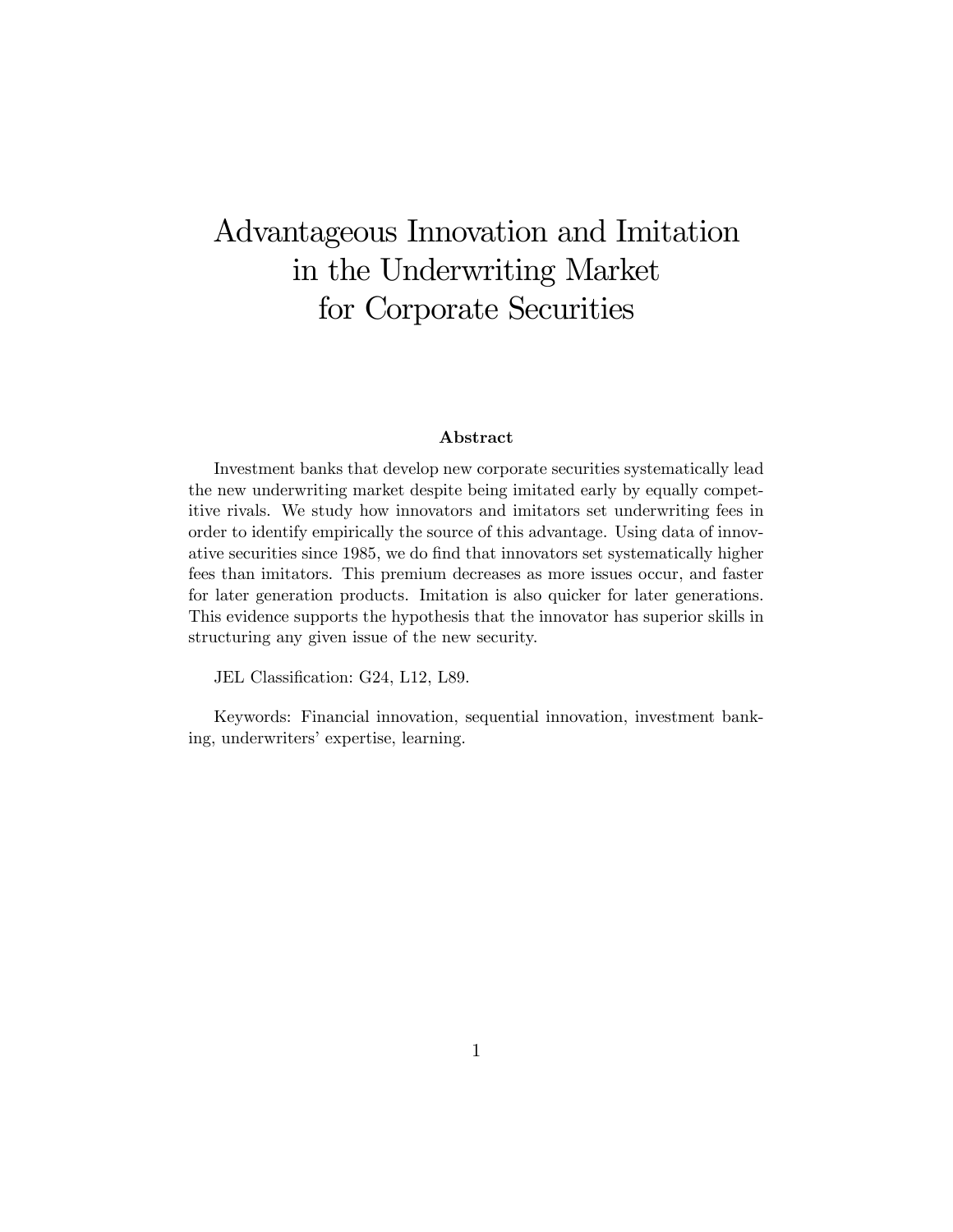Investment banks have been at the forefront of financial innovation for more than two decades, increasing the variety of securities that firms can issue to raise new funds. The volume that banks underwrite using these products has also taken an increasing proportion of the overall underwriting market. But innovation is followed by imitation: large, reputed banks avoid the research and development stage and compete with the innovator for underwriting mandates of the new security. Yet, the empirical evidence strongly suggests that the innovators of new securities are somehow able to preserve a competitive advantage over imitators.

Why this is the case is an open question. In the most recent survey, Tufano (2003) concludes that the mechanisms that reward innovation still remain to be studied. It is important and timely to study the source and the evolution of the innovator's advantage if we want to understand the incentives for banks to innovate. Indeed, authors still debate the wisdom behind the recent changes in the US patent laws without a measurement of how much banks gain from innovation without patent protection.<sup>1</sup>

This paper asks whether the innovator's advantage over its imitators comes from a superior expertise structuring and underwriting issues of the security it has developed. We conjecture that imitation is seemingly easy but effectively difficult. The imitator can learn the product design immediately but has to acquires the skills to structure new issues. This specific ability is private to the innovator but the imitator learns it as the new security is issued repeatedly.

To test this hypothesis, we employ a novel identification strategy: we compare the equilibrium underwriting fees of innovators and imitators along the life cycle of each innovation, and across innovations that occur sequentially. We derive this comparison from a stylized representation of underwriter competition, where the effects over time of the superior expertise hypothesis are clearly distinguished from those of other sources of bank heterogeneity. In particular, we show that in an equilibrium where both banks maximize their probability of getting the next mandate, the underwriting fee directly reflects the innovation-specific ability *differential* between innovator and imitators on top of underwriting costs and client switching cost. If there is a specific ability to learn, then this difference, and thus the fees, will be monotonically decreasing in the issue number, *ceteris paribus*.

We implement the empirical tests with a data set of some of the most significant innovations in the last 20 years. We analyze all new issues of equity-linked and corporate derivative securities found in Thomson's One Banker data base (formerly SDC).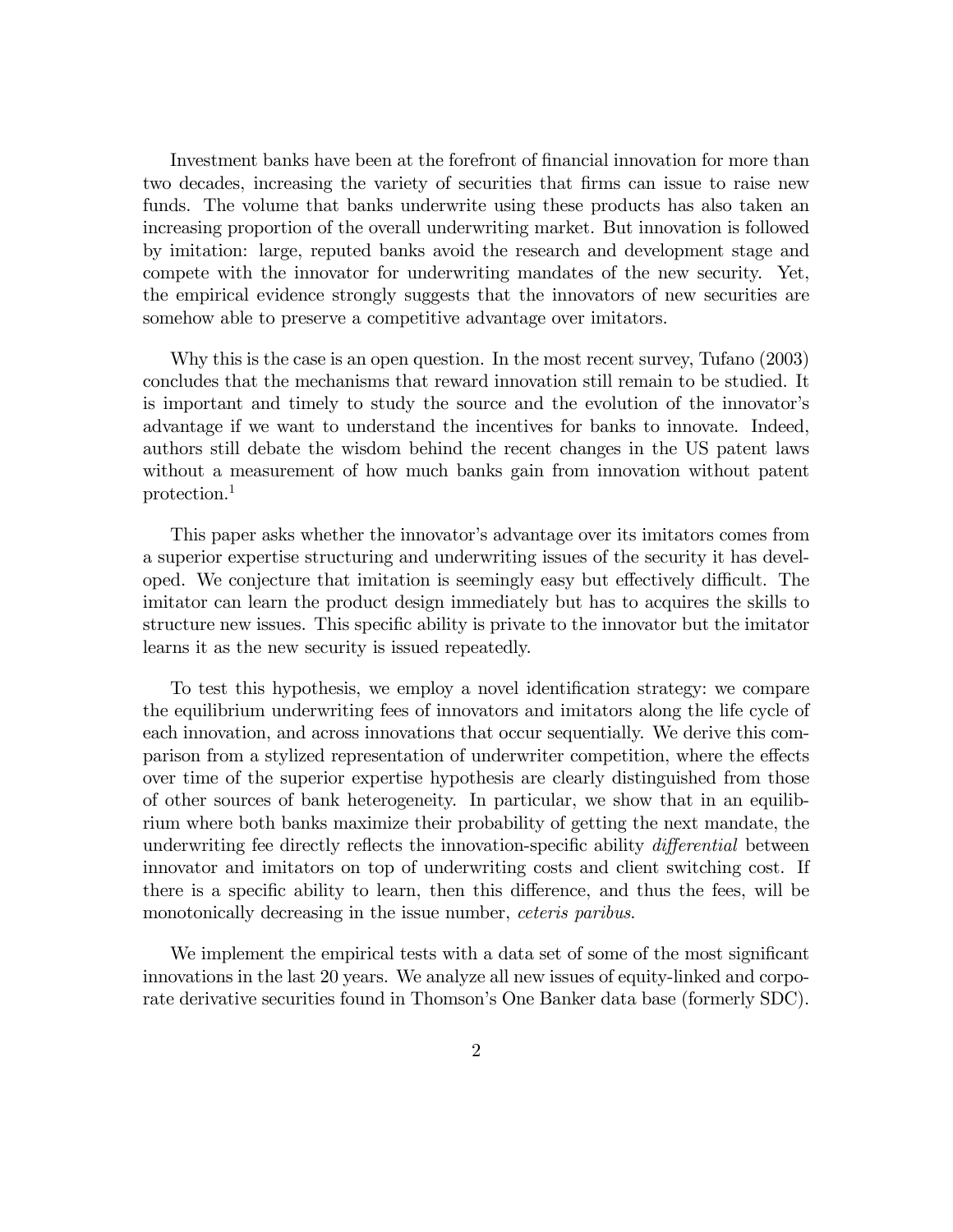These products have become increasingly important not only as a fertile ground for innovation but also as a large source of funds. Between 1985 and 2002 firms raised over \$200 billion, which represents almost 16% of all the cash raised with common stock in the same period by all the firms in the US economy.<sup>2</sup> This class of securities has two other key characteristics: a high complexity of the securities' structures and a high variation in the actual engineering choices made by underwriters across issues (Schroth, 2006). Underwriters given the mandate have to specify a large number of parameters for each given issuer and investors characteristics at the time of the issue. Therefore, the bank's structuring ability must be an important determinant of this market's equilibrium.

All the banks that compete for underwriting mandates of innovative securities are large, reputed Wall Street Örms. All of them have had underwriting relationships in the past with most issuers and have the ability to place large issues. We see that variables traditionally used to measure underwriter's competitiveness vary little across underwriters in these markets. Hence, we exploit variation in two previously overlooked characteristics of each issue: the issue order within the security and the generation number of each security. Indeed, these securities can be classified into product groups (index-tied principal, zero-coupon convertibles, mandatory convertible preferred, etc.). Moreover, innovations within groups occur in an observable sequence. Further, issues themselves happen sequentially. Univariate comparisons across generations already reveal that the innovator's market share leadership is smaller for late generations.

The evidence is strongly in favor of the superior expertise hypothesis. We identify this effect *over and above* other measures of the competitiveness of underwriters and show that it is of the first order. The estimated advantage is inherent to the security's innovator and is robust even to the presence of tough imitators. In particular, the underwriting fees set by innovators are larger than the imitators' for given generation and issue numbers. The innovator's fee for the first issue of first generations is on average between  $10\%$  and  $15\%$  higher than the imitators'. The difference is decreasing in the issue number, at a speed that increases with the generation number. On average, it takes between 9 and 12 issues of a first generation security for the imitator to compete at equal strength with the innovator. It takes less than two issues for 10th generation securities. This result is consistent with the intuition that later generation products typically build on a previous designs and are therefore less innovative than the previous generation, i.e., a smaller innovator's initial advantage.

The superior expertise hypothesis also has testable implications about the speed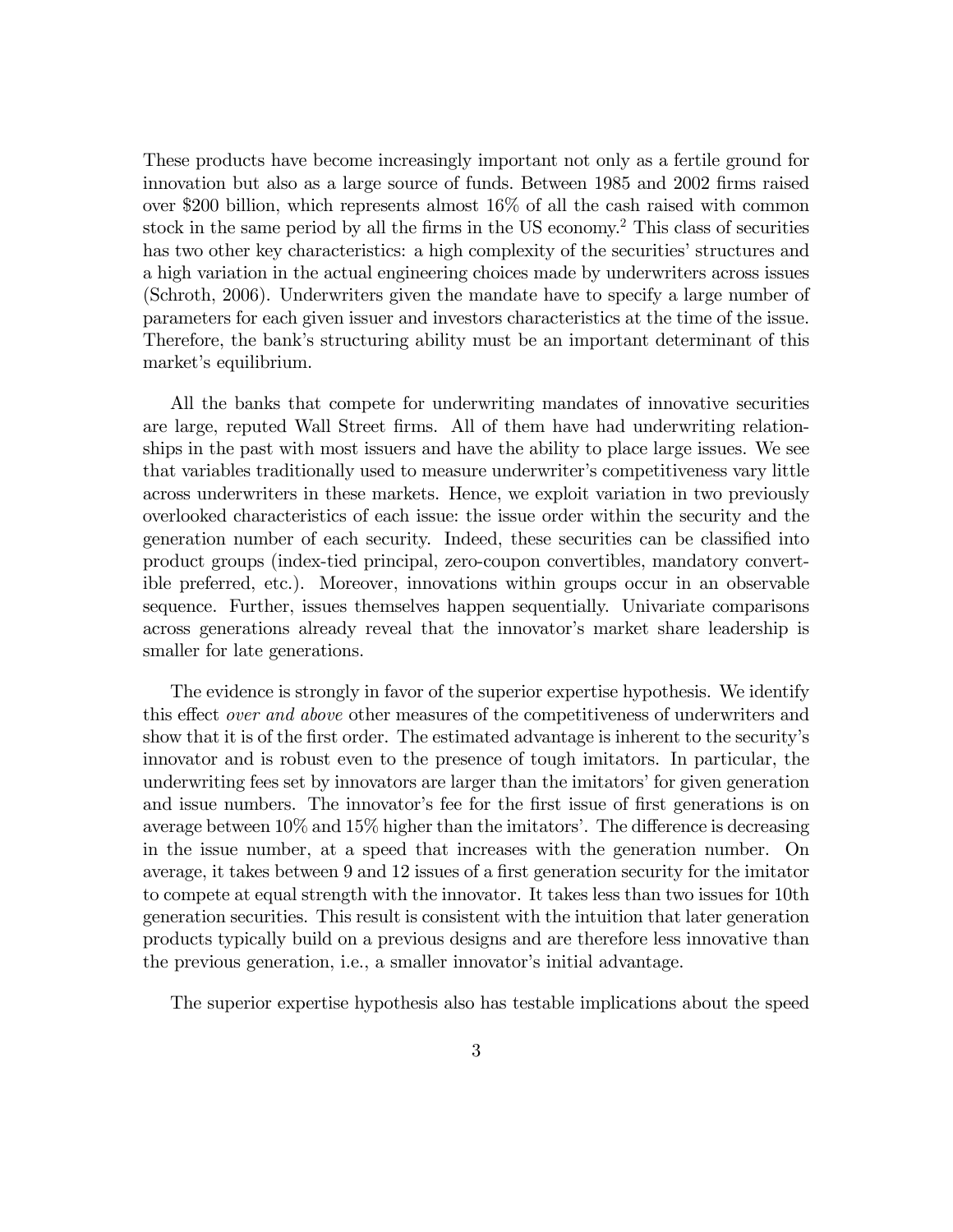of imitation. If the innovator can provide a higher quality structuring and underwriting, then the probability that the imitator gets its first underwriting mandate at any given issue must be decreasing in the innovator's initial advantage. Our estimates of the hazard rate of imitation function show that the expected imitation times are decreasing with the securityís generation number. Again, these estimates support our hypothesis and are also fully consistent with the estimates of the fees equations.

The hypothesis that innovators have a superior expertise has not been developed by the previous literature. There is anecdotal evidence mostly from practitioners' testimonies that suggests that reverse-engineering results in imperfect substitutes and that the innovator remains the most proficient issuer  $(Toy, 2001).$ <sup>3</sup> Clinical studies of the investment banking industry document how engineering skills vary across banks and that the necessary skills to structure the issue of a new corporate security take time to acquire (Eccles and Crane, 1988). The lack of development of this hypothesis may have been caused by Tufano's (1989) failure to find systematic differences in the underwriting fees of innovators and imitators. Indeed, Tufano's findings are inconclusive as to the source of the innovator's market leadership. What makes our results conclusive is the fact that we condition the comparison of fees between innovator and imitators on the issue timing and the generation number of the security.

The first formal test that the superior expertise plays an important role in financial innovation is performed by Schroth (2006). He estimates a structural model for the demand of underwriting services of innovators and imitators. To identify the innovator's advantage, this study focuses on the best way to instrument for underwriting fees. Here we look directly into the determination of the fees and identify the underwriters' relative abilities from fees data using the model.

Bhattacharyya and Nanda (2000) theoretically analyze the role of the costs of switching banks in financial innovation. They show that innovators can make positive proÖts despite fast imitation because they have loyal clienteles. Client loyalty implies that the innovator's profits may not be eroded by imitation, but it also implies that the advantage belongs to the second mover rather than to the first: if a bank can underwrite a perfectly imitated product for its own loyal clientele then, all else being equal, imitation should be more profitable than innovation because it saves the development costs. Also, we see empirically that even large banks have small market shares for some innovative products and this generally happens when they are imitators. We incorporate client loyalty à la Bhattacharyya and Nanda (2000) to the model and the empirical tests. The effects of past-relationships based loyalty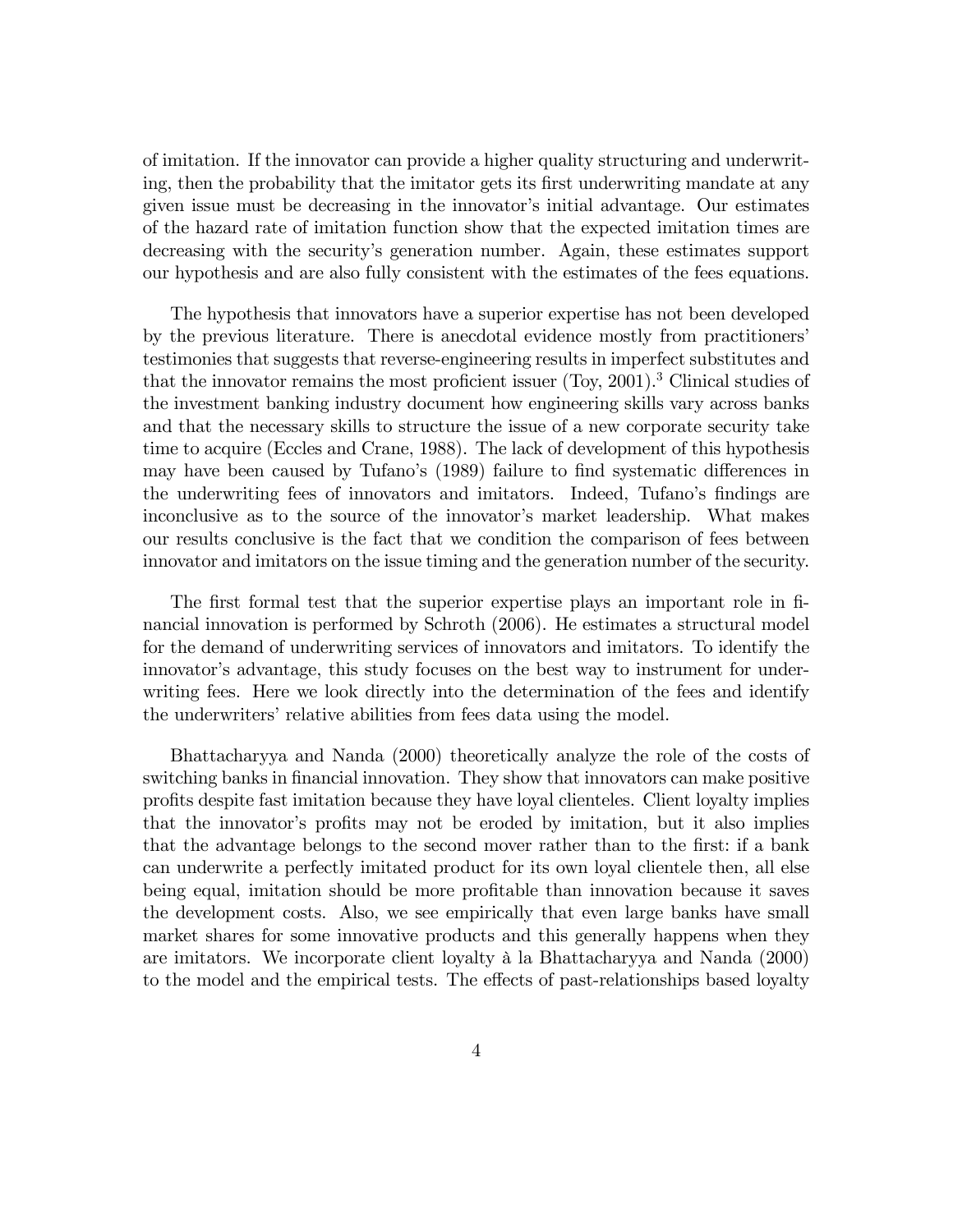measures on underwriting fees, if any, are very small relative to the effects of superior expertise.

Authors have mostly focused on the *diffusion* of financial innovation and the value to its end users (see Frame and White, 2004). Notably, Persons and Warther (1997) propose an information-based theory of the adoption of Önancial innovations by Önancing Örms where non-adopters update their beliefs about the true value of innovative securities from the number of adopters. Thus, innovations diffuse in waves. Molyneux and Shamroukh (1996) search for the determinants of the speed of adoption of junk bonds. While this strand of the literature does not attempt to understand the incentives to innovate, our paper focuses directly on the dynamics of competition between the agents of corporate Önance innovation, i.e., investment banks, during the innovation's life. Riddiough (2001) links the intermediation side with the investors' side of innovation by finding evidence that the structuring of commercial mortgage-backed securities responds to changes in credit agencies' and investors' valuation. Here we also argue that product structuring changes along the life cycle of a new security, but we take a step further and study the evolution of the structuring skills of different banks, and how this difference shapes the incentives to innovate.

This paper contributes also to the empirical banking literature (see Altinkilic and Hansen, 2000, for a synthesis). We follow this literature to specify the marginal cost of underwriting component in the underwriting fee, but we augment the specification to include the markup due to imperfect competition. Indeed, the size of the markup is determined in equilibrium as a function of the ability differential between the innovator and the imitator for given issue and generation numbers.

The evidence in this paper contributes to the ongoing debate about the costs and benefits of the recent strengthening of patents for business methods, which include most financial innovations. The evidence here shows that the innovator's profits and market leadership are maintained after imitation occurs but gradually fall over the life cycle of the new products (as conjectured by Van Horne, 1985). We also see that, the larger the market, the more mandates the innovator is able to secure early, effectively delaying the entry of imitators. It seems therefore that there is more need for patent protection in small, late-generation securities markets. The evidence also shows that innovation adds little value to the innovator and to the issuer in these markets. It seems likely then that the increased litigation required to protect such innovations will be wasteful, and also possible that the innovating banks will not even use it. Providing an answer to these questions is next in this line of research.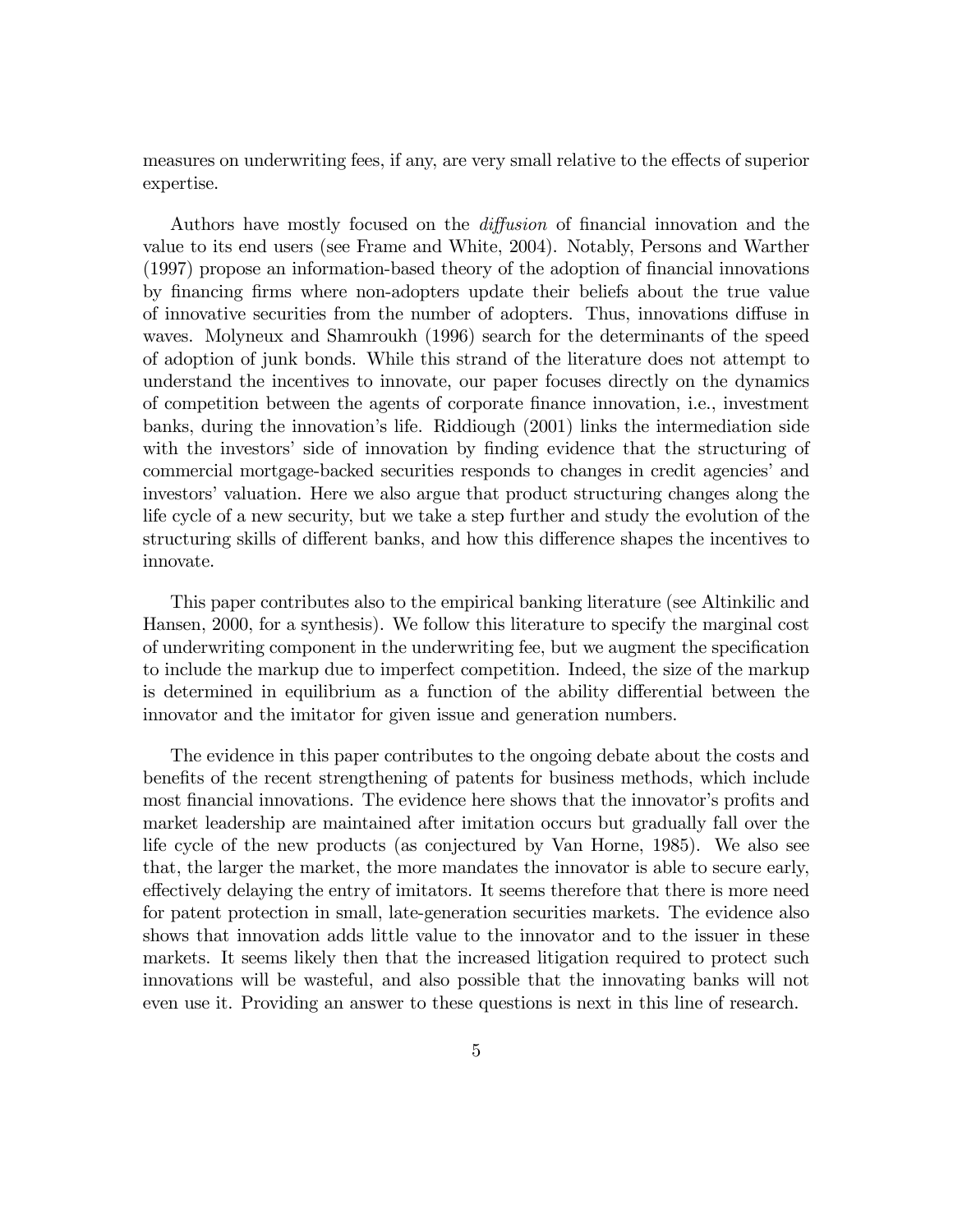This paper has the following structure. Section I summarizes the data set and draws some preliminary conclusions to motivate and shape the empirical design. Section II lays out the empirical model and the testable implications of the superior expertise hypothesis. We test these predictions in Sections III and IV. Section V discusses some extensions to the model and further evidence to support them. Section VI summarizes the results and concludes briefly. The Appendices contain further robustness checks of the model and all the proofs.

# I Data description

We use the New Issues data from Thomson One Banker to construct a data set of the market for underwriting mandates of innovative corporate securities. We include all issues of Equity-linked or Derivative corporate securities. We record the characteristics of each issue (underwriting fees, the lead underwriter, proceeds, security type), of its underwriter (e.g., past volume underwritten to date, by security classes) and of the issuer-underwriter pair (e.g., past relationships counts). As a new feature, we record also the order in which issues occur within a security type and the order of the security within the sequence of related innovations.

# A Size of the new issues market

Equity-linked and derivative securities have been issued by corporations since 1985. There have been 665 issues until 2004 by 30 different lead underwriters involving 50 different securities. Each security has a distinct design feature that distinguishes it from already existing products. They appear in the debt (D), convertible debt (CD), preferred (P) and convertible preferred (CP) classes.

These products have become increasingly important not only as a fertile ground for innovation but also as a large source of funds. Between 1985 and 2002 firms raised over \$200 billion, which represents almost 16% of all the cash raised with common stock in the same period by all the firms in the US economy. Table I shows that the average issue raises almost \$234 million (standard deviation, \$299 million), which is almost twice as large as the average issue using standard D, CD, P and CP in the same period (average \$130 million, standard deviation \$152 million).

Underwriting fees are on average large, i.e.,  $2.41\%$  (standard deviation 1.16%), relative to the contemporaneous underwriting fees of standard products (average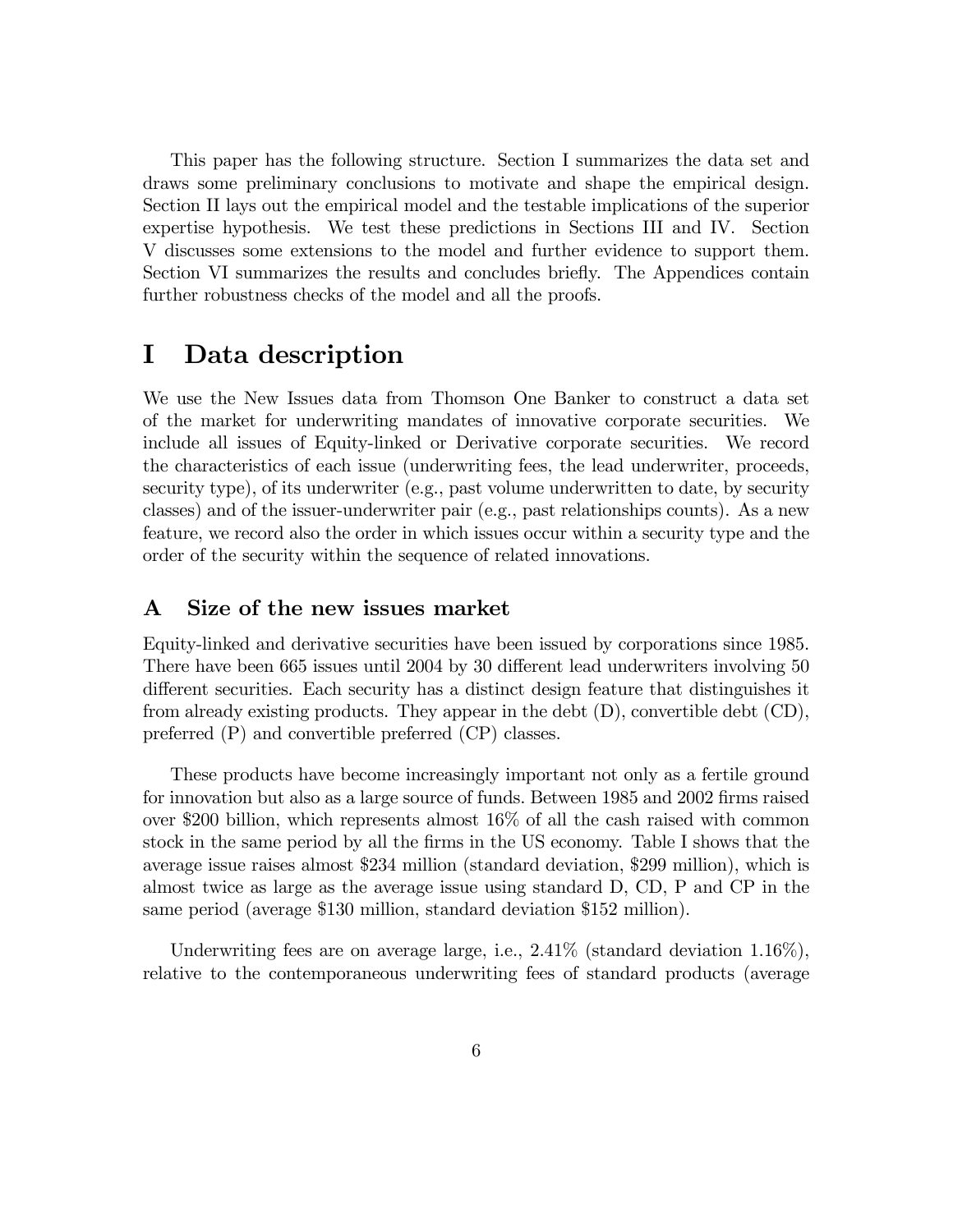1.14%, standard deviation 1.40%). Unlike the case of SEOs and IPOs, underwriting fees for equity-linked and corporate derivatives exhibit significant variation.

#### <INSERT TABLE I ABOUT HERE>

Panel B of Table I shows that 18 of the 50 securities have been imitated. Over  $60\%$  of all the issues recorded correspond to imitated securities. There is significant heterogeneity in the times to imitation, measured either as the number of issues or days before the entry of the first imitator. Despite being imitated early (after 2) median issues), innovators have on average the largest market share (0.57, standard deviation 0.23).

# B Classification of corporate innovations

We classify all the securities following Schroth  $(2006).<sup>4</sup>$  Table II shows this classification. The securities are listed in the order in which they historically appear. The largest groups, in terms of the number of products, are the groups of convertible preferred equity and the group of tax-saving, income deferring securities. These groups also exhibit significant imitation activity. Innovations in standard debt products (RISRS) or zero-coupon convertible debt (LYONS) brought about relatively large and long lasting underwriting markets but do not seem to have provided a fertile ground for subsequent development.

#### <INSERT TABLE II ABOUT HERE>

# C Participating underwriters

There are 98 bank-security pairs. It is clear from the list of participating banks that innovation and imitation in corporate products of the equity-linked or derivative type is a game between Wall Street's top banks. Most of them have vast underwriting experience, large placement capabilities and good relationships with institutional investors and frequent issuers. These characteristics are generally used in the investment banking literature to capture the heterogeneity across banks competing for underwriting mandates of SEOs and IPOs. Given that this data is concentrated on the top banks, we expect these characteristics to vary little across banks. We expect other sources of heterogeneity across banks and securities matter more in this data set.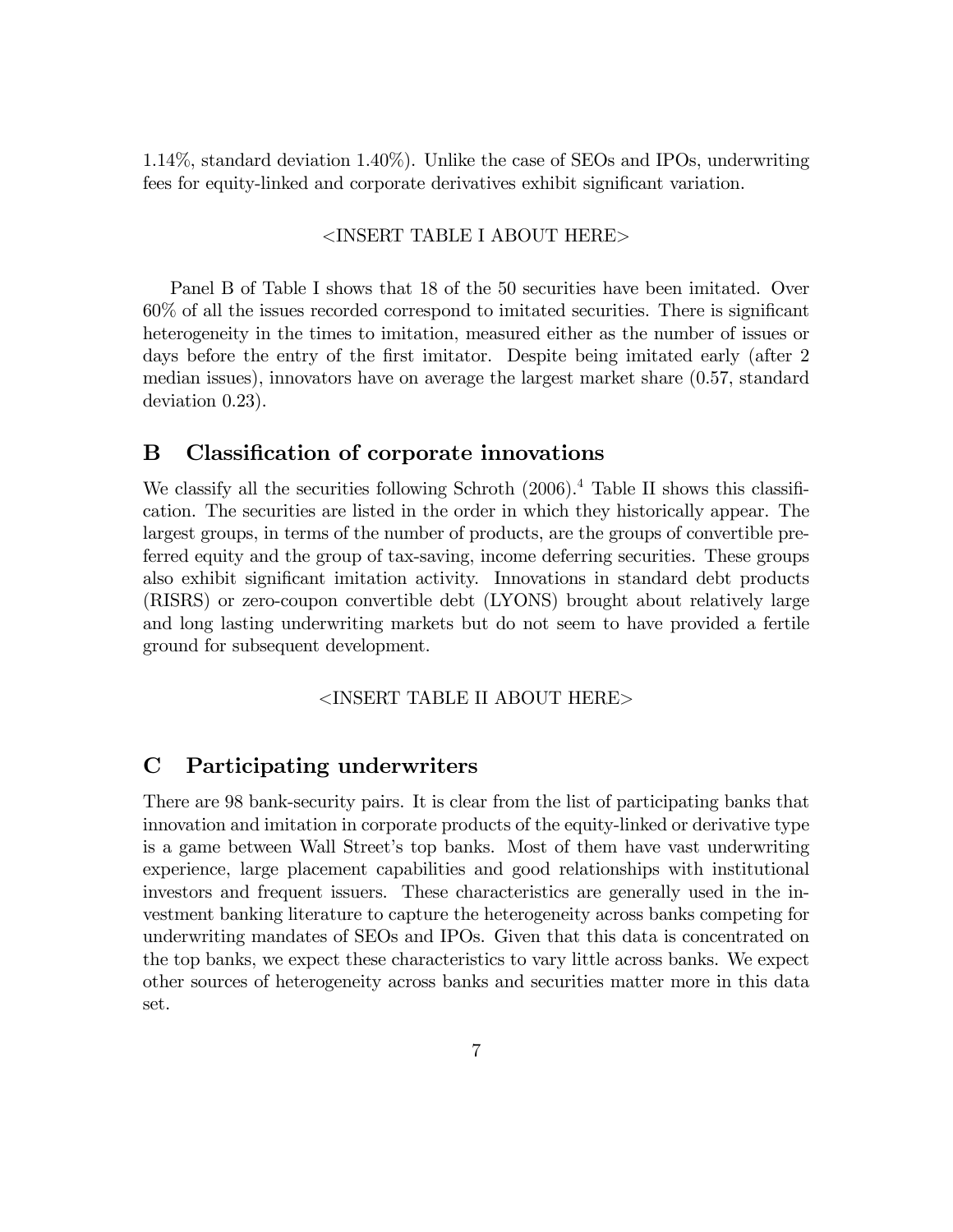## D Characteristics of corporate innovations

An innovation is a new corporate security that a firm can issue to raise funds. The innovator competes with imitators to underwrite new issues of each given new security. To understand what may distinguish the innovator from its imitators, consider the following examples.

#### 1. Examples

Preferred Equity Redemption Cumulative Stock (PERCS): PERCS are 3-year mandatorily convertible preferred shares that pay a fixed dividend. The conversion rate is one but the conversion value is capped if the common shares appreciate too much. Thus, each issue of PERCS specifies, among other things, the cap to the common stock returns,  $\bar{r}$ . The contract must also specify the dividends payable and the offer price (see Figure 1).

#### <INSERT FIGURE 1 ABOUT HERE>

Index-tied appreciation notes: Generic index-tied debt (ELKS, MITTS) will specify the stock, or index of stocks, whose price is tied to the adjustable face value of the bond. The underwriter has to choose the underlying and the sensitivity of the face value to the underlying for each issue.

Common to these examples is the fact that the underwriter must choose several parameters for every issue within the product structure. These choices (e.g., the PERCS conversion cap) typically vary across issues. The role of the underwriter is not only to build the book but also to structure the issue, i.e., to customize it. The structuring skills of underwriters could be a potentially important source of differentiation between innovators and imitators.

Issue customizing has been well documented and it is depicted in the testimonies of bankers collected by Eccles and Crane (1988). In addition, Schroth (2006) analyzes the structuring of equity-linked issues and finds a significant variation across the parameters within the same designs. In fact, Schroth (2006) Önds much less variation within the imitators' set of issues. Hence, it seems that even if the imitator learns the product design and competes with the innovator early, it lags in structuring skills.

More generally, the inherent characteristic of corporate innovations in these data is that the product design does not immediately disclose all the product information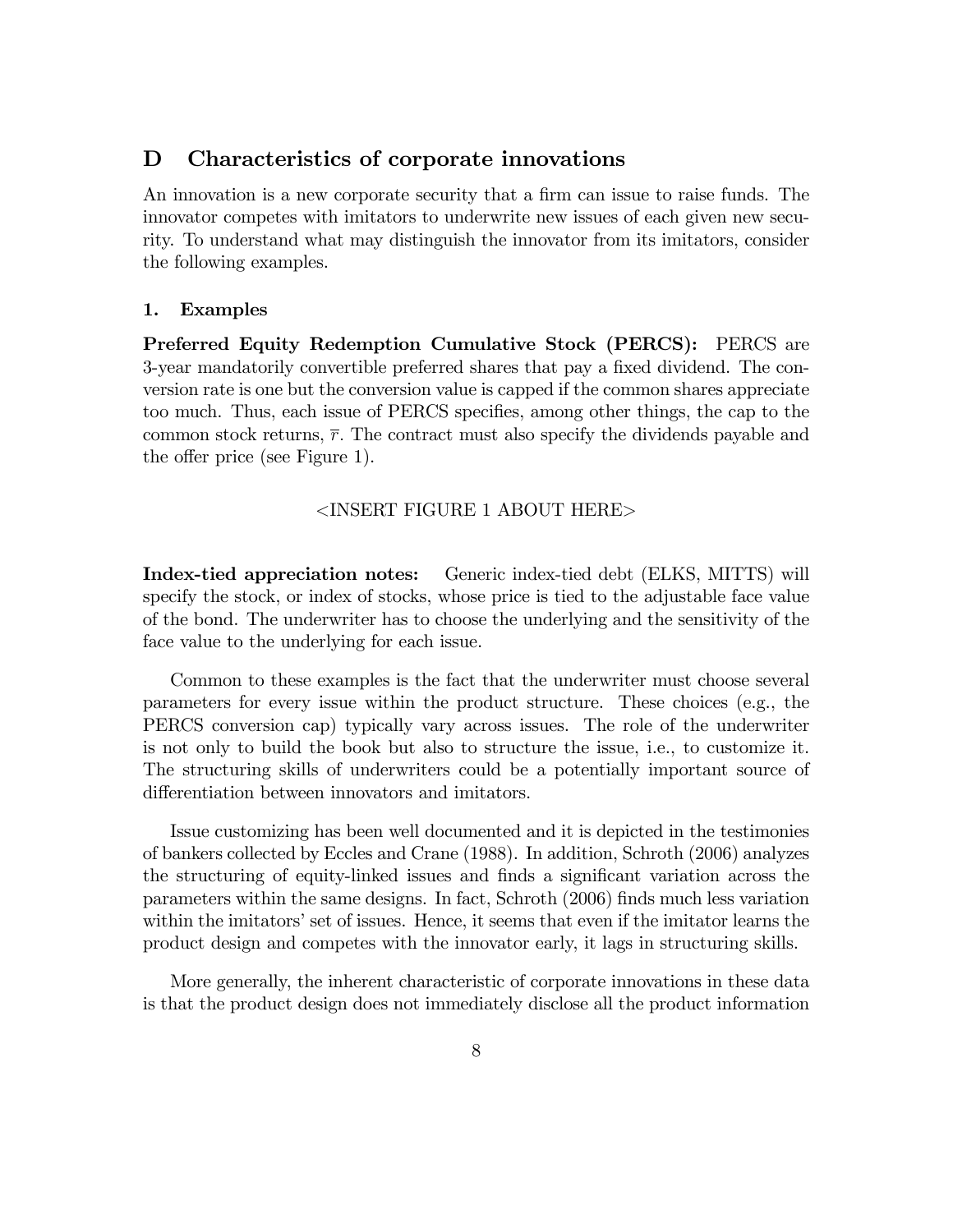known to the innovator. The skill differential may show up in  $(i)$  the choice of the issue's parameters (e.g., floors, caps) within the security design; (ii) the provision of advice to issuers about the hedging of their liabilities;<sup>5</sup> or (iii) the resolution of legal or tax issues before the product can be issued<sup>6</sup>.

Other prominent Önancial vehicles not included in our sample share these features. For example, Goldman, Sachs and Co. pioneered and remained the lead underwriter of putable securities indexed to the Nikkei Index. The idea of issuing Nikkei Put warrants was disclosed rapidly to competitors but Goldman also hedged the issuer's exposure to the Nikkei privately, profiting from private information acquired during the development of the hybrid security.

#### 2. Sequential innovation

Table II shows that innovation occur sequentially within a product group. Being in the same group, these products have common design features but later generations change or improve earlier designs. Consider the following example.

Dividend Enhanced Convertible Stock (DECS): DECS are also 3-year mandatorily convertible preferred shares, but they converts to one common share only if the stock appreciates more that  $\bar{r}\%$  or if it depreciates. Otherwise, they convert to their fixed current common value (Figure 2). DECS are a third generation product derived from PERCS.<sup>7</sup>

#### <INSERT FIGURE 2 ABOUT HERE>

Table III compares the main characteristics of issues of first generations and later generations. Three observations stand out. For first generations, (i) issuers pay significantly lower underwriting fees; (ii) entry is significantly slower, measured as the number of issues to imitation; and (iii) the innovator has a significantly larger market share.

#### <INSERT TABLE III ABOUT HERE>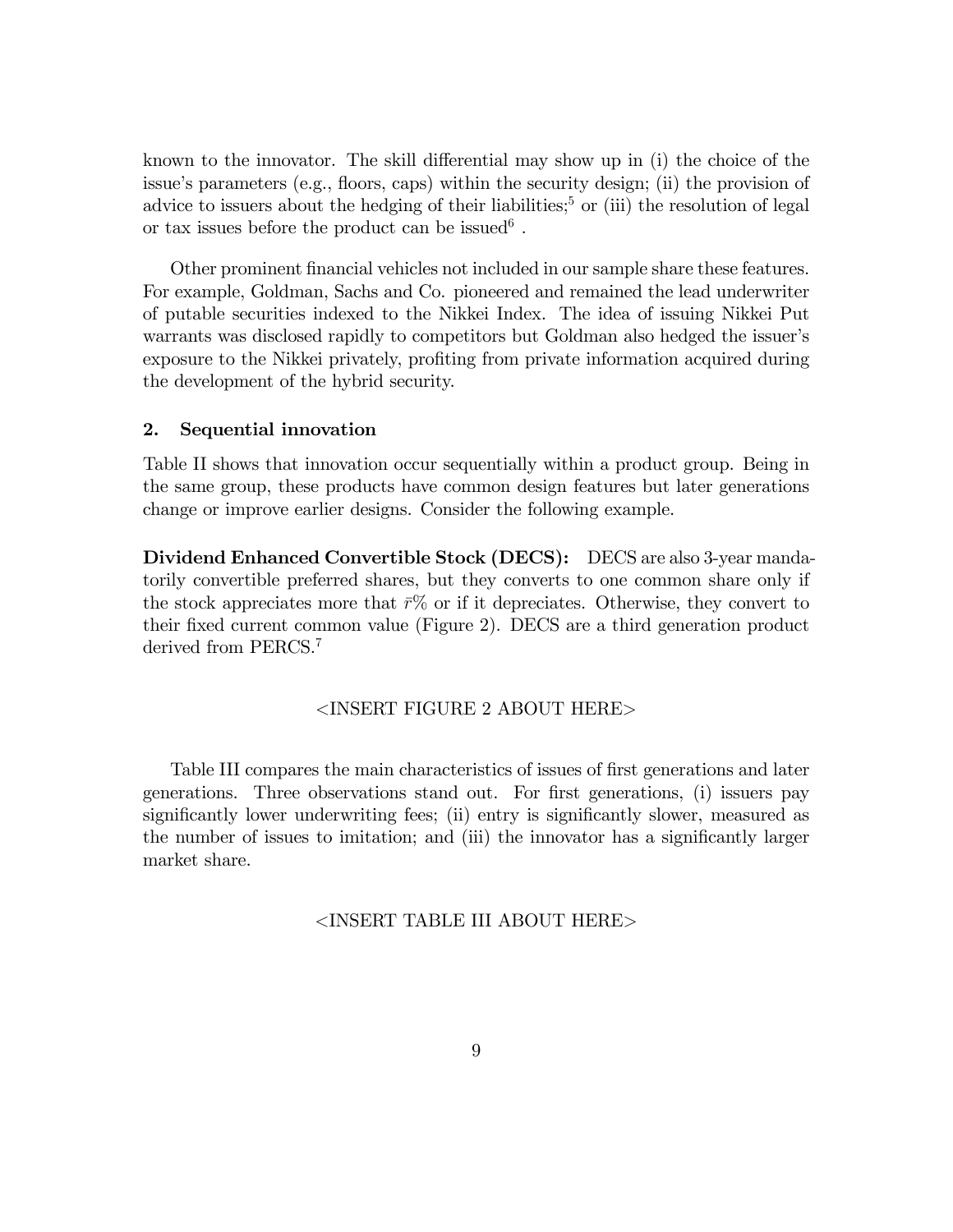The facts that innovators of later generations have smaller market shares than first generation innovators and that entry speeds up for later generations suggest that the generation number may be an important, previously overlooked source of heterogeneity. In particular, it seems that the innovator's advantage may decrease with the security's generation number. This result is consistent with the intuition that, if the imitator needs to acquire specific skills to match the innovator, it is likely that part of the skills learnt from underwriting early generations will still be useful to underwrite late generation products. Therefore, the skill differential between the innovator and its imitators will be smaller and shorter lived for later generations.

Later generations may improve earlier designs and increase the choice of the issuer as to what to issue. The average increase in underwriting fees from the first to the later generations are consistent with this interpretation. Whether generations add value to the issuer at an increasing or decreasing rate along the sequence is an empirical issue, testable with the multivariate analysis we propose in Section II.

# E Client loyalty

The loyalty of clients is a prominent feature of the investment banking literature. Bhattacharyya and Nanda (2000) argue corporate finance innovation is profitable because issuers are reluctant to break their relationships with their underwriter. The underwriter exploits this loyalty by increasing the underwriting fee above the competitive price without losing the underwriting mandate. We measure the relative client loyalty at each issue t of security g by the propensity that the issuer,  $x$ , has had in the past to choose bank b over its rivals  $b'$  to underwrite g. The index is:

$$
LOYAL_{t,g,b,x} = \frac{\#(\text{issues between } x \text{ and } b)}{\sum_{\forall b' \text{in market } g} \#(\text{issues between } x \text{ and } b')} - \frac{1}{\#(b' \text{ in market } g)}, \quad (1)
$$

where  $\#$  (issues between x and b) is the total number of past issues of any security since 1985 with the same issuer-underwriter pair;  $\forall b'$ in market g  $#($ issues between x and b 0 ) is the sum of these counts for the same issuer over all banks that compete for security g and  $\#(b' \text{ in market } g)$  is the number of such banks.

The first term of this coefficient measures how much more likely the issuing firm was to choose this bank in the past over all the other underwriters of this security. The second term normalizes for the fact that the number of competing underwriters is heterogeneous across securities. A value of zero means that the issuer has chosen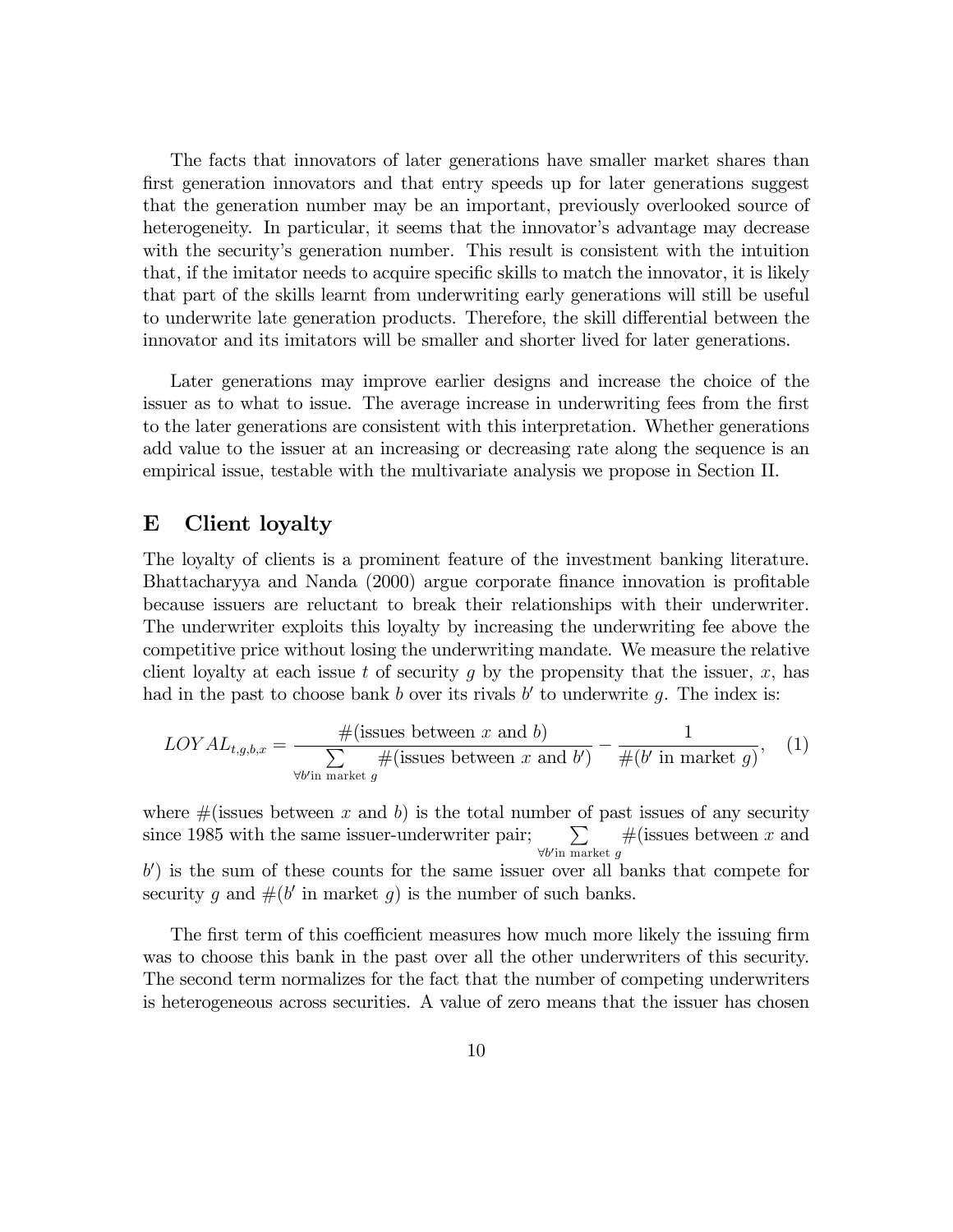all of the competing banks with equal likelihood in the past. We also refine this measure by counting only past issues of securities of the same class, i.e., D, CD, P, or CP, instead of all issues.

#### <INSERT TABLE IV ABOUT HERE>

We see in Table IV that, regardless of its definition, the loyalty index exhibits very little variation: the inter-quartile range for both measures is zero. Moreover, the univariate test shows no significant difference between the average of either measure of loyalty to innovators or imitators (p-values of 0.46 and 0.13). Further, loyalty covaries little with whether the underwriter is the innovator or not (correlation of 0.05 and 0.09). Thus, it seems that loyalty will have a small impact on the dynamics of market shares and equilibrium underwriting fees when tested formally.

# II An empirical model of the underwriting market

To analyze our data, consider the following stylized model of the underwriting market for corporate innovations. The issuer has to choose and underwriter, and the services of competing banks (innovator and imitators) are differentiated.

# A The underwriting market

Let  $t = 0$  denote the first issue of a new security, g. By definition, this security is underwritten by the innovator,  $b = 0$ . The design of g is immediately revealed to the imitating bank,  $b = 1$  (the case with more than one imitator is developed in the Appendix and produces the same qualitative results). Let  $t = 1, 2, ...$  denote the observed sequence of issues. We assume that one Önancing Örm is drawn at each t and that each cannot delay the issue. Both underwriters bid for the mandate to structure and sell the security and compete in fees,  $p<sub>b</sub>$  (i.e., the underwriting spread), to get the mandate.

# B The underwriting service

The underwriting service provided by banks is differentiated both vertically and horizontally. The vertical dimension measures the quality of the product and the underwriting service,  $q_b$ : all other things being equal, an issuing firm prefers an underwriter who knows how to customize better the issue.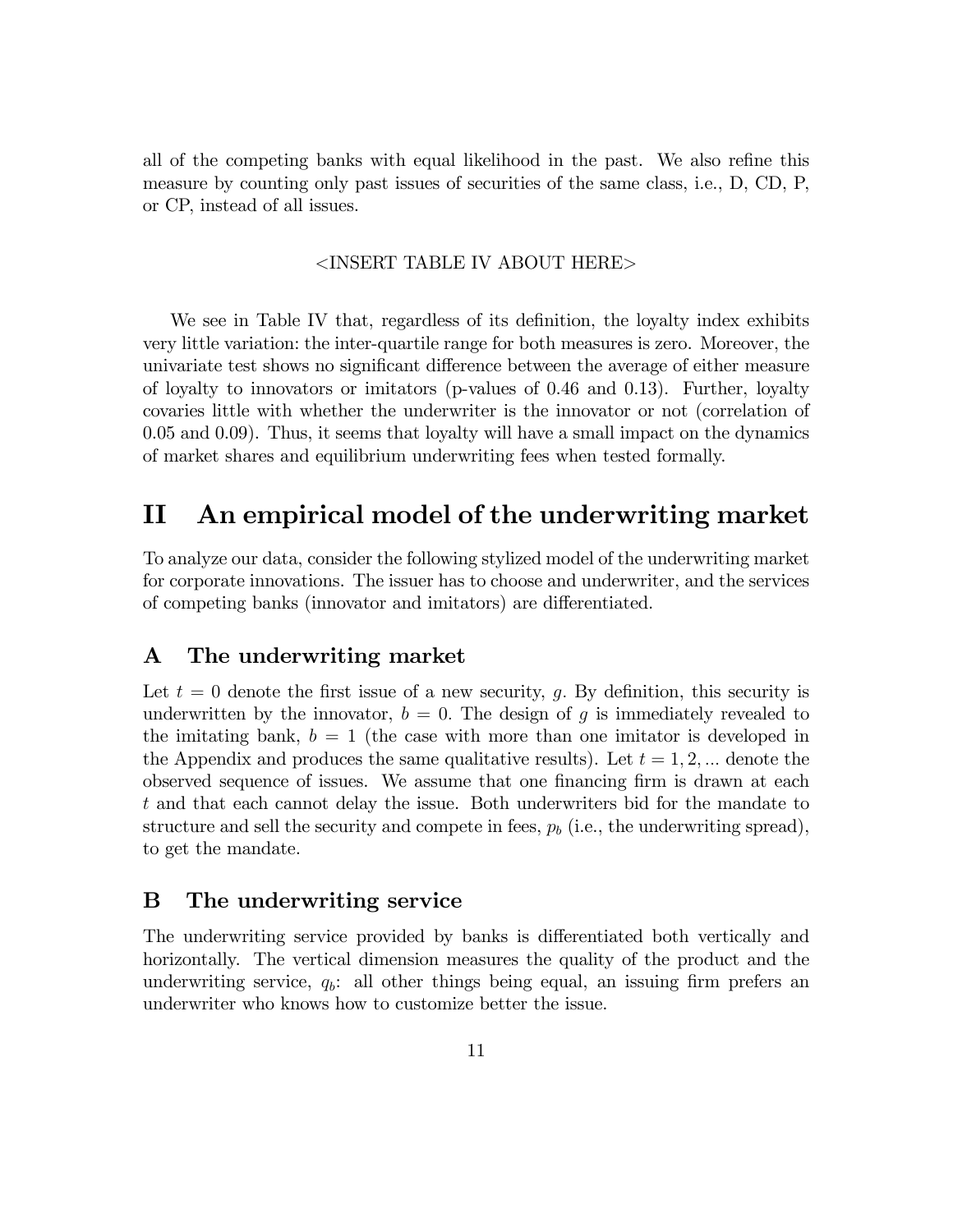Let the quality differential  $\Delta q \equiv q_0 - q_1$ . Whenever the innovator has a superior expertise, then  $\Delta q > 0$ . To explore the superior expertise hypothesis, we let the quality differential depend on the number of issues and the generation number of the security and write it as  $\Delta q(t, g)$ . The innovator's initial advantage is therefore  $\Delta q$  (0, g). If the imitator catches up with the innovator's underwriting skill as more issues occur, then  $\Delta q$  (t, g) is decreasing in t for a given g. Further, if our previous intuition is correct and the skills learnt from underwriting early generations are useful to catch up faster with the innovator in later ones, then  $\Delta q (0, q)$  is decreasing in g and  $\Delta q(t,g) > \Delta q(t,g')$  for all  $g' > g$ .

The horizontal dimension represents the preferences of issuing firms for a particular bank. Issuers are "located" on a unit interval and their unit mass is uniformly distributed over it (we relax this assumption in the Section V). The two competing investment banks are located at the extremes, so that a firm  $x \in [0, 1]$  is partial to one bank. Hence, the preferences of a firm at  $x$  for either bank are given by

$$
v_0(x, g, t) = q_0(t, g) - p_0 - sx,
$$
  

$$
v_1(x, g, t) = q_1(t, g) - p_1 - s(1 - x),
$$

where s measures the intensity (unit cost) of loyalty. With this setup each bank has its own clientele of financing firms. The distance to either represents the degree of loyalty to both.

The drawn firm chooses its underwriter,  $b$ , to maximize  $v<sub>b</sub>$  and has a reservation value normalized to zero, i.e., she cannot delay the financing. Each bank's profits per issue are

$$
\pi_b \equiv (p_b - c) D_b(x, p_0, p_1, g, s, t) \quad \text{for } b = 0, 1; \tag{2}
$$

and where c represents the marginal cost of underwriting an issue (e.g., SEC filing, advertising, legal fees) and  $t$  the issue number.

# C Testable implications of the equilibrium

The main sources of testable comparative statics in this model are s and  $\Delta q$ . All proofs to the propositions that follow are in the appendix.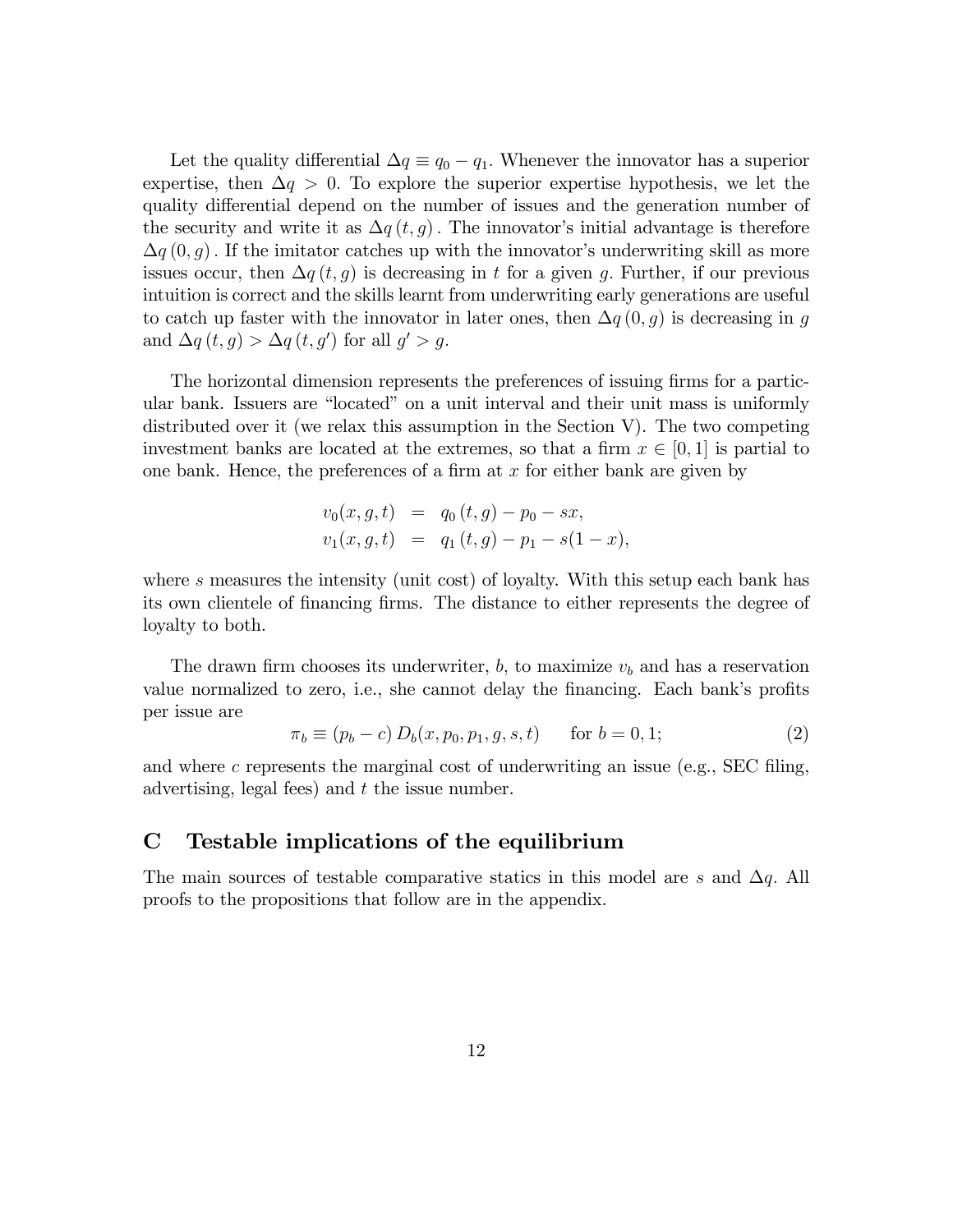#### 1. Equilibrium entry time

Let  $\hat{x}$  be the issuer that is indifferent between both banks that set a fee at marginal cost. That is,  $\hat{x}$  solves

$$
q_0(t,g) - c - s\hat{x} = q_1(t,g) - c - s(1 - \hat{x}),
$$
  

$$
\Rightarrow \hat{x} = \frac{1}{2} + \frac{\Delta q(t,g)}{2s}.
$$

Whenever the innovator's expertise advantage is high relative to the intensity of loyalty of its clients, i.e.,  $\Delta q(t, g) > s$ , then  $\hat{x} > 1$  so that even the most loyal client to the imitator chooses the innovator in equilibrium. In equilibrium, the innovator chooses a fee that guarantees him the mandate for any issuer  $x \in [0, \overline{x})$ , where  $\overline{x} \equiv \min(1,\hat{x})$ . Similarly, the imitator gets mandates from issuers that are relatively loyal, i.e., for  $x \in (\overline{x}, 1]$ . The probability that an innovator gets the mandate is therefore  $Pr(x \leq \overline{x})$ , and Figure 3 illustrates both bank's mandate probabilities as a function of  $\Delta q$ .

## <INSERT FIGURE 3 ABOUT HERE>

If  $\Delta q(t, g)$  decreases with t for a given g, then the probability that the imitator gets the next mandate is zero until  $\Delta q(t, g)$  becomes smaller than s. For any issue that follows, entry is a positive probability event and increasingly likely. The probability distribution of entry is characterized by the next proposition.

**Proposition 1** The probability distribution of the time of entry by the imitator at the N-th issue of security g is first order stochastically dominated by the distribution of the time of entry of security g' if and only if  $\Delta q (g, t) < \Delta q (g', t)$ .

This result implies that imitation occurs, on average, sooner for smaller  $\Delta q (0, g)$ . Our hypothesis that  $\Delta q (0, g)$  is decreasing in g implies that later generations are imitated faster.

This analysis has also implications about the speed and timing at which security innovations are introduced into the market. An innovator will choose not to underwrite immediately an issue of a new security if none of its close clients needs finance at that time. Indeed, underwriting an issue of a firm outside its usual, loyal, clientele is not as profitable for the bank because of the outsider's larger switching costs to bear. Hence, the innovator will delay the trigger of the imitator's learning process until it can make larger profits from the first. The innovator will either wait or aggressively market the product to its loyal clients with the aim of securing a more profitable underwriting contract and the highest continuation profits.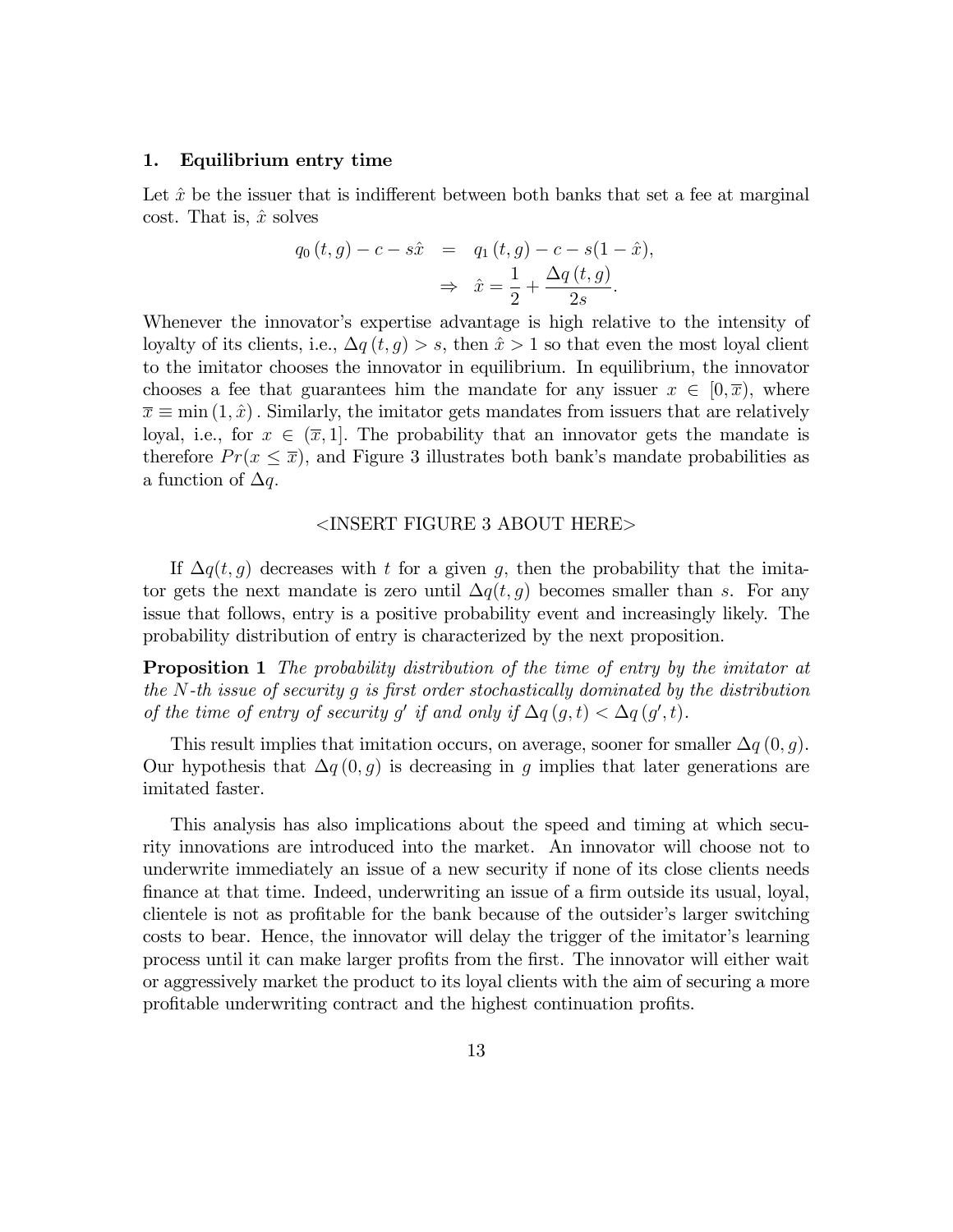#### 2. Equilibrium underwriting fees

For any  $x \in [0, \overline{x})$ , the innovator's equilibrium fee is obtained from the indifference condition

$$
q_0(t,g) - p_0^* - sx = q_1(t,g) - c - s(1-x),
$$
  
\n
$$
\Rightarrow p_0^*(t,g,s,x,c) = c + (1-2x)s + \Delta q(t,g).
$$
 (3)

For any  $x \in (\overline{x}, 1]$ , the imitator's underwriting fee is

$$
p_1^*(t, g, s, x, c) = c + (2x - 1)s - \Delta q(t, g).
$$
 (4)

It is clear from (3) and (4) that, given c, x and s, the difference between the underwriting fee charged by the innovator and imitator follows the behavior of  $\Delta q(t, g)$ . Therefore, controlling for marginal costs of underwriting and for the intensity of loyalty, using  $(1)$ , the equilibrium fee of the innovator is larger than that of the imitator, but the difference converges to zero in t if and only if  $\Delta q(t, g)$  converges to zero in t for a given  $g$ .

Another testable implication of the superior expertise hypothesis is that the speed of convergence is increasing in  $\Delta q (0, q)$ . The initial advantage,  $\Delta q (0, q, 0)$ , is identified by  $(3)$  and  $(4)$  through the comparison of innovators and imitators fees across q at  $t = 0$ . Further, the speed of fee convergence is identified from the comparison of fees across issues within the same generation and underwriter.

## D Discussion

The model above fully exploits the data by comparing the equilibrium fees, market shares, and the entry times of innovators and imitators over the life cycle of a security and across different securities ordered by their generation number. The model identifies the predictions of the superior expertise hypothesis from those of the client loyalty hypothesis by conditioning the issue outcomes on the timing of it, i.e., the issue's number and the security's generation number.

Note that client loyalty here plays an identical role as in Bhattacharyya and Nanda (2000). However, the loyalty hypothesis on its own, i.e., if  $\Delta q (g, t) = 0$ , would predict that imitation is immediate and that the fees and expected market shares differences between the innovator and its imitators are stationary.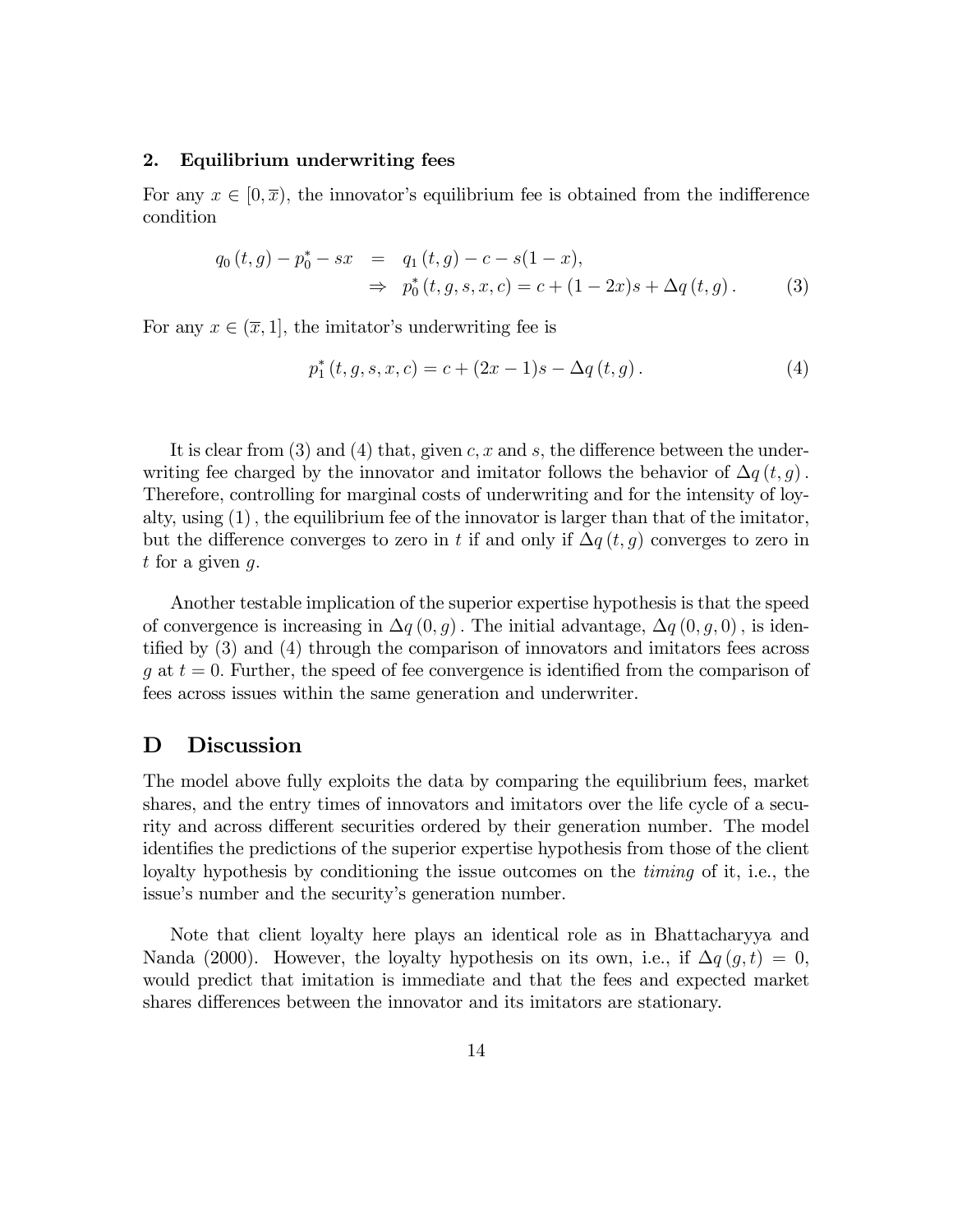This model takes the cost of switching as given and rules out the possibility that loyalty increases *during* the life cycle of the product. This assumption is borne by the data: no firm issues the same security more than once. The effects of increased loyalty on future innovations are discussed in Section V.

# III Evidence from the timing of imitation

Proposition 1 implies that market entry by imitators occurs sooner on average for later generation products than for earlier generations if later generations increase the value to the issuer with respect to previous ones at a decreasing rate. Table III showed that late generations are indeed imitated faster than the first ones. Figure 4 takes a closer look by plotting the empirical cumulative distribution function (CDF) of the speed at which a security is imitated.

#### <INSERT FIGURE 4 ABOUT HERE>

The dotted line is the CDF of the number of issues before imitation for all first generation imitated securities in our data. The solid line is the CDF of the number of issues before imitation for all imitated later generation products. As predicted, the imitation time CDF of later generations first-order stochastically dominates the imitation time CDF of first generations.

# A The hazard rate of imitation

For a precise test, we estimate a model of the survival time, i.e., the issue count, before a security is imitated. We take every issue of every imitated security before imitation and pair the issue number of each with the relevant covariates. With this data we estimate the parameters of

$$
\lambda_{g,t} = \exp\{-\left(\beta_0 + \beta_1 g + \beta_2 \mathbf{x}_{g,t} + \varepsilon\right)\};\tag{5}
$$

where  $\lambda_{g,t}$  is the probability that security g is imitated immediately after issue t given that it has not yet been imitated. We use  $\mathbf{x}_{gt}$  to capture characteristics of the market for security g that may speed up or slow down imitation. We use the total size of the market and the total number of issues ever. We also use the size of the first issue and the average size of all issues before  $t$  to approximate the imitator's expectations of the market size. We estimate  $\beta_0, \beta_1$ , and  $\beta_2$  by maximum likelihood,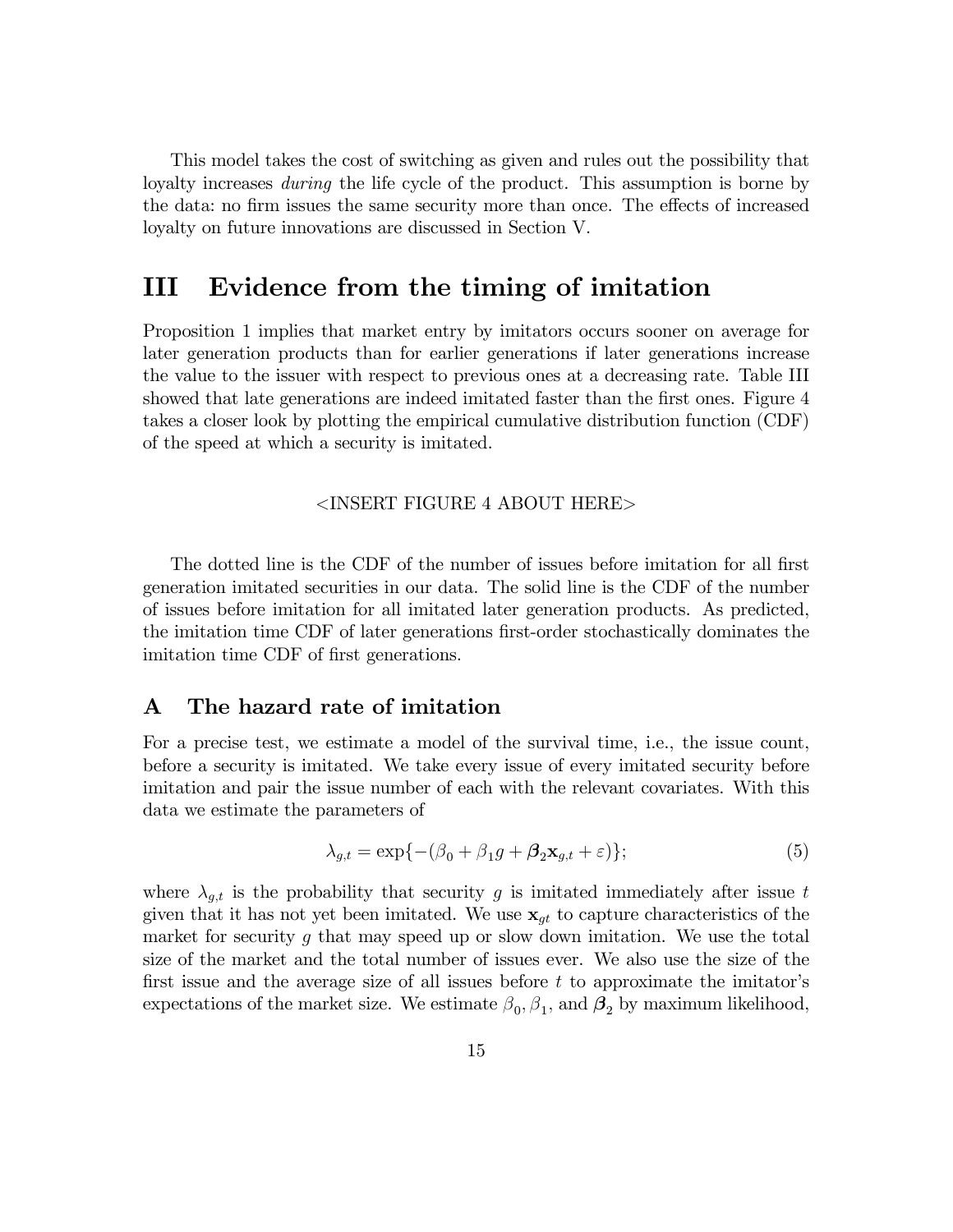using standard errors estimators that are robustly consistent to heteroskedasticity and correlation within securities in the same group.

We assume that  $\varepsilon$  is log-normally distributed so that  $-\ln \lambda_g$  is the conditional mean of the distribution of the log of the imitation time for security  $g$ . The log-normal assumption implies that the baseline hazard rate is initially zero and increasing, implying that, ceteris paribus, it is initially very hard for a competitor to imitate a new security yet as time passes it becomes easier. We omit our results for other distributional assumptions, but they are available in a supplement to the paper. As expected, the results are virtually identical when we use distributions of the generalized F class. These distributions imply an increasing baseline hazard rate and thus all the estimates and the goodness of fit measures are basically the same as in the log-normal case.<sup>8</sup>

## B Results

The first column in Panel A of Table V shows the benchmark estimates of the parameters in (5). As predicted, a higher generation index is associated, on average, with a larger hazard rate and thus, with a faster expected imitation time. The estimate is significantly different from zero at the  $95\%$  level. The joint hypotheses that all parameters are zero is also rejected. All the other columns show the results when we use different security-specific controls. The estimate of  $\beta_1$  is steady, negative and significantly different from zero with at least  $95\%$  confidence in all cases.

#### <INSERT TABLE V ABOUT HERE>

Our estimates of  $\beta_1$  are also economically significant. Panel A of Table VI shows the estimated median times of the entry of imitators,  $\frac{1}{5}$ , for different product generations. We calculate these estimates at all the quartiles and at the mean of the sample distribution of the control variables using the estimates in column 5. The predicted median imitation time of a first generation security is almost four issues. The median imitation time is reduced by one issue on average for fifth generations and to 1.5 for 15th generations.

#### <INSERT TABLE VI ABOUT HERE>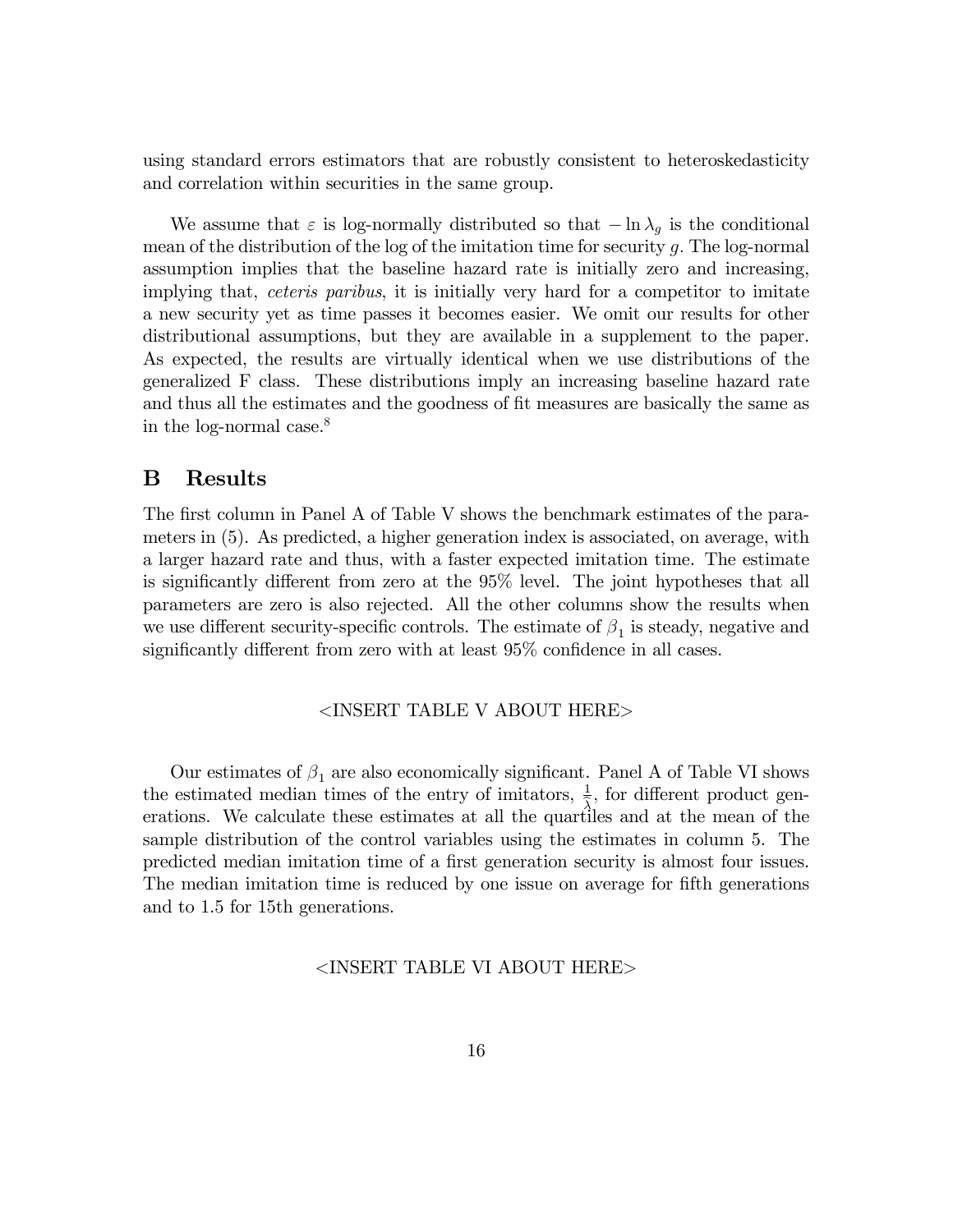The estimates of  $\beta_2$  are positive and significantly different from zero to the 99% level when we use the total volume issued ever and the total number of issues ever (columns 2 and 3). Thus, imitation is slower on average for securities with bigger markets. Our interpretation for this result is that, as we argued before, the innovator has incentives to market aggressively the innovation to its close clientele, securing enough issues early before imitation effectively limits its market power. These incentives will be stronger for larger markets.

Approximating market size with ex-post measures has revealed more about the innovator's incentives to slow down imitation, conditional on  $g$ . To understand better the imitator's reaction, we use ex-ante measures of the market size, i.e., information about the market size available to the imitator as the market unfolds. The coefficients of the size of the first issue and the average size of all issues before  $t$  are either small or insignificant (columns  $4$  and  $5$ ). In column  $6$  we augment the specification to include also the standard deviation of the issue size before  $t$ . The coefficient is positive and significant with 95% confidence. Hence, the imitator's uncertainty about the market size is what drives his entry time over and above the generation number. More uncertainty delays the imitator's entry.

# C Calendar time to imitation

We redo the hazard rate analysis of the model in (5) using the calendar times (days) after innovation instead of the issue numbers  $(t)$ . The imitator's efforts to enter the market would not be well captured by deal counts if some of the first few issuers had been already captive clients of the innovator. Panel B of Table V shows the parameter estimates and Panel B of Table VI shows their implied imitation speeds.

We confirm that the speed of imitation increases in  $g$  regardless of the speed measure (issues or days): the estimates of  $\beta_1$  are positive and significantly different from 0 with  $99\%$  or  $95\%$  confidence in all six columns. But the predictive roles of ex-ante and ex-post measures of market size have reversed. Ex-post measures have no effect on the hazard rate of imitation (columns 2 and 3) whereas ex-ante measures now have a negative and significant effect. Larger pre-imitation issues on average accelerate imitation in terms of days but not in terms of issue counts. Our initial interpretation is therefore strengthened. The larger the expected market size, the faster imitators will try to enter the market. They will achieve this goal in terms of calendar time but not in terms of the number of issues because the innovator will also move fast to secure initial mandates.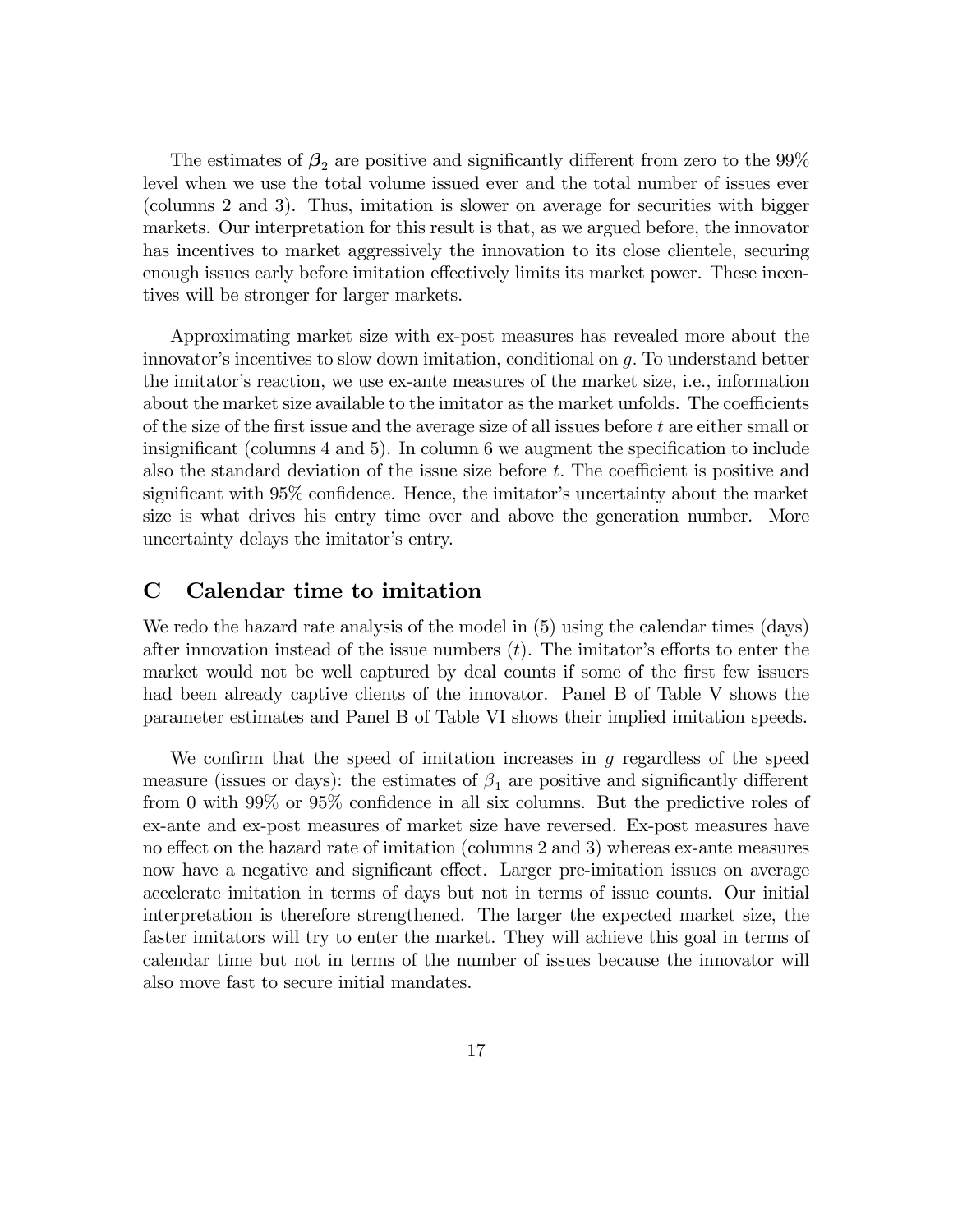Figure 5 illustrates the survival probabilities (i.e., the probability that a security has not been imitated within a certain time) implied by the estimates above.

#### <INSERT FIGURE 5 ABOUT HERE>

### D Summary

We have shown in this section that the main driver of imitation speeds is the security's generation number. This speed is increasing in  $q$ . This effect is robust to the measurement of the speed of imitation: the issue count or the number of days. On top of that effect, innovators slow down the entry of imitators by securing more underwriting mandates in larger markets. Imitators speed up their entry in markets they expect to be larger with less uncertainty.

# IV Evidence from underwriting fees

From  $(3)$  and  $(4)$ , we learn that the difference between the underwriting fees of innovators and imitators, over and above bank-specific and issuer-specific characteristics, depends on the security's generation number,  $q$ , and the issue number within the security,  $t$ . We hypothesize that the innovator's fee is higher than the imitator's but the difference decreases in the issue number. The difference decreases faster the later the generation number of the security if and only if the innovator's initial advantage decreases with  $q$ .

# A The econometric specification

We model the underwriting fee of issue t of security q as

$$
p_{t,g} = \gamma_0 + \gamma_1 INN_b + \gamma_2 INN_b \times t \times g + \sigma LOYAL_{t,g,b,x} + \delta'_w \mathbf{w}_t + \delta'_z \mathbf{z}_{b,t} + \upsilon_l + \eta_{t,g}. \tag{6}
$$

where  $\gamma_1 INN_b + \gamma_2 \times t \times g$  measures  $\Delta q(t, g)$ . INN<sub>b</sub> takes value 1 if the underwriter of issue t is the security's innovator and  $-1$  otherwise. The initial expertise advantage of the innovator for generation g is  $2(\gamma_1 + \gamma_2 g)$ . A first test of the superior expertise hypothesis is that  $\gamma_1 + \gamma_2 g > 0$  for every g in the sample.

The initial expertise advantage,  $\Delta q(0, g)$ , is decreasing with the generation number if and only if  $\gamma_2 < 0$ . If  $\gamma_2 < 0$  then the advantage decreases at a rate of  $-2\gamma_2 g$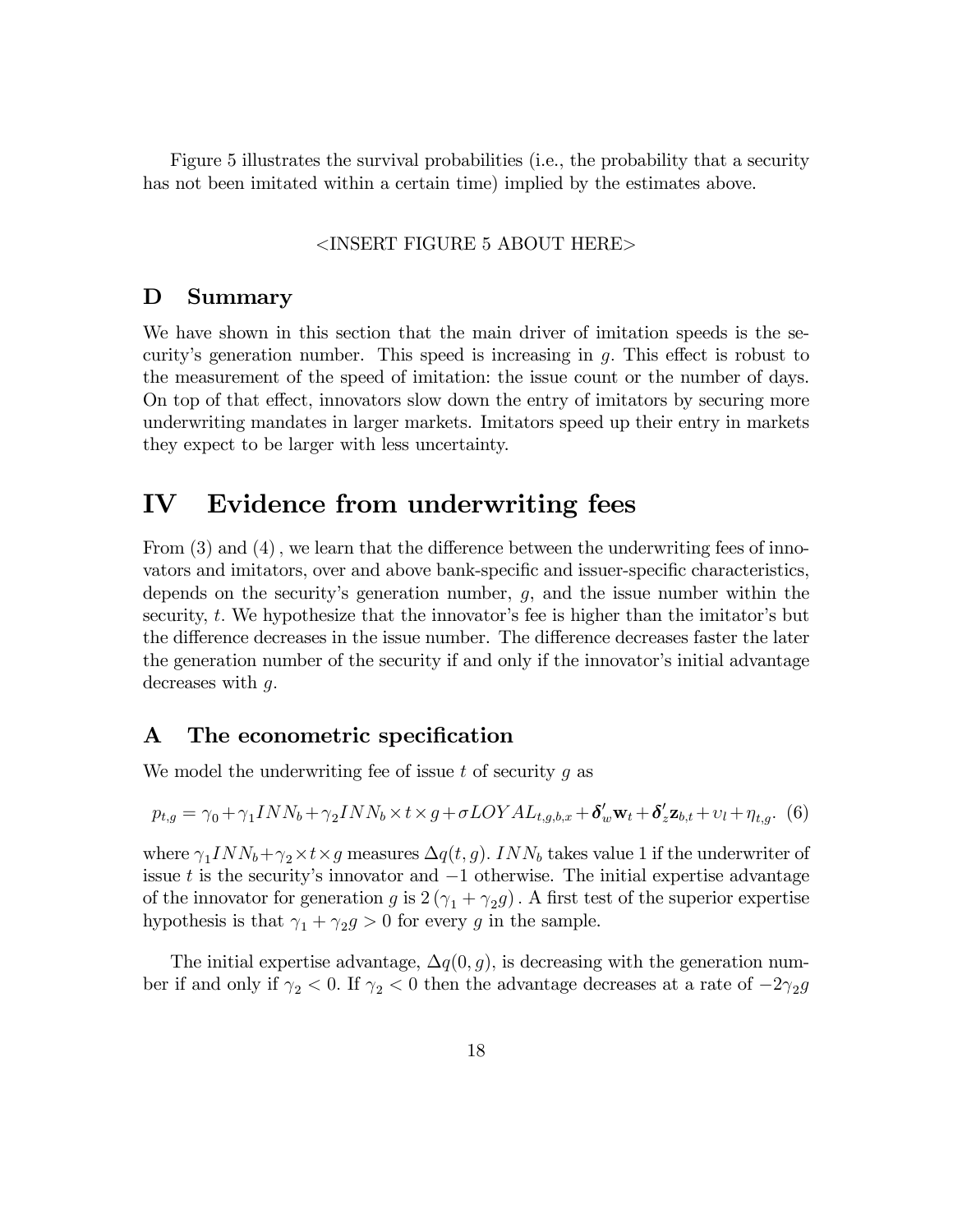per issue, i.e., faster for later generations. The implied issue number after which  $\Delta q(t, g) = 0$  is given by  $-\frac{\gamma_1}{\gamma_2 g}$  $\frac{\gamma_1}{\gamma_2 g}.$ 

 $LOYAL_{t,q,b,x}$  is defined in equation (1). It measures the past likelihood of the issuer to choose underwriter b by the time of issue t of security g. Thus, it measures x. The parameter  $\sigma$  measures s and is interpreted as the importance of client loyalty for this segment of the underwriting market. For robustness, we reconstruct this measure counting: (i) only issues one year before  $t$ ; and (ii) only issues of the same class, i.e., debt, convertible debt, preferred, or convertible preferred.

The vector  $\mathbf{w}_t$  includes issue-specific controls to allow the underwriting fees to vary according to the marginal cost of underwriting an issue. We include the size of the issue (logarithm of the proceeds), and the securityís maturity for issues of debt and convertible debt. We also include a dummy variable that takes value 1 if the issuer's debt is of investment grade. All specifications also include bank-specific characteristics through  $z_{b,t}$  to capture the fee variation due to differences in the reputation of the underwriter for placing an issue successfully. We use the bank's historical underwriting volume market shares for security  $g$  at  $t$ , and for all securities in the same class,  $l = \{D, CD, P, CP\}$  as g.

We allow for further class-specific pricing differences trough  $v_l$ . We estimate  $v_l$  as a random or a fixed effect, and all the other parameters,  $\gamma$ ,  $\sigma$ ,  $\delta_w$  and  $\delta_z$ , accordingly. We include yearly specific dummies between 1986 and 2003 wherever noted. Finally,  $\eta_{q,t}$  is the error term due to residual unobserved heterogeneity.

The specification above follows the empirical literature on underwriting fees (see Altinkilic and Hansen, 2000): it includes the issue size to capture economies of scale and issue and bank-specific measures to capture the increasing part of the marginal costs curve. It also includes bank-specific measures that capture the bank's generic underwriting service quality on top of the quality specific to the innovation. The new element in the specification above is that the comparisons of the underwriting fees are made across issues for a given security and across generations for given issue numbers. Tufano's (1989) failure to identify differences between innovator's and imitator's fees may have easily been caused by not making these two comparisons. Note too that our model relates the fees levels to quality *differences* between innovators and imitators and not to the quality levels. This is an important implication for the identification of superior expertise hypothesis in the sense that the effects of bank-specific characteristics in  $\mathbf{z}_{b,t}$  account for pricing differences over and above the advantage intrinsic to the innovator,  $\Delta q(t, g)$ .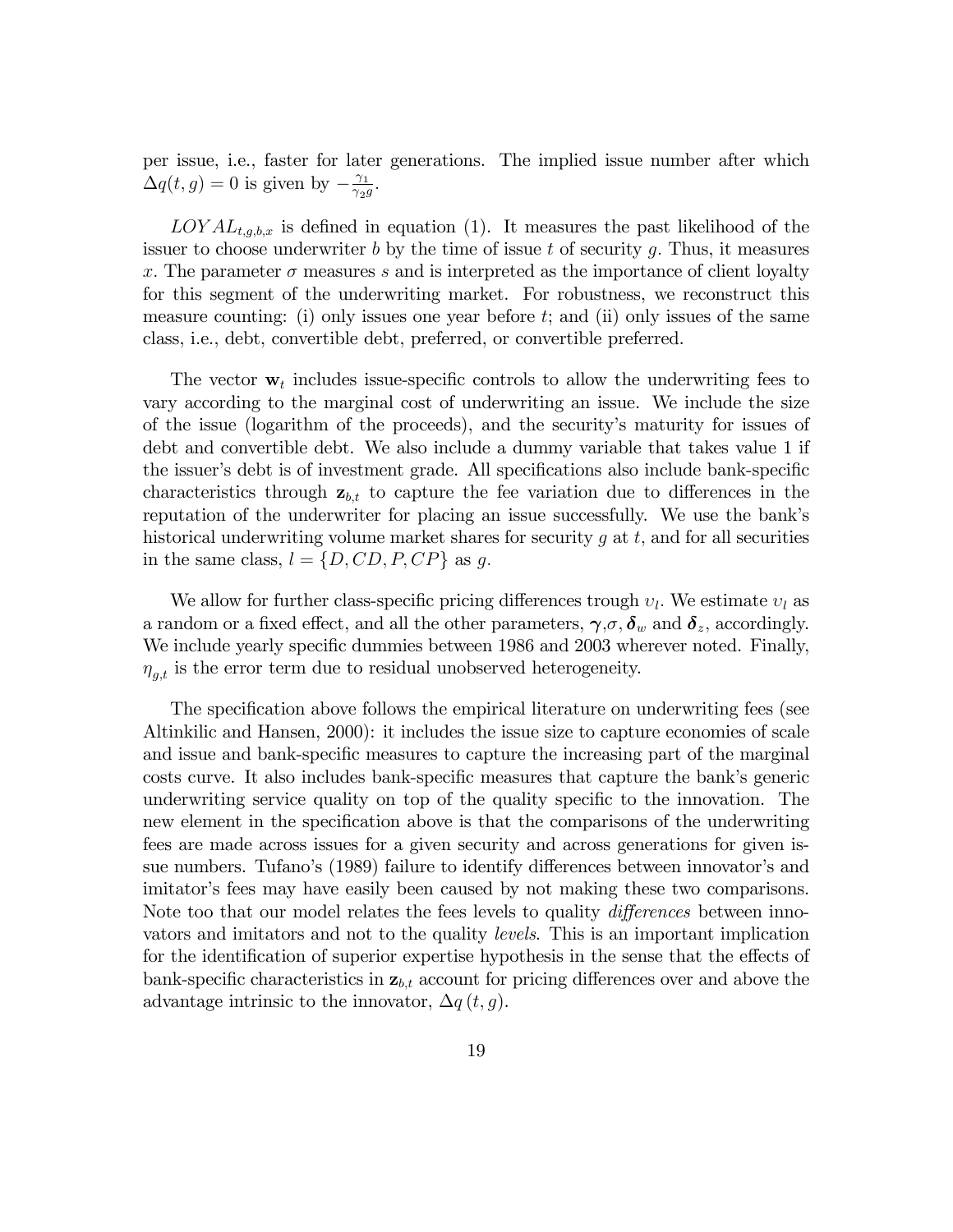### B Results and interpretation

Table VII shows the estimates of the parameters of (6): Columns 1 through 3 estimate the model using all issues of all imitated securities in the data. Columns 4 through 6 exclude the first issue of each security (18 observations). If the fee for the first issue was effectively set before imitators had any knowledge of the new security structure, then it would have been set by a monopolist rather than by a leading oligopolist. We compute a random and a fixed effects estimator for all six specifications and report the former. Columns 2,3,5 and 6 include year dummies and based on the Hausman test we cannot reject that  $v_l$  is uncorrelated with  $\eta_j$ . Thus, the inclusion of year dummies improves the specification and renders the random effects estimator consistent and efficient.

In consistency with the superior expertise hypothesis, the estimates of  $\gamma_1$  are positive for all specifications. The confidence level increases from  $90\%$  (columns 2 and 3) to at least  $95\%$  (columns 5 and 6) after excluding the first issues of all securities. Recall that the average underwriting fee for imitated securities is 2.33%. Hence, the implied average excess equilibrium fee of innovators with respect to imitators, that is,  $\frac{\hat{\gamma}_1}{2.33}$ , ranges between 8.9% and 16.5%. Columns 5 and 6 also show higher R<sup>2</sup>s and lower Hausman statistics than  $2$  and  $3$ . As we expected, the specification in  $(6)$  fits much better the sample that excludes the first issue. The estimate of  $\gamma_2$  is always negative and different from zero with  $99\%$  confidence across all specifications. This result shows that each innovation adds less value on average than its predecessor. The innovator's expertise advantage decreases as more issues are completed and decreases faster for later generation products. Note too how stable these estimates are across all specifications with year dummies.

#### <INSERT TABLE VII ABOUT HERE>

We can never reject that  $\sigma$  is different from zero for all specifications in Table VII. We obtain this result regardless of how we measure loyalty, i.e., either using the counts of underwriter-issuer pairs for all securities or only for securities in the same class  $l$  as  $g$ . This result is driven by the fact that issuers of corporate derivatives are frequent issuers of securities in general and keep relationships with all the top banks. The typical issuer seems impartial to all competitors. This fact leaves little room for the loyal clientele hypothesis, and the variation in underwriting fees is effectively explained by the inter-generational and inter-issue comparisons.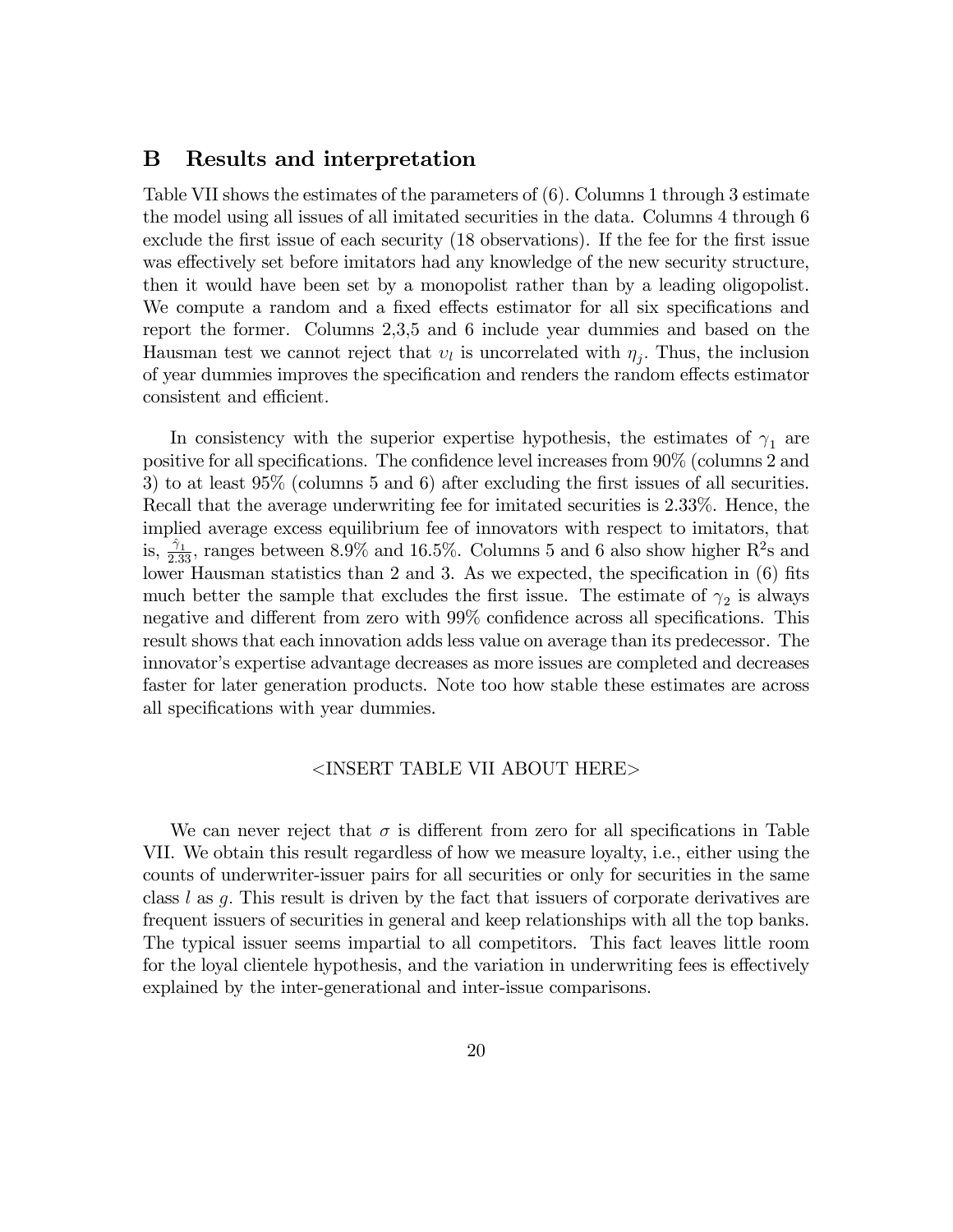The coefficient of the logarithm of proceeds is negative and seems to capture the economies of scale in an offering. It is significant with  $90\%$  confidence for columns 4 and 5, where the fit of the model in general is the best. The variation in maturity and investment grade don't seem to capture the fees variation as well as the bank-specific variables. The fact that the coefficient for the bank's volume share of corporate derivatives underwriting is negative suggests that it is capturing the bank's lower underwriting cost. Recall that levels of bank-specific variables in this model explain fees levels through the marginal costs of underwriting or the underwriting quality in general (*not* security-specific). Thus, the bank's success as an underwriter of any security, measured by the bank's volume share in the class, has a positive and significant coefficient and, therefore, captures the bank's underwriting quality level in general.

Table VIII interprets the estimates shown above and analyzes their economic significance. The number of issues before the innovator's expertise advantage disappears is  $-\frac{\hat{\gamma}_1}{\hat{\gamma}_2}$  $\frac{\gamma_1}{\gamma_2 g}$ . It takes at least 10 issues for the imitator to compete at equal strength with the innovator in the underwriting market for first generation products. For 15th generation products, the innovator faces the toughest competition immediately after it has innovated. Note that this is another consistency check of our model: the initial innovator's advantage,  $\gamma_1 + \gamma_2 g > 0$  is positive for every generation number in our sample  $(g \leq 15)$ . It is never the case that the imitator starts with a lead. This is strong evidence that our econometric specification effectively identifies advantages intrinsic to innovation and not to other bank characteristics (e.g., reputation).

#### <INSERT TABLE VIII ABOUT HERE>

#### C Robustness

#### 1. Allowing for monopolistic fees

The pricing model fits better the sample of issues *after* the monopolist issue. Our interpretation was that monopolist issues are priced differently. In fact, the fee set by the innovator before the security design is disclosed to the imitator is  $p_0 = q_0 - sx$ . Hence, the monopolist fee is independent of the marginal cost of underwriting and the innovator's advantage over the imitator. It depends on the loyalty of the client and the *level* of the innovator's underwriting quality. Therefore, we use the full sample of issues to estimate

$$
p_{t,g} = \gamma_0 + \sigma LOYAL_{t,g,b,x} + \delta'_z \mathbf{z}_{b,t} + v_l
$$
  
+ $I_{\{t>1\}} \times [\gamma_1 INN_b + \gamma_2 INN_b \times t \times g + \delta'_w \mathbf{w}_t] + \eta_{t,g},$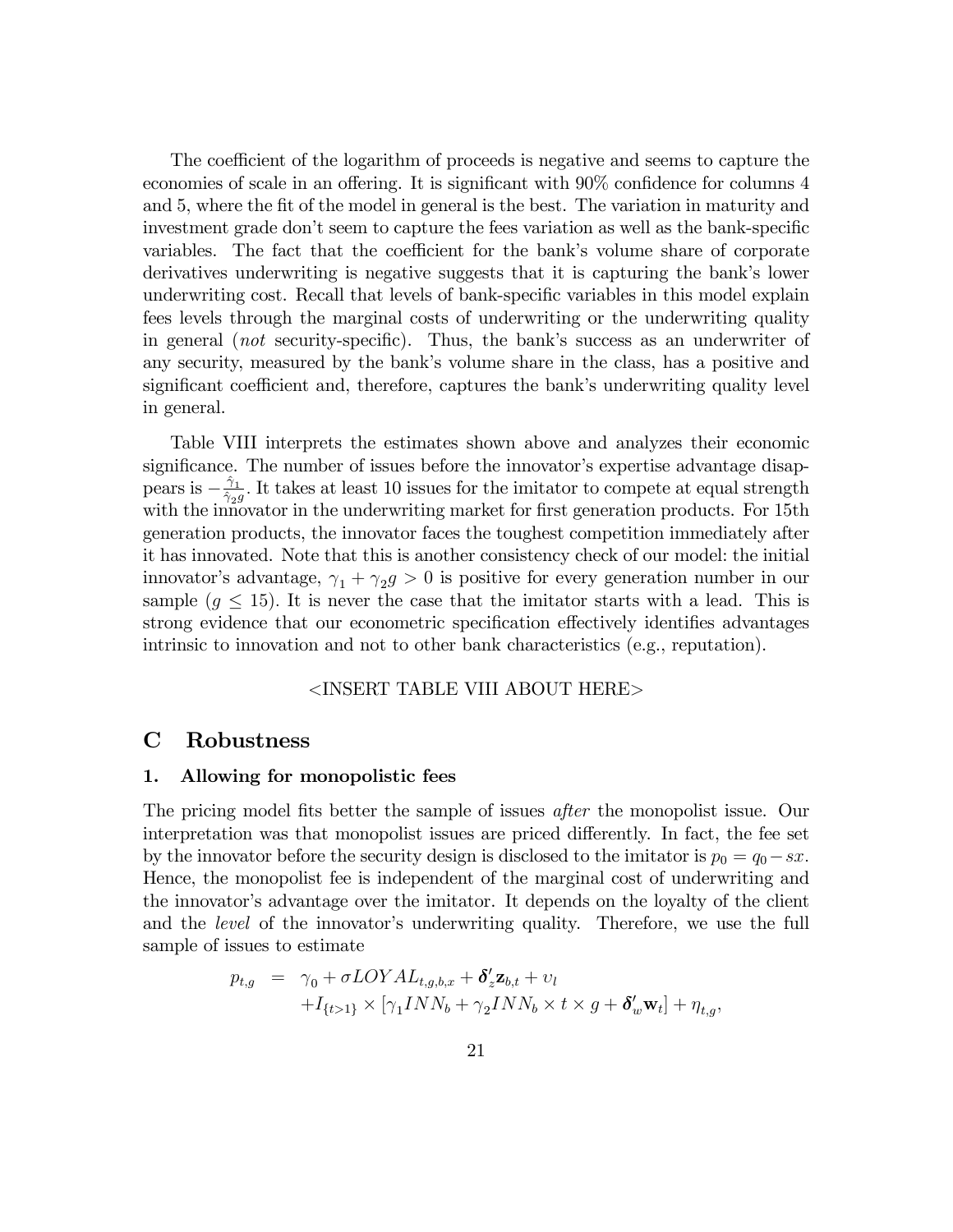where  $I_{\{t>1\}} = 1$  for all issues after the first, and zero otherwise. Columns 1 through 3 of Table IX show the results.

#### <INSERT TABLE IX ABOUT HERE>

The  $R^2$ s are very similar to those where we excluded the 18 monopolist issues. However, we gain a lot of precision in the estimation of  $\gamma_1$  and  $\gamma_2$ . In particular,  $\gamma_1$ is now significant at least with 95% confidence. The estimates are close to the previous ones. Therefore, the generation number and the issue number have significant economic effects on the speed of convergence of the imitator's expertise with that of the innovator. The implied speeds of convergence are very similar to those reported in Table VIII and we do not report them here. They are available upon request.

Note that the underwriter's historical volume share in the class is not interacted with the oligopoly dummy  $I_{\{t>1\}}$  and it still has a significant and positive effect on the underwriting fee. On the other hand, the bank's volume share of only equity-linked and derivatives does interact with the oligopoly dummy and preserves the expected negative sign. These results strengthens our earlier conclusion that the volume share in the class affects the fees through the bank's underwriting quality *level* and the volume share of only recent innovations captures the marginal cost heterogeneity across banks.

#### 2. Post-imitation fees

So far we have estimated the model as if the imitator exerted a competitive pressure over the underwriting fee either since the first issue or since the second. It is impossible to know for sure since when exactly this pressure was effective. We do know that every issue since the imitators first one occurs in an oligopoly and not a monopoly. Hence, we estimate the model restricting the sample to the 207 post-imitation issues.

As the selection of post-imitation issues may introduce a bias, we estimate the model

$$
p_{t,g} = \gamma_0 + \gamma_1 INN_b + \gamma_2 INN_b \times t \times g + \sigma LOYAL_{t,g,b,x} + \delta'_w \mathbf{w}_t + \delta'_z \mathbf{z}_{b,t} + v_l
$$
  
+  $\delta_{\lambda} \lambda (t, \beta' \mathbf{x}_g) + \tilde{\eta}_{t,g},$ 

where  $\lambda(t, \beta' \mathbf{x}_g)$  is the inverse mills ratio derived from the hazard rate model of the time to imitation in (5).<sup>9</sup> Therefore,  $\lambda(t, \beta' \mathbf{x}_g) = -\frac{\phi(\frac{1}{\hat{\sigma}}(\ln t - \hat{\beta}' \mathbf{x}_g))}{\Phi(\frac{1}{\hat{\sigma}}(\ln t - \hat{\beta}' \mathbf{x}_g))}$  $\frac{\phi(\frac{1}{\hat{\sigma}}(\ln t - \hat{\beta} \mathbf{x}_g))}{\Phi(\frac{1}{\hat{\sigma}}(\ln t - \hat{\beta}' \mathbf{x}_g))}$  and  $\hat{\boldsymbol{\beta}}$  and  $\hat{\sigma}$  are the estimates shown in column 4 of Table V.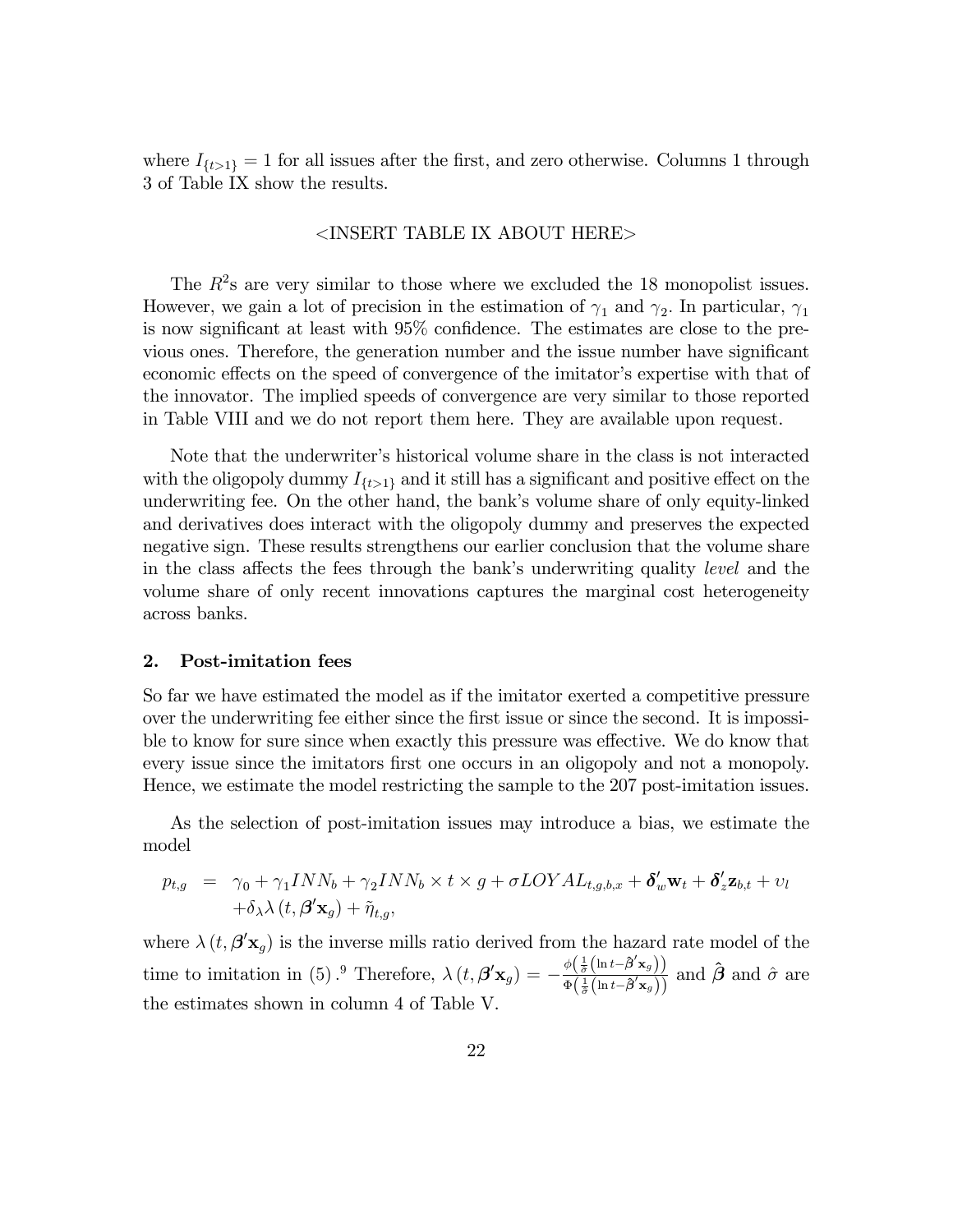Columns 3 through 5 show the estimates with this correction. Qualitatively, the results are identical as those in Table VII. The  $R^2$ s have increased, and the loyalty measure has now a positive and significant coefficient to the  $95\%$  level (column 3). The estimates of  $\gamma_1$  and  $\gamma_2$  change little with this correction and our inference and conclusions remain unchanged.

# D Summary

We have shown in this section that the observed underwriting fees fit very well the oligopoly model where innovators and imitators compete to get the next underwriting mandate. The comparison of the fees across issues within a generation and across generations for given issue numbers identifies the dynamic pattern of the innovator's quality advantage over its imitators: the innovator starts with an initial leadership that it uses to mark-up its issues while securing the mandate. This leadership decreases at a speed that is increasing in the generation number. The effects of this expertise advantage over the fees are of the first order, whereas the measures of client loyalty appear to have little or no predictive power.

# V Further evidence and extensions

Below we present additional evidence found in our data and discuss some extensions to the model.

# A Market shares

The next proposition characterizes the expected equilibrium market shares for the innovator and the imitator after any arbitrary number of issues of a security g using the equilibrium prices and the mandate probabilities for every  $(g, t)$ .

**Proposition 2** The innovator's market share leadership over the imitator decreases with the number of issues within a security, ceteris paribus. The speed of market share convergence in the underwriting market for security g is larger than that for security g' if and only if  $\Delta q(t,g) < \Delta q(t,g')$ .

The superior expertise hypothesis predicts that the demand for the innovator's underwriting services and its equilibrium market share are overall larger than the imitator's but that this difference decreases with time. Tufano (1989) finds the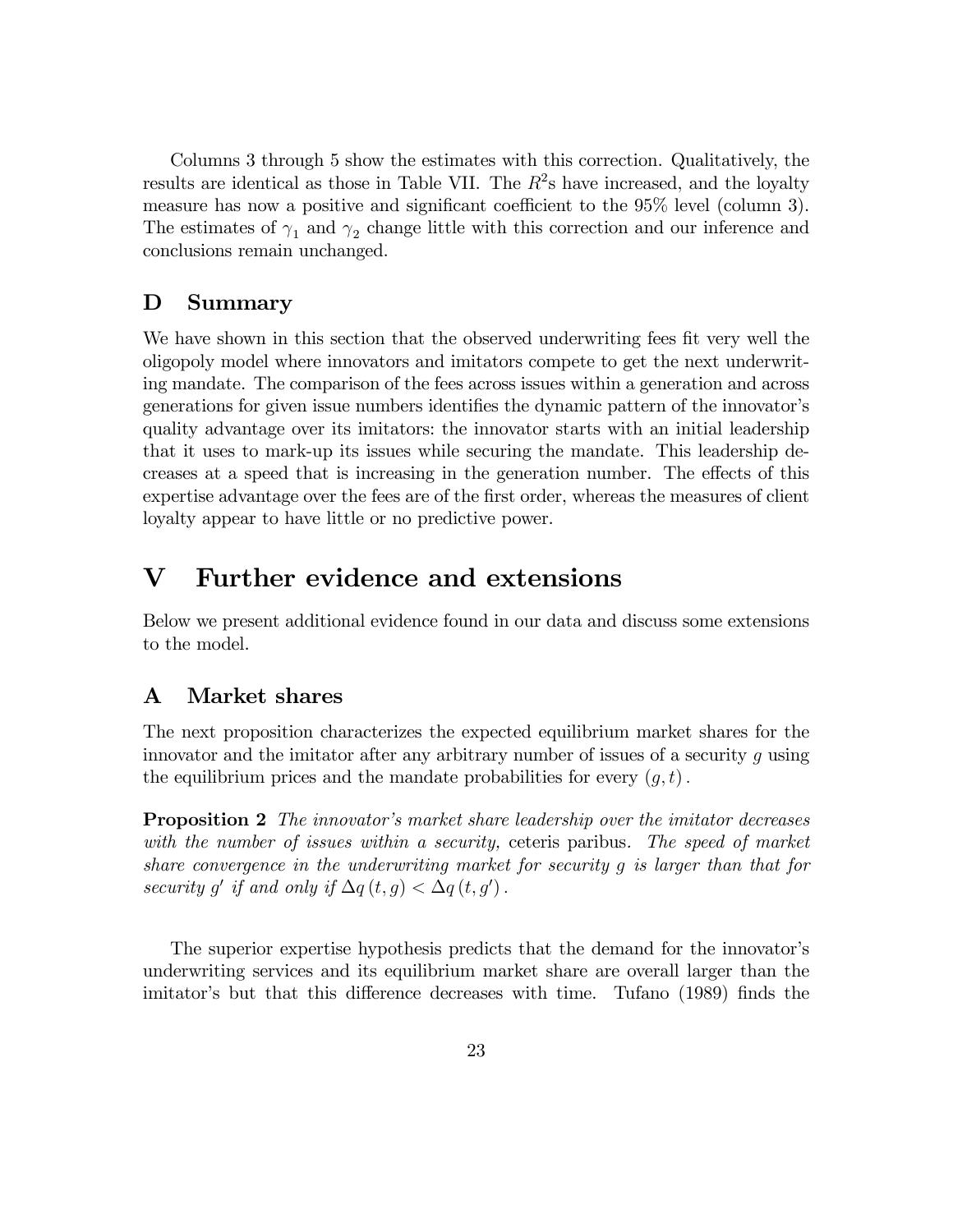innovators of corporate securities between 1971 and 1989 have the largest overall underwriting market share. Panel B of Table III shows the same result for innovators of all imitated equity-linked and corporate derivatives. It also shows that the innovator's leadership is bigger for first generation securities.<sup>10</sup>

The model predicts that the less value added by an innovation the smaller the demand and the market share advantage and the shorter the expected duration of this leadership. Our evidence from underwriting fees shows that the value added per innovation is decreasing in the innovation's generation number. Therefore, the evidence found by Schroth (2006) is a direct test of our model: he estimates the demand for the innovators' and imitators' varieties of equity-linked and derivative corporate products over time and confirms that, on average, the market demand for the innovator's product is greater than that for the imitator's in an arbitrary time period. This study also finds that the difference between the demand for the innovator's and the imitators' underwriting services converge faster for later generations.

# B The length of product life

Later generations typically improve and replace previous ones. Thus, the actual life span of a security depends on the speed at which a later generation product is developed. To understand this relationship, consider this simple extension. Let each innovation have a finite life of random duration. Let the probability that this security design is not replaced by a new one in the next period be  $(1 - \delta)$ . For parsimony, we abstract from time discounting. Indeed, the timing of this game reflects issues intervals rather than chronological intervals.<sup>11</sup>

After every issue of any given security, the innovator or the imitator may develop a new product in the group with probabilities  $\delta_0$  and  $\delta_1$ , respectively. The probability that some bank innovates after t issues is

$$
1 - (1 - \delta_0)(1 - \delta_1) \equiv \delta.
$$

The expected number of issues before a given generation is replaced by the next equals  $\frac{1}{\delta}$ .<sup>12</sup> If the innovator uses his current expertise advantage also to develop next generations, then  $\delta_0 > \delta_1$ . The closer is  $\delta_1$  to  $\delta_0$ , the higher is  $\delta$  and the shorter is the life of the current generation. Thus, later generation products will be replaced faster by the next ones if  $\delta_1 - \delta_0$  is decreasing in g. Panel B of Table III shows the observed number of issues per security. Later generations are shorter lived than the first.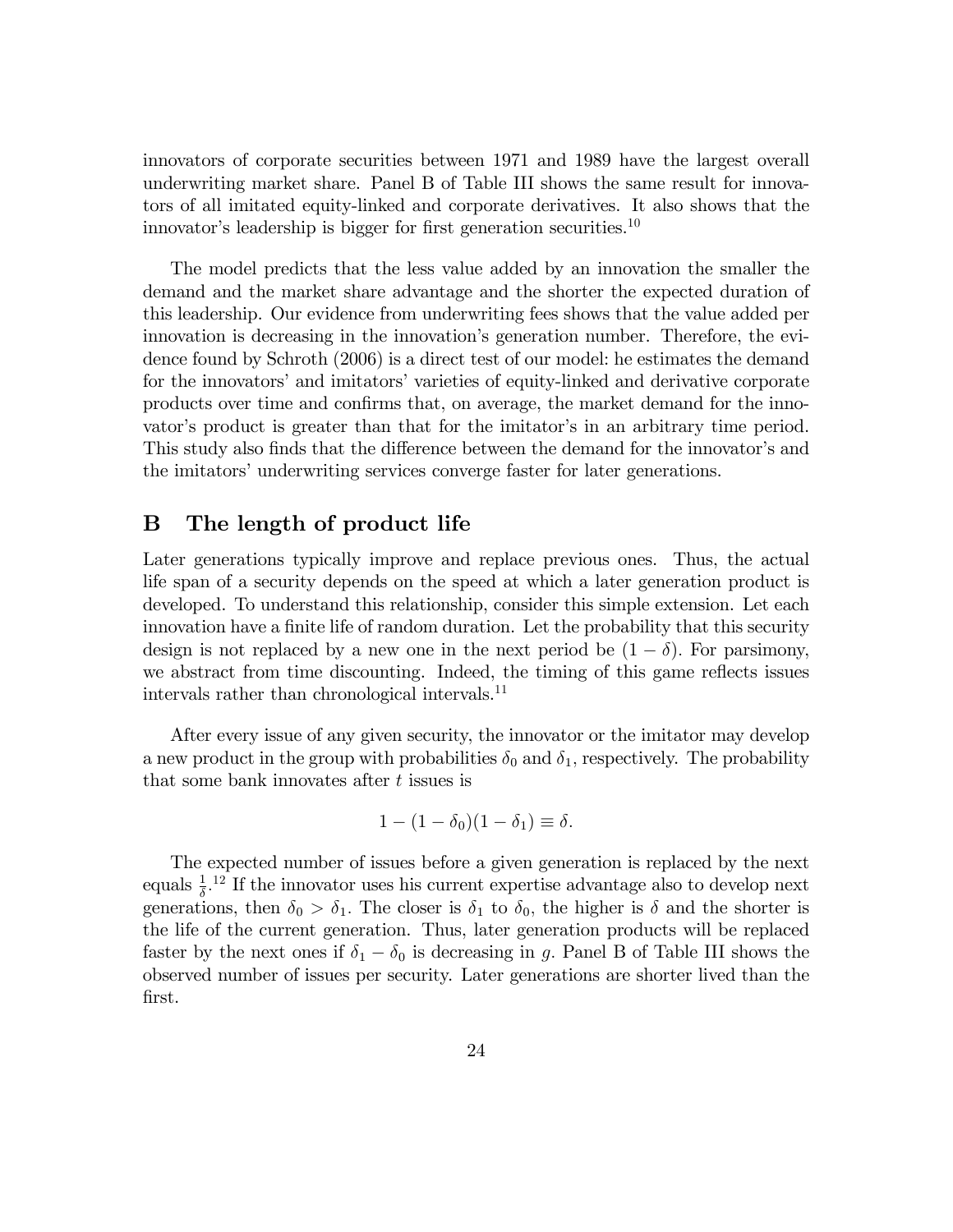## C Which products are imitated?

The shorter the life of a security, the lower the probability that it will be imitated. Later generation products are imitated faster conditional on being imitated. But due to their shorter life expectancy, we would expect less imitation later in a product sequence.

There are 18 of the 50 innovations in this sample that are imitated. Table X shows the distributions of imitated and non-imitated products conditional on whether these are first or later generation products. First generation products are significantly more likely to be imitated than later generation products: we can reject the null hypothesis of no association between the imitation and the generation number with 95% confidence. One explanation is that as later generation products are shorter lived, it is less likely that an imitator will underwrite an issue of such a product. This is even the case if it takes, on average, fewer issues by the innovator for the imitator to enter the market.

#### <INSERT TABLE X ABOUT HERE>

### D The profits from innovation

The expected profits for the innovator before issue  $t = 0$  are

$$
\Pi_0^e = -F_0 + \pi_0^e(0) + E \sum_{t=1}^{\infty} (1 - \delta)^t \pi_0(t),
$$

where  $\pi_0^e(0)$  denotes the innovator's expected profits as the sole underwriter. Define  $\Delta q(g) \equiv \frac{\partial \Delta q(t,g)}{\partial t}$  as the speed at which the imitator's expertise converges to the innovator's. The incentives to innovate and imitate are characterized by the following proposition.

**Proposition 3** The innovator's total profits and the incentives to innovate increase with the innovator's initial expertise advantage  $\Delta q(g, 0)$  and decrease with  $\Delta q(g)$ . The imitator's total profits decrease with  $\Delta q(g, t)$  and increase with  $\Delta q(g)$ .

In this model, the innovator has an incentive to innovate in markets where imitators can extract less information from an issue, i.e., where  $\Delta q(g)$  is low. This will be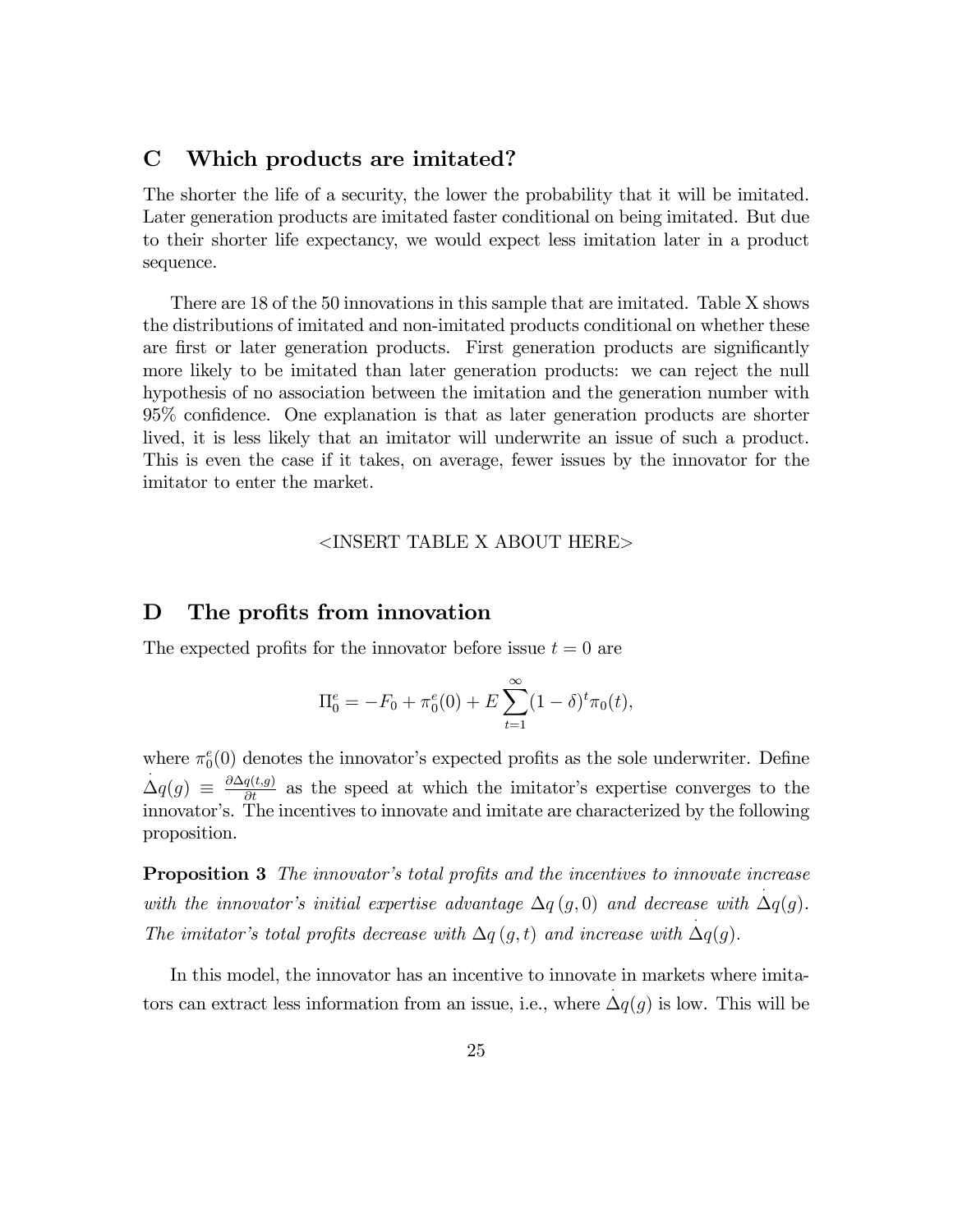the case in highly volatile markets where changes in the economic environment may induce more variation in the structuring parameters across issues. Thus, innovation may occur more frequently in volatile markets not because issuing firms demand new securities that hedge increased risk but because in such markets banks would expect bigger and longer lived advantages as innovators.

## E Do innovators always persist?

We assumed that issuers were symmetrically distributed on the unit interval according to their loyalty to either competing underwriter. No bank had an advantage over the other before innovating. We now explore the dynamics of the innovator's expertise advantage when the innovator and the imitators have clienteles of different sizes. To model this simply, we assume that clients are distributed on the unit interval according to a beta density function

$$
f_{\alpha}(x) = \alpha x^{\alpha - 1} \qquad 0 \le x \le 1,
$$

which is parametrized by  $\alpha > 0$ . For  $\alpha < 1$  the initial client base advantage goes to the innovator and for  $\alpha > 1$  it goes to the imitator. When  $\alpha = 1$  we have the uniform case. Note that the indifferent client's location is still at  $\bar{x} = \min\left(1, \frac{1}{2} + \frac{\Delta q}{2s}\right)$  $\frac{\Delta q}{2s}$ ) but what changes is the mass of clients located on both sides of  $\overline{x}$ .

The expected one period profits of the innovator and the profit difference in all cases are

$$
\pi_0^e = \int_0^{\overline{x}} \left[ (1 - 2x)s + \Delta q \right] \alpha x^{\alpha - 1} dx = \begin{cases} \frac{\Delta q + s \frac{1 - \alpha}{1 + \alpha}}{1 + \alpha} & \text{for } \Delta q > s, \\ \frac{2s}{1 + \alpha} \left( \frac{1}{2} + \frac{\Delta q}{2s} \right)^{1 + \alpha} & \text{for } \Delta q < s, \end{cases}
$$
\n
$$
\pi_1^e = \begin{cases} 0 & \text{for } \Delta q > s, \\ \frac{s}{1 + \alpha} \left( 2\left( \frac{1}{2} + \frac{\Delta q}{2s} \right)^{1 + \alpha} - (1 - \alpha) \right) - \Delta q & \text{for } \Delta q < s. \end{cases}
$$

where  $\pi_0^e - \pi_1^e = \Delta q + s \frac{1-\alpha}{1+\alpha}$ .

**Proposition 4** The larger the initial clientele of a bank, the greater the profits from each issue regardless of whether the bank is the product innovator or imitator.

We learn from this result that the initial client base can have an important effect on the incentives to innovate. Ceteris paribus, it may not be profitable for a bank with a smaller *initial* client base to develop a new product that will later be imitated, whereas it may be profitable for a bank with a larger initial client base to do so. As a result, banks with larger client bases should innovate more often.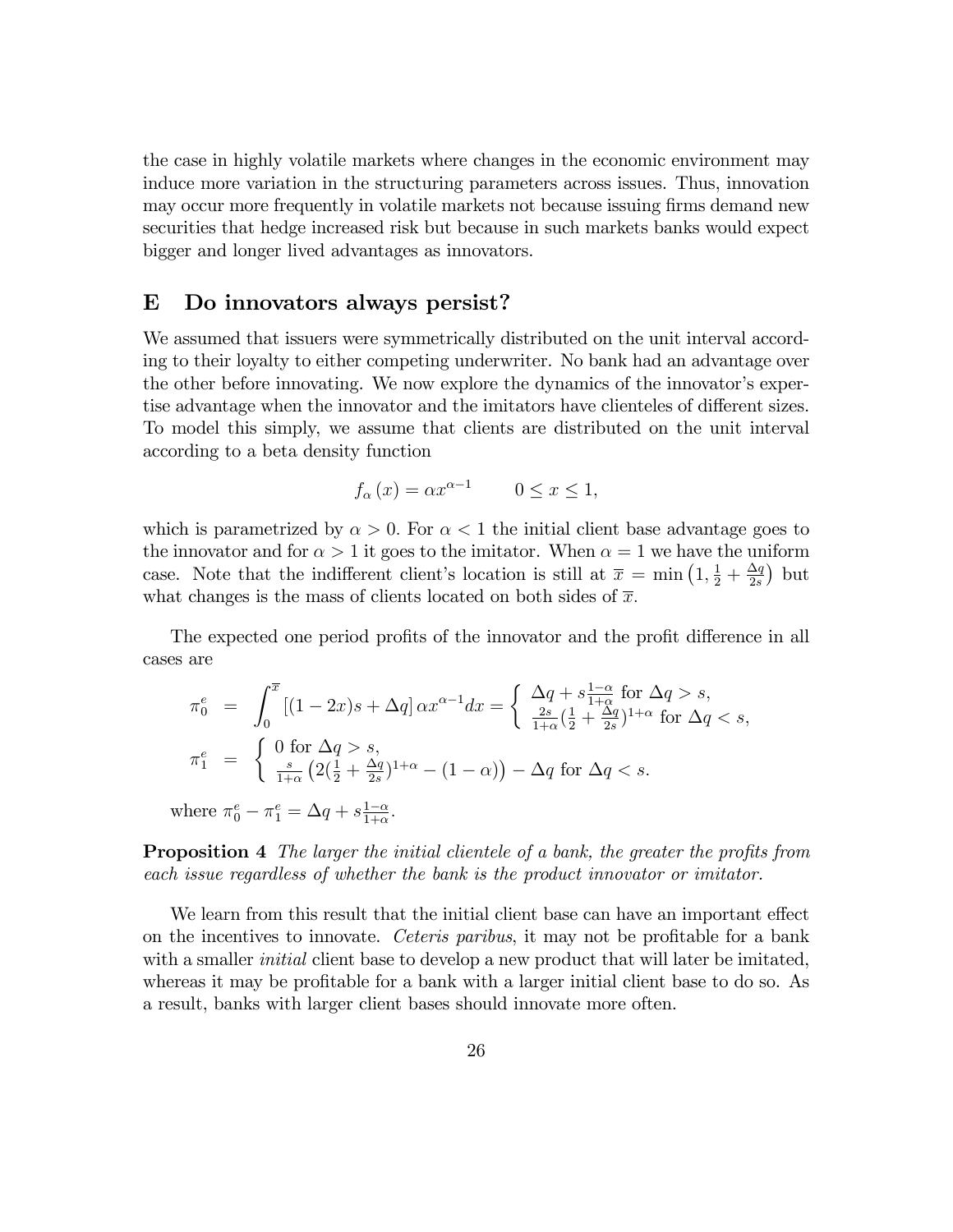The above argument brings us to the relation between innovation and reputation. It is often argued that in the Önancial sector there are returns for being a leader rather than a follower. Many firms prefer to be clients of a bank that innovates more frequently than of one that does not innovate or does not innovate frequently. This effect can be captured in our model if we assume that every product innovation makes  $\alpha$  decrease. If the potential developer of a new product can expand its client base, i.e., gain additional clients for its more traditional services as a result of an enhanced reputation, then it has an additional incentive to develop new products as in the future higher profits can be expected from a larger client base. Morgan Stanley's dominance in convertible preferred stock in the early and mid nineties is a notable example consistent with this prediction.

Taking the argument further, if switching costs or client loyalty were the main source of profits for an innovator, then we would expect the same banks to innovate very frequently along the product sequence and others to be persistently "relegated" to the role of imitators. On the contrary, Table X shows that a significant share of the later generation products are innovated by banks that did not develop the first generation product. Of the 39 innovations that appear after the first generation product, 33 were innovated by banks that did not develop the Örst generation product. Moreover, we have seen empirically that bank-specific reputation measures do affect positively the bank's fees but that the effect of being innovator has a strong effect over and above reputation.

# F Corporate derivatives and comanaged underwriting

We find one more explanation in the literature of why patents are not necessary for corporate Önance innovation. Nanda and Yun (1995) argue that banks coordinate their  $R&D$  effort as a joint venture to overcome the free-riding problem. We believe, however, that this hypothesis does not apply to our data and the types of securities described in this paper. Firstly, our data set and that used by Nanda and Yun have only one security in common. Secondly, of the 665 underwriting contracts for equitylinked and derivative corporate securities only 13 were jointly underwritten by two or more lead underwriters. In fact, the underwriting role was only shared once in the first issue of a security.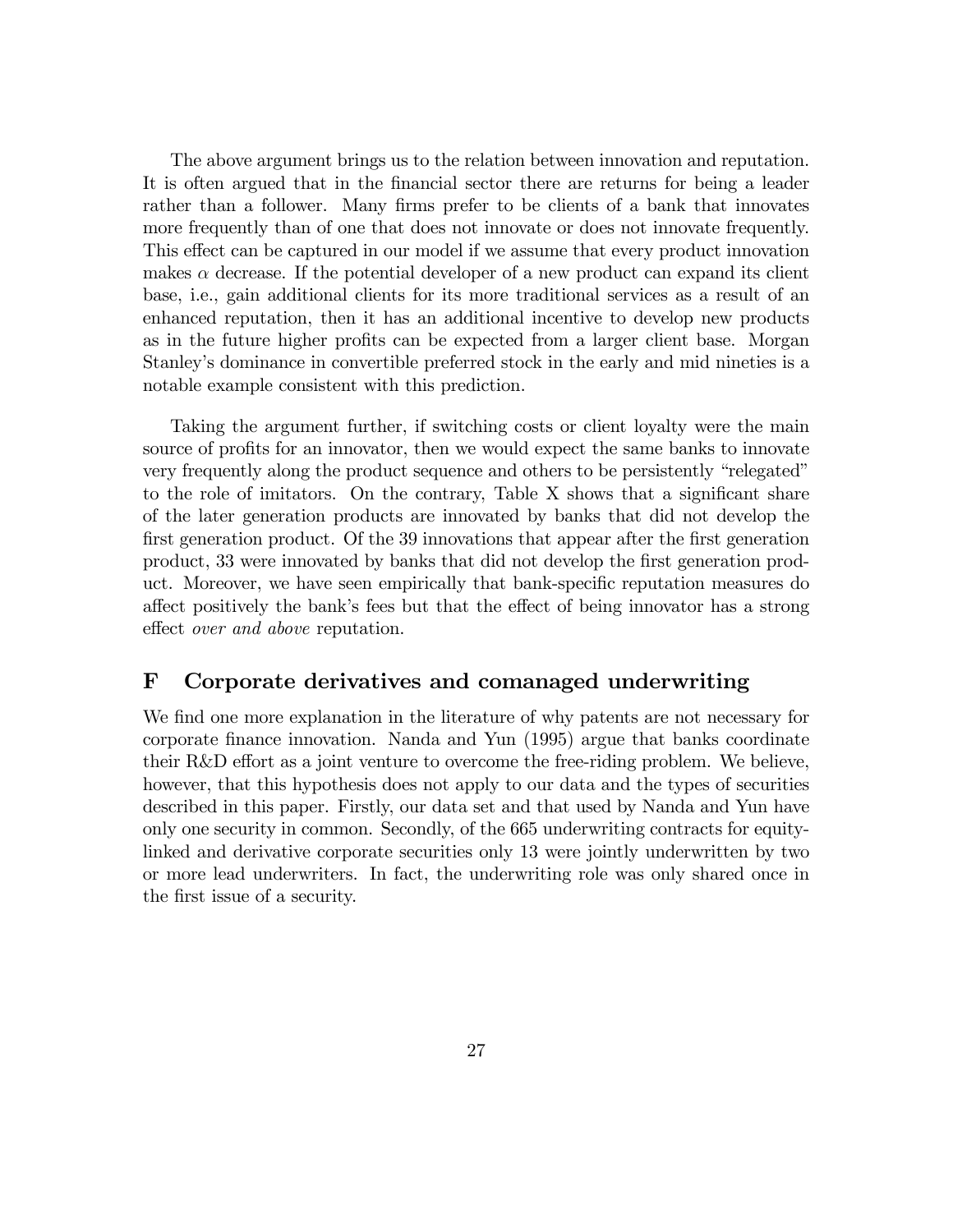# VI Conclusion

Our new evidence on the speed of entry of imitators into the market and the equilibrium underwriting fees for recent corporate product innovations reveals important dynamics that match the predictions of the superior expertise hypothesis and rule out other explanations.

The expertise advantage of the innovator makes it more likely that it will recoup the R&D costs obtaining a positive profit from the innovation even without patent protection. The ruling in State Street Bank vs. Signature Financial Group in 1999, where the US Supreme Court upheld a patent for a financial business method, has caused a well-documented run on patents (Lerner, 2000). Whether patent and copyright protection is a good idea in general remains a controversial question among economists today.<sup>13</sup> Our results suggest that *State Street* may have unnecessarily increased the incentives for innovation at the cost of increased litigation and defensive patenting by investment banks. The net effect on the amount of innovation and its profitability for investment banks remain to be seen and studied.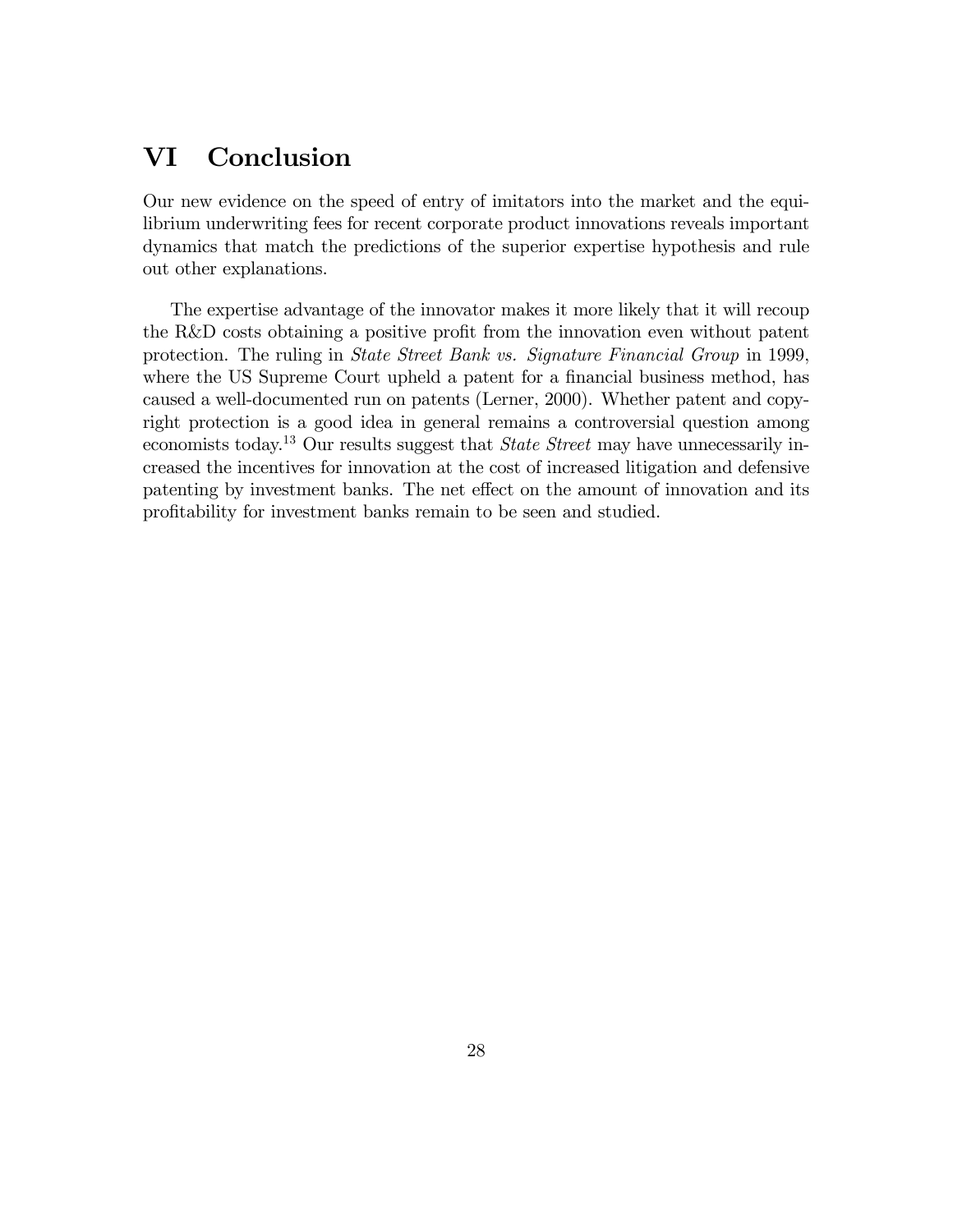#### Appendix 1: Proofs

**Proof of Proposition 1.** The probability distribution that the imitator gets its first underwriting mandate at the  $N$ -th issue is

$$
\Pr(N) = 1 - \Pi_{t=1}^{N-1}(\overline{x}_t),
$$

where  $\overline{x}_t$  is the probability that the innovator gets the t-th issue, i.e.,

$$
\overline{x}_t = \min\left(1, \frac{1}{2} + \frac{\Delta q(t, g)}{2s}\right).
$$

Clearly,  $Pr(N)$  decreases in  $\Delta q(t, g)$  for every N.

**Proof of Proposition 2.** The expected market share of the innovator after M issues (including  $t = 0$ ) is

$$
MS_0(M) = \left(1 + (N - 1) + \sum_{t=N}^{M} \left(\frac{1}{2} + \frac{\Delta q(t, g)}{2s}\right)\right) / (M + 1)
$$

The expected market share of the imitator after  $M + 1$  issues is

$$
MS_1(M) = \left(\sum_{t=N}^{M} \left(\frac{1}{2} - \frac{\Delta q(t,g)}{2s}\right)\right) / (M+1),
$$

The expected market share of the innovator is always larger than the expected market share of the imitator as long as  $\Delta q(t, g) > 0$  but the difference is

$$
MS_0(M) - MS_1(M) = \left(N + \frac{1}{s} \sum_{t=N}^{M} \Delta q(t, g)\right) / (M + 1),
$$

which is clearly decreasing in t if  $\Delta q(t, g)$  is decreasing in t. Since  $\Delta q(t, g) \leq s$  for  $t > N$ , then the innovator's market share is larger than the imitator's for any M. This happens for two reasons. First, the possible entry of the imitator is delayed. Second, even after entry, the probability that the imitator obtains the underwriting mandate is still smaller. Finally, it is clear that  $MS_0(M) - MS_1(M)$  converges to zero if and only if  $\Delta q(t, g)$  does.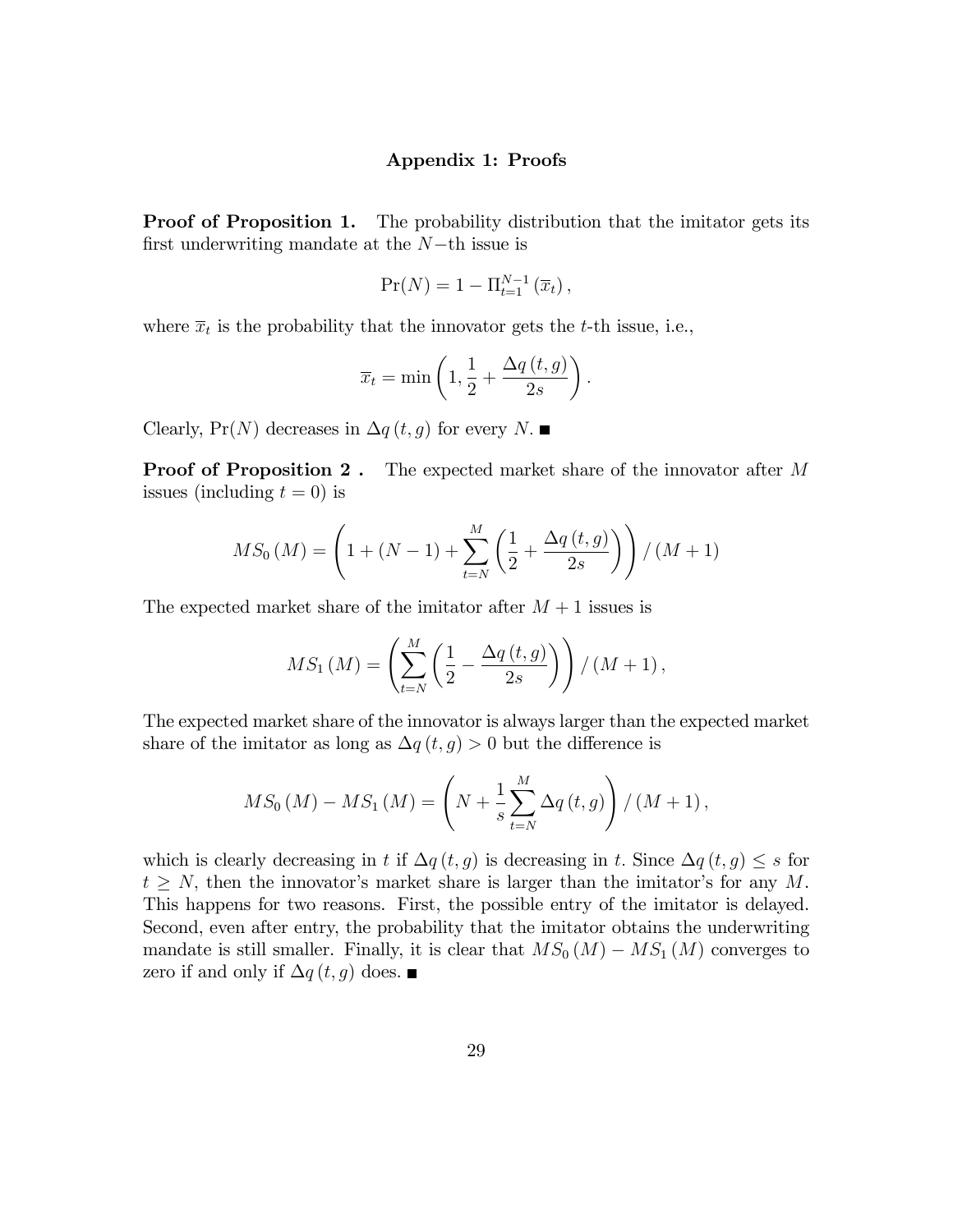**Proof of Proposition 3.** Let  $N$  be the first issue that the imitator can underwrite with positive probability.  $N$  solves

$$
\Delta q\left(N-1,g\right) > s > \Delta q\left(N,g\right).
$$

For a non-increasing speed  $\Delta q(g)$ , N is increasing in  $\Delta q(g, 0)$ , decreasing in s, and decreasing in  $\Delta q(g)$ . The expected profits per issue are

$$
\pi_0^e = \int_0^{\overline{x}} (p_0^* - c) dx = \overline{x} ((1 - \overline{x})s + \Delta q(t, g)) = \begin{cases} \Delta q(t, g) \text{ for } \Delta q(t, g) > s, \\ s \left(\frac{1}{2} + \frac{\Delta q(t, g)}{2s}\right)^2 \text{ for } \Delta q(t, g) < s, \end{cases}
$$

$$
\pi_1^e = \int_{\overline{x}}^1 (p_1^* - c) dx = (1 - \overline{x}) (\overline{x}s + \Delta q(t, g)) = \begin{cases} 0 \text{ for } \Delta q(t, g) > s, \\ \left(\frac{1}{2} - \frac{\Delta q(t, g)}{2s}\right)^2 \text{ for } \Delta q(t, g) < s. \end{cases}
$$

The total expected profits from innovation are

$$
\Pi_0^e = -F_0 + \pi_M^e + \sum_{t=1}^{N-1} (1 - \delta)^t \Delta q(t, g) + \sum_{t=N}^{\infty} (1 - \delta)^t s \left(\frac{1}{2} + \frac{\Delta q(t, g)}{2s}\right)^2,
$$

where  $\pi_M^e = q_0 - (c + \frac{s}{2})$  $\frac{s}{2}$ ) >  $\Delta q(0, g)$ .

The total expected profits from imitation account for the expected profits from the period when the probability of obtaining the underwriting contract becomes positive,

$$
\Pi_1^e = \sum_{t=N}^{\infty} (1-\delta)^t s \left(\frac{1}{2} - \frac{\Delta q(t,g)}{2s}\right)^2.
$$

Therefore, the imitator's total profits decrease with its initial quality disadvantage  $\Delta q(0, g)$  and increase with  $\Delta q(g)$ .

**Proof of Proposition 4.** Clearly, the innovator's profits per issue are decreasing in  $\alpha$ , i.e., increasing in the initial client base. For the imitator

$$
\frac{\partial \pi_1^e}{\partial \alpha} = \frac{2sB^{1+\alpha} \left(1 + \ln B\right) + 2\alpha}{\left(1 + \alpha\right)^2} > 0
$$

because  $B = \left(\frac{1}{2} + \frac{\Delta q}{2s}\right)$  $\frac{\Delta q}{2s}\big) > \frac{1}{2}$  $\frac{1}{2}$ .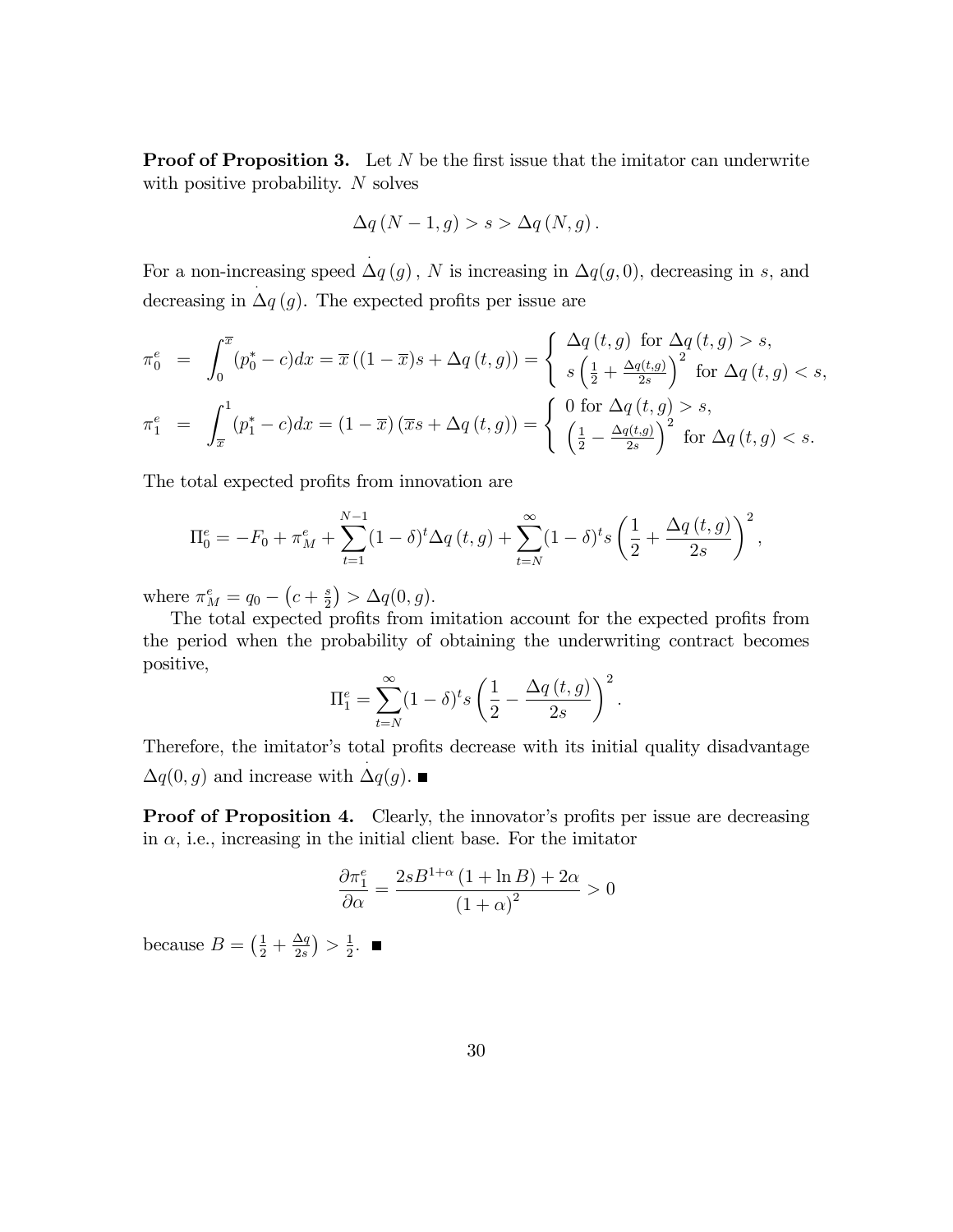#### Appendix 2: More imitators

Consider the case of one innovator  $(b = 0)$  and two imitators  $(b = 1, 2)$  that are located at the extremes of an equilateral triangle (Figure A2.1). The extension to more than two imitators is straight forward using higher-dimensional polygons.



Figure A2. 1: Spatial representation of the issuer's preferences for three competing banks.

Since the two imitators have the same expertise, the imitator farthest from the issuer never obtains the underwriting mandate. Let  $b = 1$  be, without loss of generality, the closest imitator. The values to the issuer located at  $\mathbf{x} = (x, l)$  of choosing either underwriter are

$$
v_0(x) = q_0 - p_0 - sd(\mathbf{x}, 0),
$$
  
\n $v_1(x) = q_1 - p_1 - sd(\mathbf{x}, 1),$ 

where d is the euclidean distance. Thus,  $d(\mathbf{x},0) = \sqrt{x^2 + l^2}$  and  $d(\mathbf{x},1) = \sqrt{(1-x)^2 + l^2}$ . The location of the indifferent client,  $\hat{x}$ , equates  $v_0\left(\hat{x}, \hat{l}\right)$  to  $v_1\left(\hat{x}, \hat{l}\right)$  for  $p_1 = p_2 = c$ . Thus,  $(\hat{x}, \hat{l})$  is defined implicitly by

$$
\sqrt{\hat{x}^2 + \hat{l}^2} - \sqrt{(1 - \hat{x})^2 + \hat{l}^2} = \frac{\Delta q}{s},\tag{7}
$$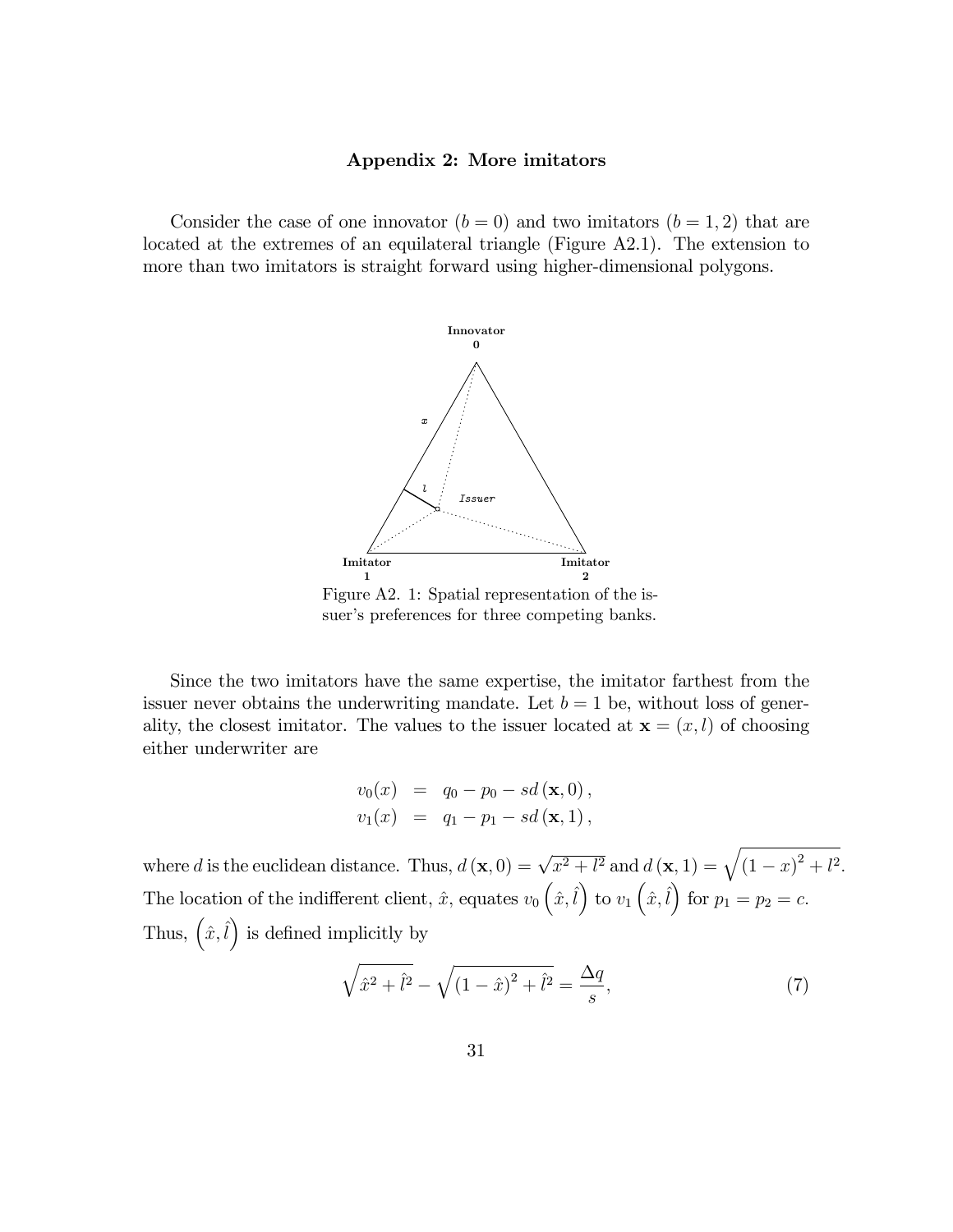which is a hyperbola with vertex on  $\left(x = \frac{1}{2} + \frac{\Delta q}{2s}\right)$  $\frac{\Delta q}{2s}$ ,  $l = 0$ ) and with  $\frac{\Delta q}{2s} < \frac{1}{2}$  $\frac{1}{2}$ . The indifferent clients are those equidistant by  $\frac{\Delta q}{s}$  to the two effective competitors, located at  $(0, 0)$  and  $(1, 0)$ .

The value of  $\hat{x}$  that preserves the equality (7) is increasing in  $\Delta q$  for any l.Hence, a higher expertise advantage of the innovator implies a larger clientele and a higher probability that the innovator will underwrite the next issue. Therefore, all the comparative statics of the two competitors model hold for any number of competitors because any bank's region of influence, i.e., its clientele, is increasing with its relative advantage (disadvantage),  $\Delta q$  ( $-\Delta q$ ).

Figure A2.2 below illustrates these comparative statics. Without any expertise advantage  $(\Delta q = 0)$  we have  $\hat{x} = \frac{1}{2}$  $\frac{1}{2}$  for  $l = 0$ . The three banks have the same market share equal to  $\frac{1}{3}$  (dotted lines). For a positive advantage, then  $\hat{x} = \frac{\Delta q}{2s} + \frac{1}{2} > \frac{1}{2}$  $rac{1}{2}$  for  $l = 0$  and the innovator has the largest market share (solid lines). If the innovator's expertise advantage is high enough, i.e.  $\frac{\Delta q}{s} > 1$ , then the "indifferent" client curve lies outside the triangle, implying that the innovator surely underwrites the next issue surely.



Figure A2. 2: Bank's clientels with and without the innovator's expertise advantage.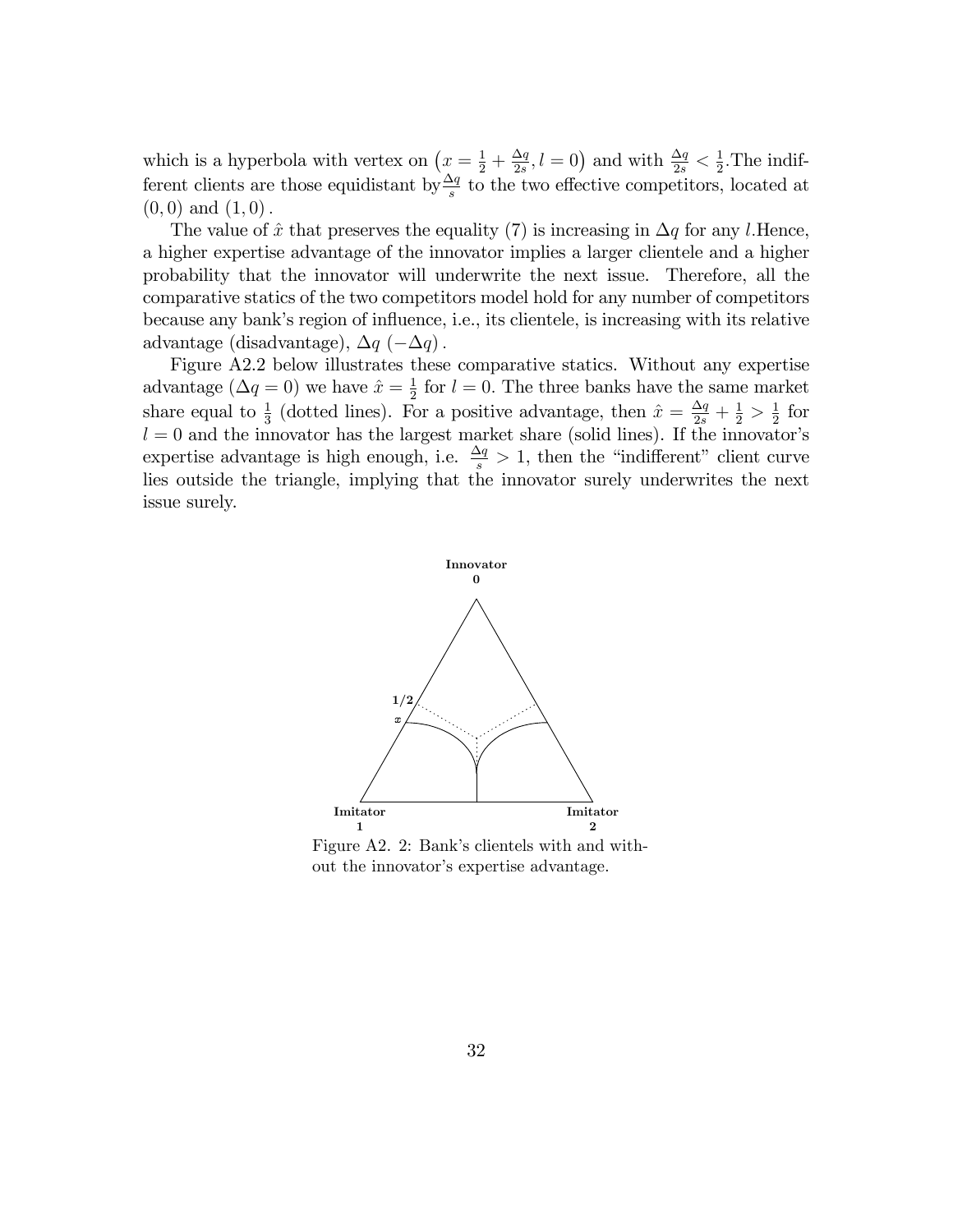# References

Allen, Franklin, and Douglas Gale, 1994, Financial Innovation and Risk Sharing, MIT Press, Cambridge, MA.

Altinkilic, Oya and Robert Hansen, 2000, "Are There Economies of Scale in Underwriting Fees? Evidence of Rising External Financing Costs", Review of Financial Studies, 13(1), 191-218.

Bhattacharyya, Sugato and Vikram Nanda, 2000, "Client Discretion, Switching Costs, and Financial Innovation," Review of Financial Studies, 13(4), 1101-1127.

Boldrin, Michele and David Levine, 2006, Copy Right: Against Intellectual Monopoly, Princeton University Press, New York, NY.

Eccles, Robert and Dwight Crane, 1988, Doing Deals: investment banks at work, Harvard Business School Press, Boston.

Finnerty, John, 1992, "An Overview of Corporate Securities Innovation," Journal of Applied Corporate Finance, 4, 23-39.

Frame, Scott and White, Lawrence, 2004, "Empirical Studies of Financial Innovation: Lots of Talk, Little Action?," Journal of Economic Literature, 42, 116-144.

Hauswald, Robert and Robert Marquez, 2003, "Loan Portfolio Quality and the Diffusion of Technological Innovation," Working Paper, American University and University of Maryland.

Jaffe, Adam B. and Josh Lerner, 2004, Innovation and Its Discontents: How Our Broken Patent System is Endangering Innovation and Progress, and What To Do About It, Princeton University Press, New York, NY.

Lerner, Josh, 2000, "Where Does State Street Lead? A First Look at Finance Patents, 1971-2000," *Journal of Finance*, 57, 901-930.

Mason, Robert, Robert Merton, André Perold and Peter Tufano, 1995, Cases in Financial Engineering: Applied Studies of Financial Innovation. Prentice Hall, New Jersey.

Miller, Merton, 1986, "Financial Innovation: The Last Twenty Years and the Next," Journal of Financial and Quantitative Analysis, 21, 459-471.

Molyneux, Phil and Nidal Shamroukh, 1996, "Financial Innovation and Investor Wealth: The Case of Junk Bonds and Note Issuance Facilities," Journal of Money, Credit and Banking, 28(3), 502-522.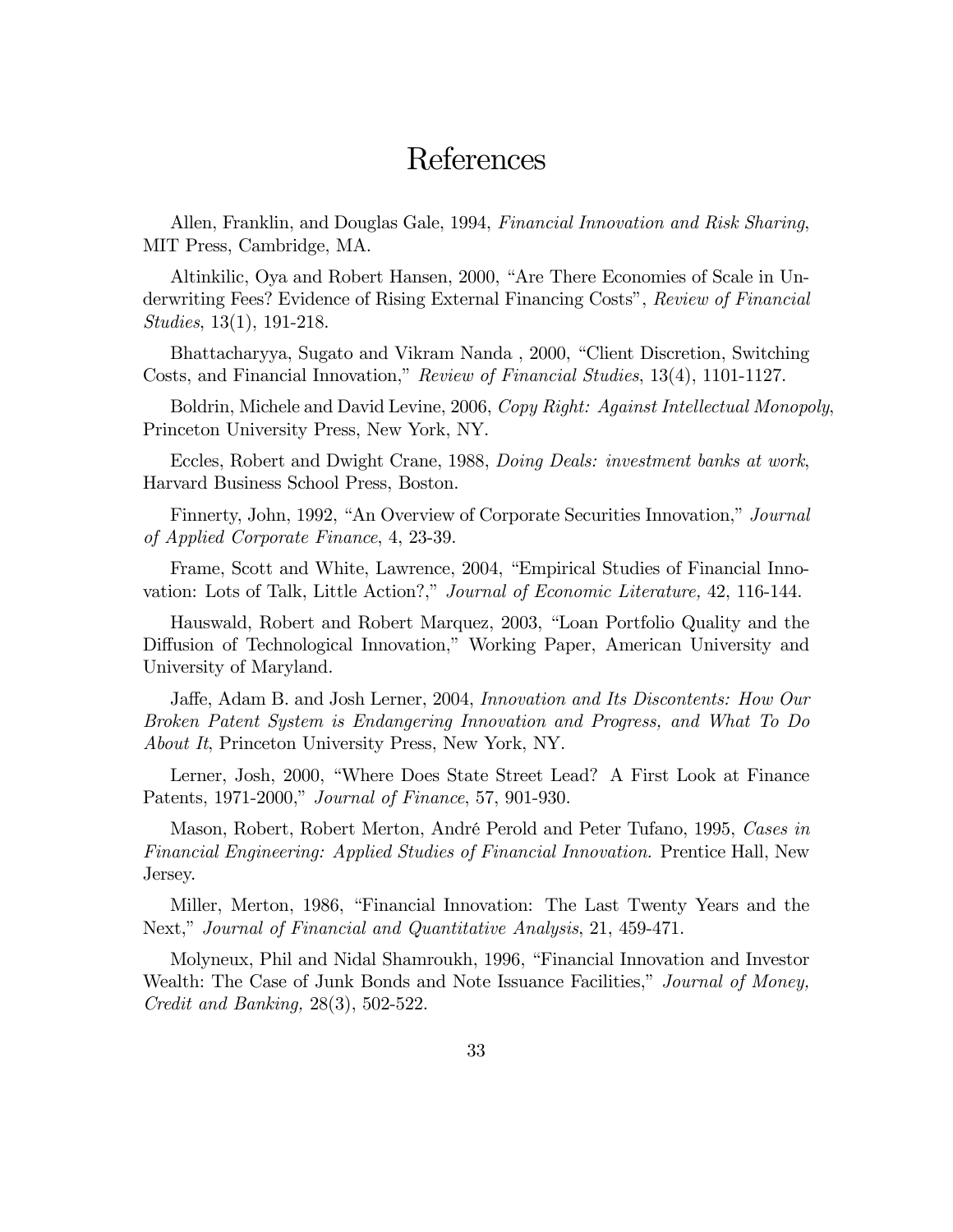Nanda, Vikram, and Yeongkul Yun, 1995, "Sharing the Limelight: On Why Investment Banks Comanage Initial Offerings of Innovative Securities with Competitors," Working paper, University of Michigan.

Persons, John and Vincent Warther, 1997, "Boom and Bust Patterns in the Adoption of Financial Innovations," Review of Financial Studies, 10(4), 939-967.

Riddiough, Timothy, 2001, "Intermediation, Standardization and Learning in Financial Markets: Some Evidence and Implications," Working paper, University of Wisconsin-Madison.

Schroth, Enrique, 2006, "Innovation, Differentiation and the Choice of an Underwriter: Evidence from equity-linked Securities,"  $Review of Financial Studies, 19(3),$ 1041-1080.

Toy, William, 2001, Personal Interview. New York City, February.

Tufano, Peter, 1989, "Financial Innovation and First-Mover Advantages," Journal of Financial Economics, 25, 213-240.

Tufano, Peter, 1995, "Securities Innovations: A Historical and Functional Perspective," Journal of Applied Corporate Finance,  $7(4)$ , 90-104.

Tufano, Peter, 2003, "Financial Innovation," in G. Constantinides, M. Harris and R. Stulz (eds.), Handbook of The Economics of Finance, North-Holland, The Netherlands.

Van Horne, James, 1985, "Of Financial Innovations and Excesses," *Journal of* Finance, 40(3), 621-631.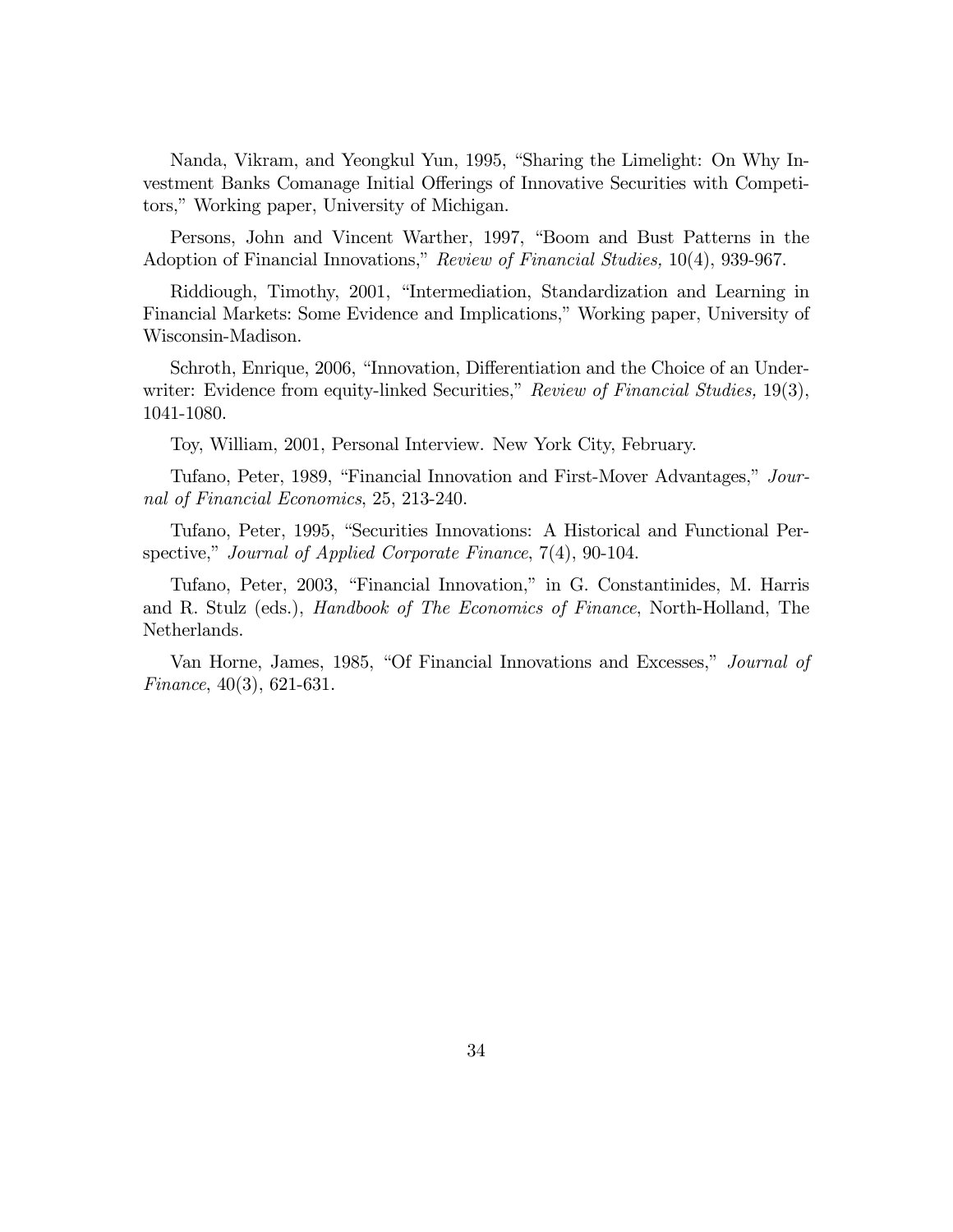#### Footnotes

- 1. Patents for financial innovations have become effective since the US Supreme Court for the first time validated a patent on a "business method" in 1999. See Lerner  $(2002)$  for the effects of 'State Street vs. Signature Financial Group' on financial patents, and Jaffee and Lerner (2004) for a comprehensive discussion of the pros and cons.
- 2. The total issued volume of equity-linked and derivative securities represents a very large share of the total volume underwritten by the participating banks. The average volume issued per underwriter of equity-linked and derivative securities between 1990 and 1999 was larger than the average issued volume of convertible preferred stock (e.g., 1.2 times larger between 1995 and 1999) and convertible debt (e.g., 1.1 times larger between 1995 and 1999), and about half of the issued volume of preferred stock. See Tufano (1995) and Finnerty (1992) for a general overview of innovation in corporate Önance products. A more comprehensive survey of Önancial innovation is provided by Allen and Gale (1994).
- 3. The view that imitations are imperfect substitutes is summarized by the testimony of William Toy, a Managing Director at CDC Capital:

There is at least a perception that the first mover is more familiar with the product he issues than the imitator (personal interview, New York City, February 2001).

- 4. Innovative corporate products are classified by Schroth (2006) using securities descriptions from the Investment Dealers' Digest, American Banker and the Dow Jones Newswires. These sources provide at least one description of every product and a reference to a similar older product.
- 5. The underwriter may sometimes buy part of the issue, in which case it needs to understand the product's effect on the risk and returns of its portfolio. The case of the Nikkei Put Warrants introduced by Goldman, Sachs & Co. in 1990 illustrates this factor very well.
- 6. Goldman Sachs & Co. created MIPS and dominated their underwriting market mostly thanks to the research it conducted on Grand Cayman's corporate tax law. MIPS were vehicles to issue preferred stock through a Cayman-based subsidiary that would loan the entire proceeds to the already levered parent.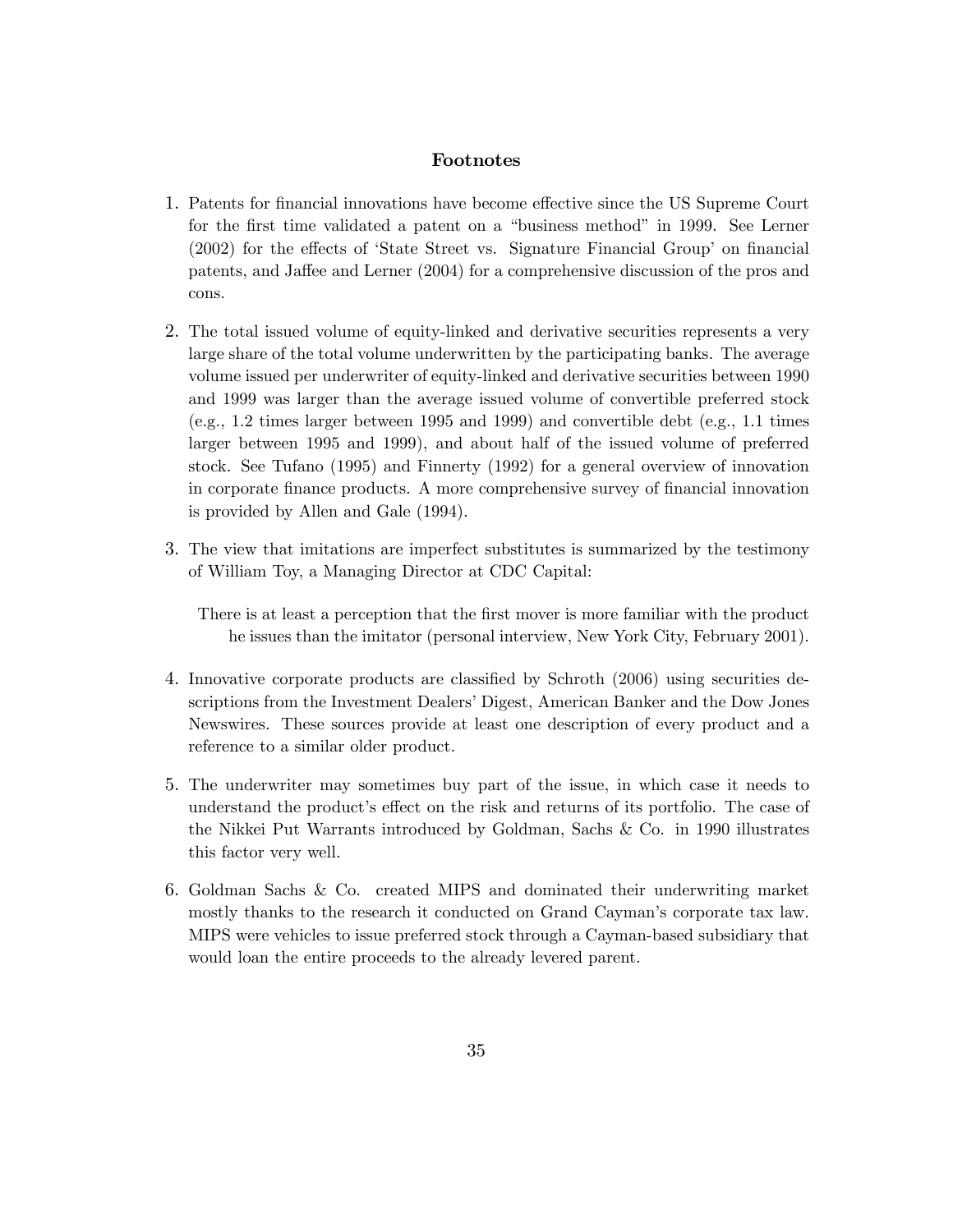- 7. Subsequent generations of convertible preferred stock are ACES and PEPS. ACES convert one to one after 4 years with floors and caps. PEPS convert one to one after 4 years only if the common stock appreciates more than a threshold return.
- 8. Log-normality is more appealing theoretically and empirically over alternatives outside the F-class. The implied baseline hazard rate of other commonly used distributions, i.e., Exponential and Weibull, is time-invariant or decreasing, respectively, implying counter-intuitively that imitation becomes harder with time. Not surprisingly, the fit under these assumptions is poor, whereas the fit is good for all distributions of the generalized F class.
- 9. This equation is derived from the mean of the underwriting fee, conditional on the fact that the security has already been imitated. Thus, if  $N$  is the (random) imitation time, where  $\ln N \sim N(\hat{\boldsymbol{\beta}}' \mathbf{x}_{g}, \hat{\sigma})$ , then the true model's residual is

$$
E\left(\eta_{g,t} | \text{security } g \text{ is already imitated}\right) = E\left(\eta_{g,t} | t \ge N\right)
$$

$$
= E\left(\eta_{g,t} | z \le \frac{\ln t - \hat{\beta}' \mathbf{x}_g}{\hat{\sigma}}\right)
$$

$$
= \delta_{\lambda} \lambda \left(t, \hat{\beta}' \mathbf{x}_g, \hat{\sigma}\right) + \tilde{\eta}_{g,t},
$$

for  $\lambda(.) = -\frac{\phi(.)}{\Phi(.)}$  $\frac{\phi(.)}{\Phi(.)}$ .

- 10. This is the share of the number of issues, as in Tufano (1989) and Schroth (2006), and not the share of the underwritten principal. The implicit assumption is that the amount of funds sought by the issuer is known by the time it chooses an underwriter.
- 11. Time discounting can be easily incorporated to the model if we let  $(1 \delta)$  be the product of the probability of continuation and the pure time discount.
- 12. We can also let  $\delta_0$  and  $\delta_1$  increase with every issue. This would speed up the introduction of later generations even more.
- 13. The most prominent recent cases against patent or copyright protection are made by Jaffee and Lerner (2004) and by Boldrin and Levine (2006).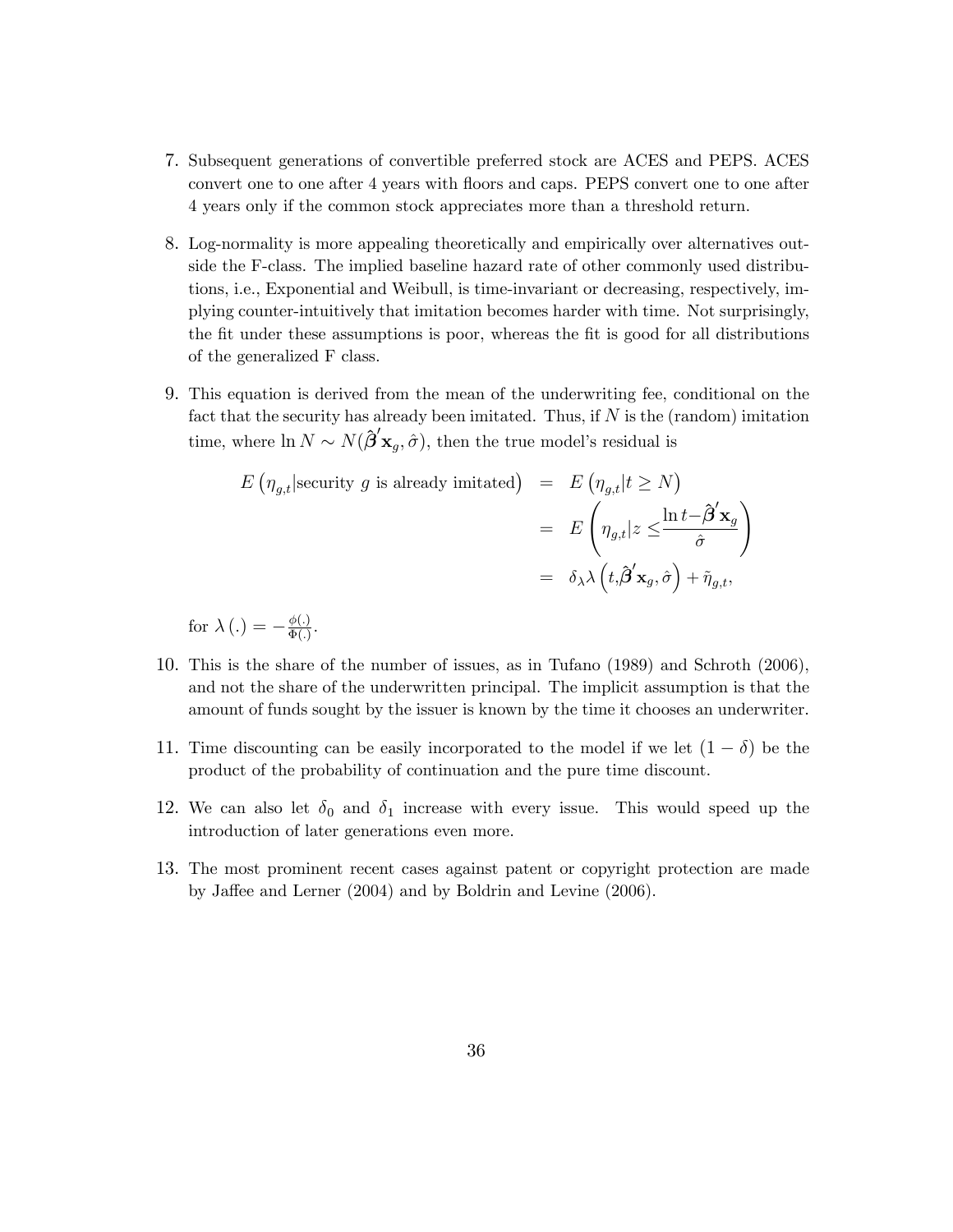Table I: Summary of all issues of equity-linked and dorporate derivative securities

This table presents summary statistics for all issues of equity-linked and corporate derivative securities. All such issues are recorded by the SDC and span the period between 1985 and 2004. The imitated securities (Panel B) are those that have been underwritten by more that one bank.

|                                              | Number of<br>observations | Median | Mean   | Standard<br>deviation |
|----------------------------------------------|---------------------------|--------|--------|-----------------------|
| Proceeds per issue<br>$($$ millions)         | 661                       | 150.00 | 233.89 | 299.44                |
| Underwriting fee<br>(percentage of proceeds) | 518                       | 3.00   | 2.41   | 1.16                  |
| Product life<br>(total issues per security)  | 50                        | 5.50   | 13.24  | 20.60                 |

Panel A: All issues of all equity-linked and corporate derivatives (sample A)

|                                                                                                                                                 | Number of<br>observations | Median         | Mean                            | Standard<br>deviation |
|-------------------------------------------------------------------------------------------------------------------------------------------------|---------------------------|----------------|---------------------------------|-----------------------|
| Proceeds per issue (\$ millions)                                                                                                                | 410                       | 150.00         | 257.24<br>$(-1.17)$             | 344.74                |
| ( <i>t</i> statisite for $H_0: \mu_A - \mu_B = 0$ )<br>Underwriting fee (percentage)                                                            | 314                       | 3.10           | 2.33                            | 1.10                  |
| ( <i>t</i> statisite for $H_0: \mu_A - \mu_B = 0$ )<br>Product life<br>( <i>t</i> statistic for $H_0: \mu_A - \mu_B = 0$ )<br>Time to imitation | 18                        | 13.00          | $(-0.98)$<br>22.78<br>$(-1.15)$ | 28.88                 |
| (issues before imitation)<br>(days before imitation)                                                                                            | 18<br>18                  | 2.00<br>214.50 | 2.67<br>484.44                  | 1.88<br>642.87        |
| Market share of<br>product innovator                                                                                                            | 18                        | 0.53           | 0.57                            | 0.23                  |

Panel B: All issues of imitated securities (sample B)

 $a$  Estimates followed by \*\*\*, \*\* and \* are statistically different from zero with 0.01, 0.05 and 0.1 significance levels, respectively.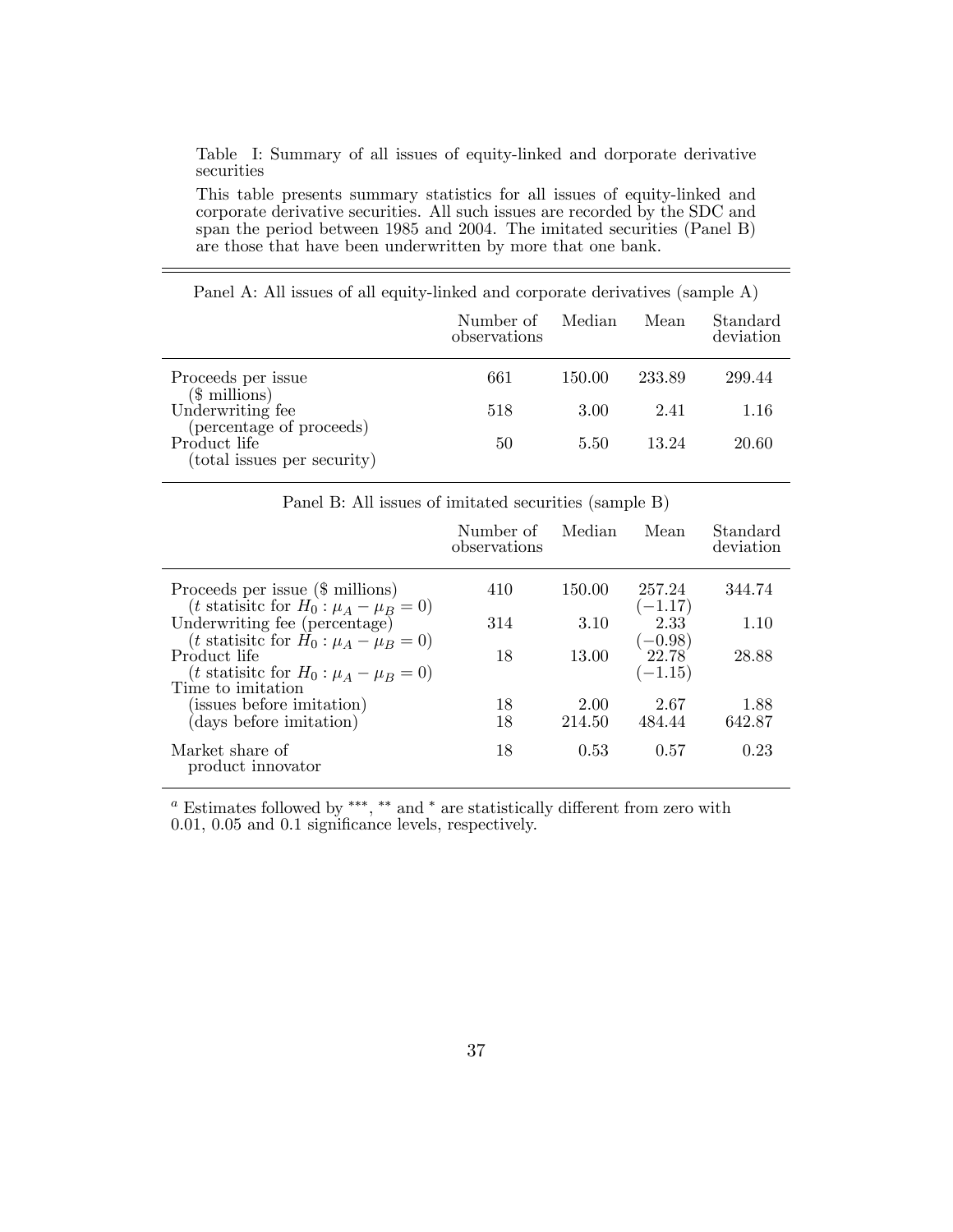|                                               |           | those that have been underwritten by more than one bank. All issues of equity-linked and corporate derivative<br>We follow the classification proposed by Schroth $(2006)$ which is based on the structure and purpose of the security.<br>This table shows the classification of all 50 equity-linked and corporate derivative securities into product groups.<br>securities are recorded by the SDC and span the period between 1985 and 2004.<br>Securities within groups are l |                                                                              | listed in the order of their appearance along the sequence. The imitated securities are                                                                           |
|-----------------------------------------------|-----------|------------------------------------------------------------------------------------------------------------------------------------------------------------------------------------------------------------------------------------------------------------------------------------------------------------------------------------------------------------------------------------------------------------------------------------------------------------------------------------|------------------------------------------------------------------------------|-------------------------------------------------------------------------------------------------------------------------------------------------------------------|
| Product Group                                 |           | Securities in the group                                                                                                                                                                                                                                                                                                                                                                                                                                                            | Imitated securities                                                          | Underwriters                                                                                                                                                      |
| Zero-coupon convertible<br>Debt products      |           | LYONS.<br>RISRS.                                                                                                                                                                                                                                                                                                                                                                                                                                                                   | LYONS.<br>RISRS.                                                             | Merrill Lynch, Paine Webber.<br>Everen, Kemper.                                                                                                                   |
| debt<br>Dividend paying convert-<br>ible debt |           | SIRENS, ICONS.                                                                                                                                                                                                                                                                                                                                                                                                                                                                     |                                                                              | First Boston, Merrill Lynch.                                                                                                                                      |
| Convertible<br>products                       | preferred | PEPS, MEDS, Trust-<br>AILS, STRYPES,<br>Convertible Pre-<br>K-Caps, PRIDES,<br>PERCS, YES Shares, DECS,<br>moinated<br>MARCS.<br>ACES,<br>PEPS.                                                                                                                                                                                                                                                                                                                                    | Trust-<br>Pre-<br>Convertible<br>X-Caps,<br>Originated<br>PERCS,<br>ferreds. | Baird, Credit Suisse, DLJ, Dean Wit-<br>Morgan Stanley, Paine Webber, Robert-<br>ter, Goldman Sachs, JP Morgan, Lazard<br>Fréres, Lehman Brothers, Merrill Lynch, |

Table II: Classification of equity-linked and corporate derivatives into product groups

Table II: Classification of equity-linked and corporate derivatives into product groups

|                                                                       | $\frac{1}{2}$                                                                                                                                                                                                                                                                                               |                                                                              |                                                                                                                                                                                                       |
|-----------------------------------------------------------------------|-------------------------------------------------------------------------------------------------------------------------------------------------------------------------------------------------------------------------------------------------------------------------------------------------------------|------------------------------------------------------------------------------|-------------------------------------------------------------------------------------------------------------------------------------------------------------------------------------------------------|
| Zero-coupon convertible<br>Debt products                              | <b>LYONS</b><br>RISRS.                                                                                                                                                                                                                                                                                      | LYONS.<br>RISRS.                                                             | Merrill Lynch, Paine Webber.<br>Everen, Kemper.                                                                                                                                                       |
| debt<br>Dividend paying convert-<br>ible debt                         | SIRENS, ICONS.                                                                                                                                                                                                                                                                                              |                                                                              | First Boston, Merrill Lynch.                                                                                                                                                                          |
| preferred<br>Convertible<br>products                                  | YES Shares, DECS,<br>$\begin{array}{ll} \text{X-Caps}, & \text{PRIDES}, \\ \text{SAILS}, & \text{STRYPES}, \\ \text{PEPS}, & \text{MEDS}, \\ \text{PEPS}, & \text{MEDS}, \\ \text{Couvertible} & \text{Pre-} \\ \end{array}$<br>ferreds, TRACES.<br><b>Originated</b><br>MARCS,<br>PERCS,<br>ACES,<br>PEPS, | Trust-<br>Pre-<br>Convertible<br>X-Caps,<br>Originated<br>PERCS,<br>ferreds. | Morgan Stanley, Paine Webber, Robert-<br>Fréres, Lehman Brothers, Merrill Lynch,<br>Baird, Credit Suisse, DLJ, Dean Wit-<br>ter, Goldman Sachs, JP Morgan, Lazard<br>son, Salomon-Smith Barney, UBS.  |
| Short-term, income de-<br>ferring products                            | FRAPS.                                                                                                                                                                                                                                                                                                      | FRAPS.                                                                       | OLJ, Lehman Brothers, Merrill Lynch,                                                                                                                                                                  |
| Perpetual, income defer-<br>ring products                             | MIPS, EPICS, MIDS, TOPRS,<br>QUIDS, QUIPS, QUICS, Res-<br>Caps, COPRS.                                                                                                                                                                                                                                      | MIPS, MIDS, TOPRS, QUIDS,<br>Res-Caps.                                       | Dean Witter, Salomon Brothers, Smith-<br>Barney, UBS.<br>First Union Capital, Goldman Sachs, JP<br>Morgan Stanley.<br>Bear Stearns, Goldman Sachs, Lehman<br>Brothers, Merrill Lynch, Morgan Stanley- |
| Convertible, income de-<br>ferring products                           | e TOPRS, QDCs,<br>TRUPS, Convertible<br>MIPS, TECONS,<br><b>Convertible</b><br>Convertible<br>EPPICS,                                                                                                                                                                                                       | Convertible TOPRS, TRUPS.                                                    | Morgan, Keefe, Merrill Lynch, Morgan<br>Stanley, Paine Webber, Salomon-Smith                                                                                                                          |
| appreciation<br>Index-tied<br>of principal                            | MITTS,<br>SMARTS, Equity Participation Securities, CPNs, SUNS,<br>SIRS,<br>QUIPS.<br>PERLS,<br>SMARTS,                                                                                                                                                                                                      | PERLS, SIRS, SMARTS, Equity<br>Participation Securities.                     | Brothers, Merrill Lynch, Morgan Stanley,<br>Bear Stearns, Goldman Sachs, Lehman<br>Paine Webber.<br>Barney.                                                                                           |
| appreciation<br>of principal<br>Privatization exchange-<br>Stock-tied | CHIPS,<br>YEELDS,<br>PEROS<br>GUBS.<br>ELRS.                                                                                                                                                                                                                                                                | ELKS.                                                                        | Bear Stearns, Lehman Brothers, Morgan<br>Stanley, Salomon-Smith Barney.                                                                                                                               |
| Corporate pass-throughs<br>able debt                                  | <b>STOPS</b><br>PENs.                                                                                                                                                                                                                                                                                       |                                                                              | Goldman Sachs.<br>Deutsche Bank.                                                                                                                                                                      |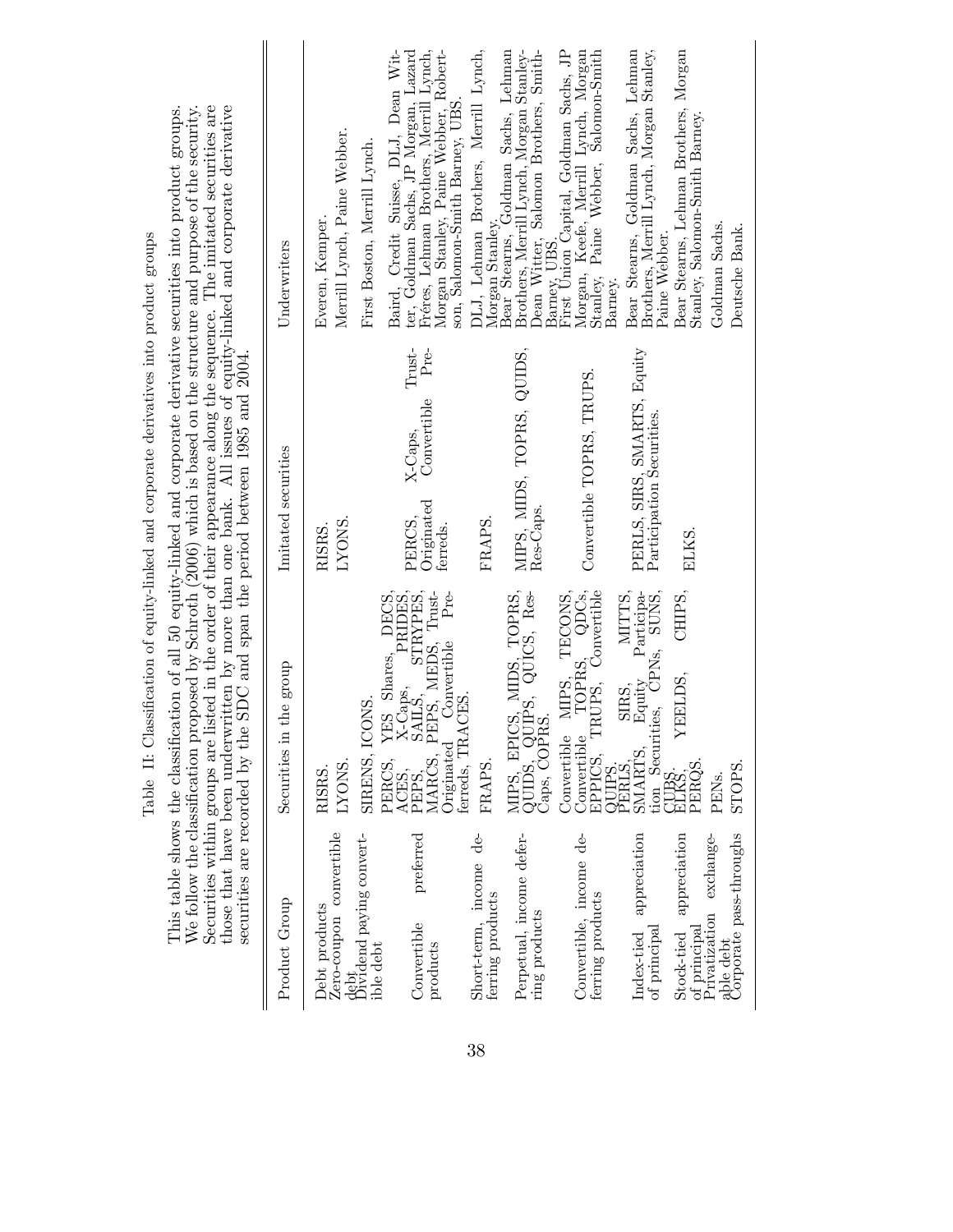Table III: Comparison of issues of equity-linked and corporate derivative securities across generations This table compares issues of first and later generation equity-linked and corporate derivative secu-<br>rities. All such issues are recorded by the SDC and span the period between 1985 and 2004. First<br>generation securities a

| Panel A: All issues of all equity-linked and corporate derivatives                                                                                                                |                                            |                  |                                  |                       |  |  |  |
|-----------------------------------------------------------------------------------------------------------------------------------------------------------------------------------|--------------------------------------------|------------------|----------------------------------|-----------------------|--|--|--|
|                                                                                                                                                                                   | Number of<br>observations                  | Median           | Mean                             | Standard<br>deviation |  |  |  |
| Proceeds per issue (\$ millions)<br>of first generation securities (1)<br>of later generations (2)<br>T statisite for $(H_0: \mu_1 - \mu_2 = 0)$<br>Underwriting fee (percentage) | 218<br>443                                 | 150.00<br>150.00 | 297.50<br>201.39<br>$(3.92)$ *** | 438.61<br>190.74      |  |  |  |
| of first generations (1)<br>of later generations (2)<br>T statisite for $(H_0: \mu_1 - \mu_2 = 0)$<br>Product life (issues per security)                                          | 163<br>355                                 | 1.25<br>3.15     | 1.72<br>2.77<br>$(-10.79)$ ***   | 1.07<br>1.01          |  |  |  |
| of first generations (1)<br>of later generations $(2)$<br>T statisite for $(H_0: \mu_1 - \mu_2 = 0)$                                                                              | 11<br>39                                   | 9.00<br>5.00     | 19.81<br>11.39<br>(1.18)         | 28.16<br>18.47        |  |  |  |
|                                                                                                                                                                                   | Panel B: All issues of imitated securities |                  |                                  |                       |  |  |  |

|                                                                       | Number of<br>observations | Median        | Mean                | Standard<br>deviation |
|-----------------------------------------------------------------------|---------------------------|---------------|---------------------|-----------------------|
| Proceeds per issue (\$ millions)                                      |                           |               |                     |                       |
| of first generation securities (1)                                    | 205                       | 150.00        | 300.75              | 449.19                |
| of later generations (2)                                              | 205                       | 150.00        | 213.73              | 180.81                |
| T statisite for $(H_0: \mu_1 - \mu_2 = 0)$                            |                           |               | $(2.57)$ ***        |                       |
| Underwriting fee (percentage)                                         |                           |               |                     |                       |
| of first generations (1)                                              | 154                       | 1.19          | 1.70                | 1.09                  |
| of later generations (2)                                              | 160                       | 3.15          | 2.94                | 0.69                  |
| T statisite for $(H_0: \mu_1 - \mu_2 = 0)$                            |                           |               | $(-12.12)$ ***      |                       |
| Product life (issues per security)                                    |                           |               |                     |                       |
| of first generations (1)                                              | 7                         | 17            | 29.26               | 32.10                 |
| of later generations (2)                                              | 11                        | 7             | 18.64               | 27.40                 |
| T statisite for $(H_0: \mu_1 - \mu_2 = 0)$                            |                           |               | $(-0.75)$           |                       |
| Time to imitation (issues before imitation)                           |                           |               |                     |                       |
| of first generations (1)                                              |                           | $\frac{3}{2}$ | 3.86                | 3.53                  |
| of later generations (2)                                              | 11                        |               | 1.91<br>$(1.79)$ ** | 0.83                  |
| T statisite for $(H_0: \mu_1 - \mu_2 = 0)$                            |                           |               |                     |                       |
| Time to imitation (days before imitation)<br>of first generations (1) | 7                         | 231           | 320.86              | 355.75                |
| of later generations (2)                                              | 11                        | 198           | 588.55              | 772.01                |
| T statisite for $(H_0: \mu_1 - \mu_2 = 0)$                            |                           |               | $(-0.85)$           |                       |
| Market share of innovator                                             |                           |               |                     |                       |
| of first generations (1)                                              | $\overline{7}$            | 0.70          | 0.69                | 0.20                  |
| of later generations (2)                                              | 11                        | 0.50          | 0.49                | 0.21                  |
| T statisite for $(H_0: \mu_1 - \mu_2 = 0)$                            |                           |               | $(2.07)$ **         |                       |
|                                                                       |                           |               |                     |                       |

 $a$  Estimates followed by \*\*\*, \*\* and \* are statistically different from zero with 0.01, 0.05 and 0.1 significance levels, respectively.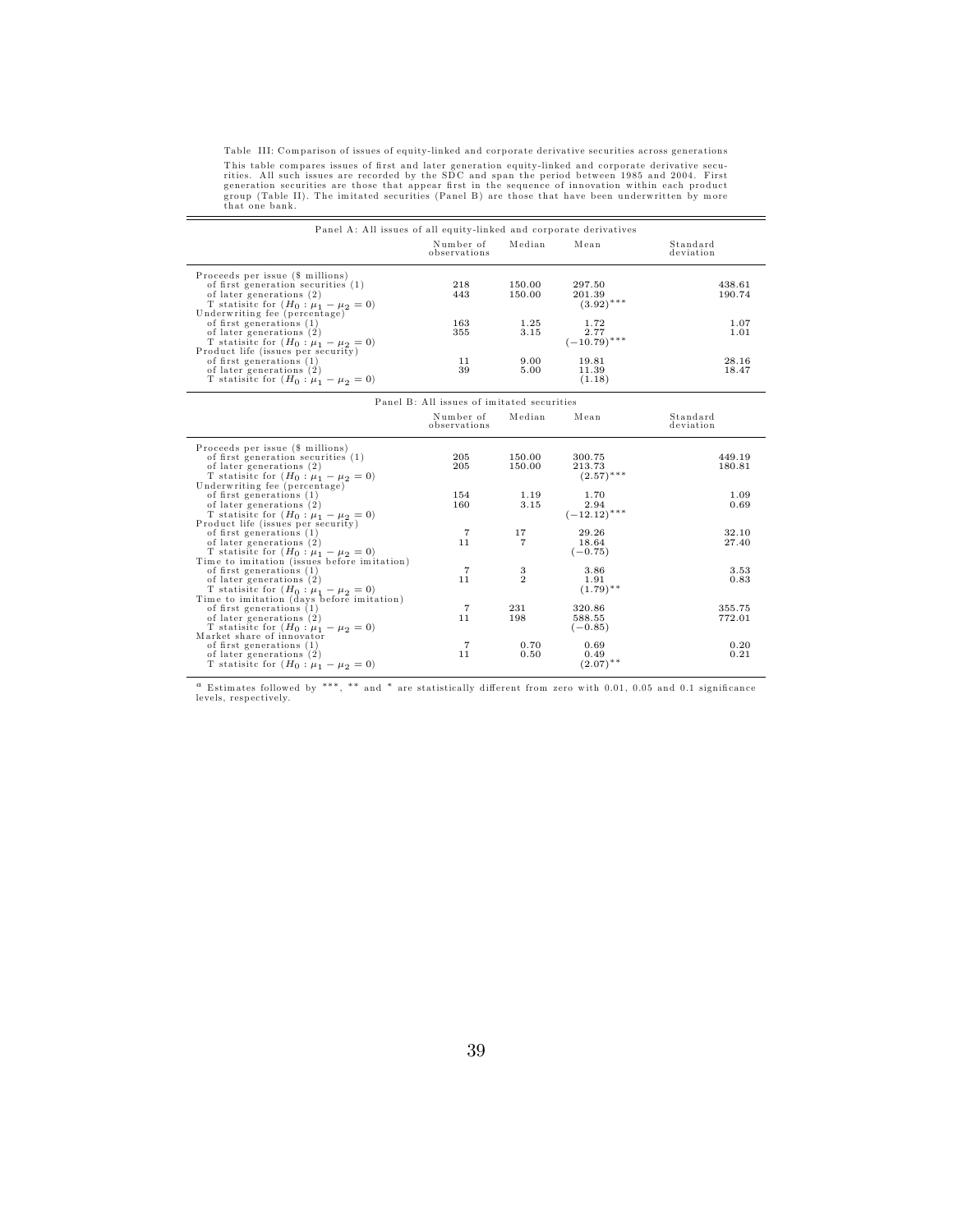Table IV: Issuers' loyalty to underwriters Table IV: Issuers' loyalty to underwriters

This table summarizes the issuersíloyalty measure. The relative issuer loyalty at each issue This table summarizes the issuers' loyalty measure. The relative issuer loyalty at each issue t of security  $g$  is measured by the propensity that the issuer,  $x$ , has had in the past to choose bank  $b$  over its rivals  $b$  of security g is measured by the propensity that the issuer, x, has had in the past to choose bank b over its rivals b to underwrite g. The index is

$$
LOYA_{t,g,b,x} = \frac{\#(\text{issues between } x \text{ and } b)}{\sum_{\forall b \text{ in market } g} \#(\text{issues between } x \text{ and } b')} - \frac{1}{\#(b' \text{ in market } g)},
$$

where  $#$  (issues between x and b) is the total number of past issues of any security since where  $#$  (issues between x and b) is the total number of past issues of any security since issues between x and  $b'$ ) is the  $\frac{4}{g}$  $\forall b'$ in market 1985 with the same issuer-underwriter pair;  $\Sigma$ 1985 with the same issuer-underwriter pair;

sum of these counts for the same issuer over all banks that compete for security g and  $\#(b'$ sum of these counts for the same issuer over all banks that compete for security g and  $\#(b^{\prime})$ in market  $g$ ) is the number of such banks. in market  $g$ ) is the number of such banks.

|                                                                                                                            | Number of Median Mean<br>observations |                |                                                         | deviation<br>Standard                         |
|----------------------------------------------------------------------------------------------------------------------------|---------------------------------------|----------------|---------------------------------------------------------|-----------------------------------------------|
| in the same product class<br><b>LOY ALTY</b><br>overall                                                                    | 334                                   | 0.000          | $\begin{array}{c} 0.096 \\ 0.075 \end{array}$           | 0.251                                         |
| T statisite for $(H_0: \mu_{IN} - \mu_{IM} = 0)$<br>to the innovator (IN)<br>Overall $LOYALTY$<br>to imitators (IM)        | $\frac{302}{26}$                      | 0.000<br>0.000 | $\begin{array}{c} 0.100 \\ 0.053 \\ (0.92) \end{array}$ | 0.246<br>0.303                                |
| T statisite for $(H_0: \mu_{IN} - \mu_{IM} = 0)$<br>Within the class LOYALTY<br>to the innovator (IN)<br>to imitators (IM) | $\frac{302}{26}$                      | 0.000<br>0.000 | $\begin{array}{c} 0.080 \\ 0.021 \\ (1.23) \end{array}$ | $\begin{array}{c} 0.232 \\ 0.259 \end{array}$ |

 $^a$  Estimates followed by \*\*\*, \*\*\* and \* are statistically different from zero with 0.01, 0.05 and a Estimates followed by \*\*\*,  $^*$  and \* are statistically different from zero with 0.01, 0.05 and  $\alpha$  +  $^*$ 0.1 significance levels, respectively.  $0.1$  significance levels, respectively.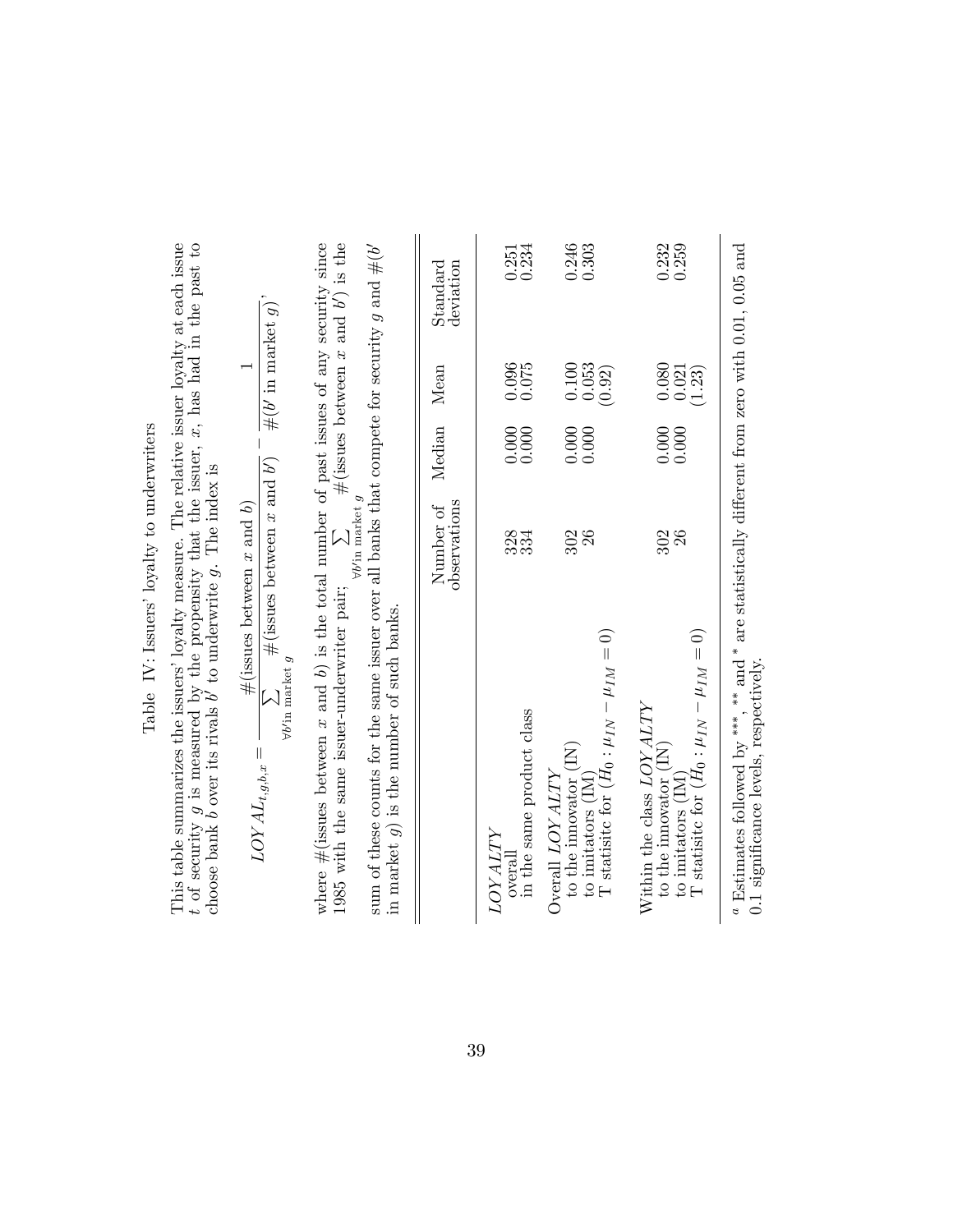This table shows the estimates of a model of the hazard rate of imitation of innovative securities. The estimation uses all issues before imitation of all imitated equity-linked and corporate derivative securities in SDC between 1985 and 2004. Every issue of every imitated security before imitation is paired with its issue number and covariates. The model estimated with this data is

$$
\lambda_{g,t} = \exp\{-(\beta_0 + \beta_1 g + \beta_2' \mathbf{x}_{g,t} + \varepsilon)\};
$$

where  $\lambda_{g,t}$  is the probability that security g is imitated immediately after issue t given that it has not yet been imitated.  $\mathbf{x}_{gt}$  includes characteristics of the market for security g specified below. The parameters  $\beta_0, \beta_1,$  and  $\boldsymbol{\beta}_2$  are estimated by maximum likelihood, using standard errors estimators that are robustly consistent to heteroskedasticity and correlation within securities in the same group. Standard errors are shown in brackets under the estimate.  $\varepsilon$  is assumed to be log-normally distributed. The estimates in Panel B corresponds to the same model where the time index,  $t$ , is measured in calendar time (days).

| Panel A: Time to imitation measured by issue number                                                                                                                 |                          |                       |                                             |                      |                                                                                 |                                                  |
|---------------------------------------------------------------------------------------------------------------------------------------------------------------------|--------------------------|-----------------------|---------------------------------------------|----------------------|---------------------------------------------------------------------------------|--------------------------------------------------|
|                                                                                                                                                                     | (1)                      | (2)                   | (3)                                         | (4)                  | (5)                                                                             | (6)                                              |
| Generation number<br>(g)                                                                                                                                            | $-0.072$<br>$(0.029)$ ** | $-0.061$              | $-0.064$                                    | $-0.069$             | $-0.067$<br>$(0.027)$ ** $(0.027)$ ** $(0.031)$ ** $(0.030)$ **                 | $-0.064$<br>$(0.029)$ **                         |
| Total volume issued<br>(\$ trillions)<br>Total number of<br>issues<br>Size of first issue<br>(\$ billions)<br>Average size of previous<br>issues $(\$$ billions $)$ |                          | 8.980<br>$(2.46)$ *** | 0.006<br>$(0.002)$ ***                      | 0.490<br>$(0.275)^*$ | 0.602<br>$(0.353)^*$                                                            | 0.007<br>(0.026)                                 |
| Standard deviation of previous<br>issues size $(\$$ billions)                                                                                                       |                          |                       |                                             |                      |                                                                                 | 0.964<br>$(0.378)$ **                            |
| Constant                                                                                                                                                            | 1.455                    | 1.340                 | 1.279                                       | 1.294                | 1.304<br>$(0.167)$ *** $(0.171)$ *** $(0.179)$ *** $(0.218)$ *** $(0.215)$ ***  | 1.343<br>$(0.214)$ ***                           |
| Observations<br>$\chi^2$ statistic<br>P-value of $\chi^2$ statistic                                                                                                 | 48<br>5.98<br>0.000      | 48<br>40.46<br>0.000  | 48<br>64.83<br>0.000                        | 48<br>15.16<br>0.000 | 48<br>11.02<br>0.000                                                            | 48<br>21.31<br>0.000                             |
|                                                                                                                                                                     |                          |                       | Panel B: Time to imitation measured in days |                      |                                                                                 |                                                  |
|                                                                                                                                                                     | (1)                      | (2)                   | (3)                                         | (4)                  | (5)                                                                             | (6)                                              |
| Generation number<br>(g)                                                                                                                                            | $-0.130$                 | $-0.137$              | $-0.142$                                    | $-0.140$             | $-0.133$<br>$(0.047)$ *** $(0.045)$ *** $(0.039)$ *** $(0.061)$ ** $(0.063)$ ** | $-0.146$<br>$(0.073)$ **                         |
| Total volume issued<br>(\$ billions)<br>Total number of<br>issues<br>Size of first issue                                                                            |                          | $-5.750$<br>(6.453)   | $-0.009$<br>(0.007)                         | $-0.001$             |                                                                                 |                                                  |
| (\$ millions)<br>Average size of previous<br>issues $(\text{\$}$ millions)<br>Standard deviation of previous<br>issues size $(\$$ billions)                         |                          |                       |                                             | $(0.001)$ **         | $-0.002$<br>$(0.001)$ ***                                                       | $-0.002$<br>$(0.000)$ ***<br>$-0.002$<br>(0.002) |
| Constant                                                                                                                                                            | 5.822                    | 5.895                 | 6.079                                       | 6.296                | 6.297<br>$(0.192)$ *** $(0.223)$ *** $(0.314)$ *** $(0.320)$ *** $(0.268)$ ***  | 6.481<br>$(0.389)$ ***                           |
| Observations<br>$\chi^2$ statistic<br>P-value of $\chi^2$ statistic                                                                                                 | 48<br>7.57<br>0.006      | 48<br>12.00<br>0.002  | 48<br>33.01<br>0                            | 48<br>7.88<br>0.019  | 48<br>9.64<br>0.008                                                             | 48<br>18.01<br>$\boldsymbol{0}$                  |

 $a$  Estimates followed by \*\*\*, \*\* and \* are statistically different from zero with 0.01, 0.05 and 0.1 significance levels, respectively.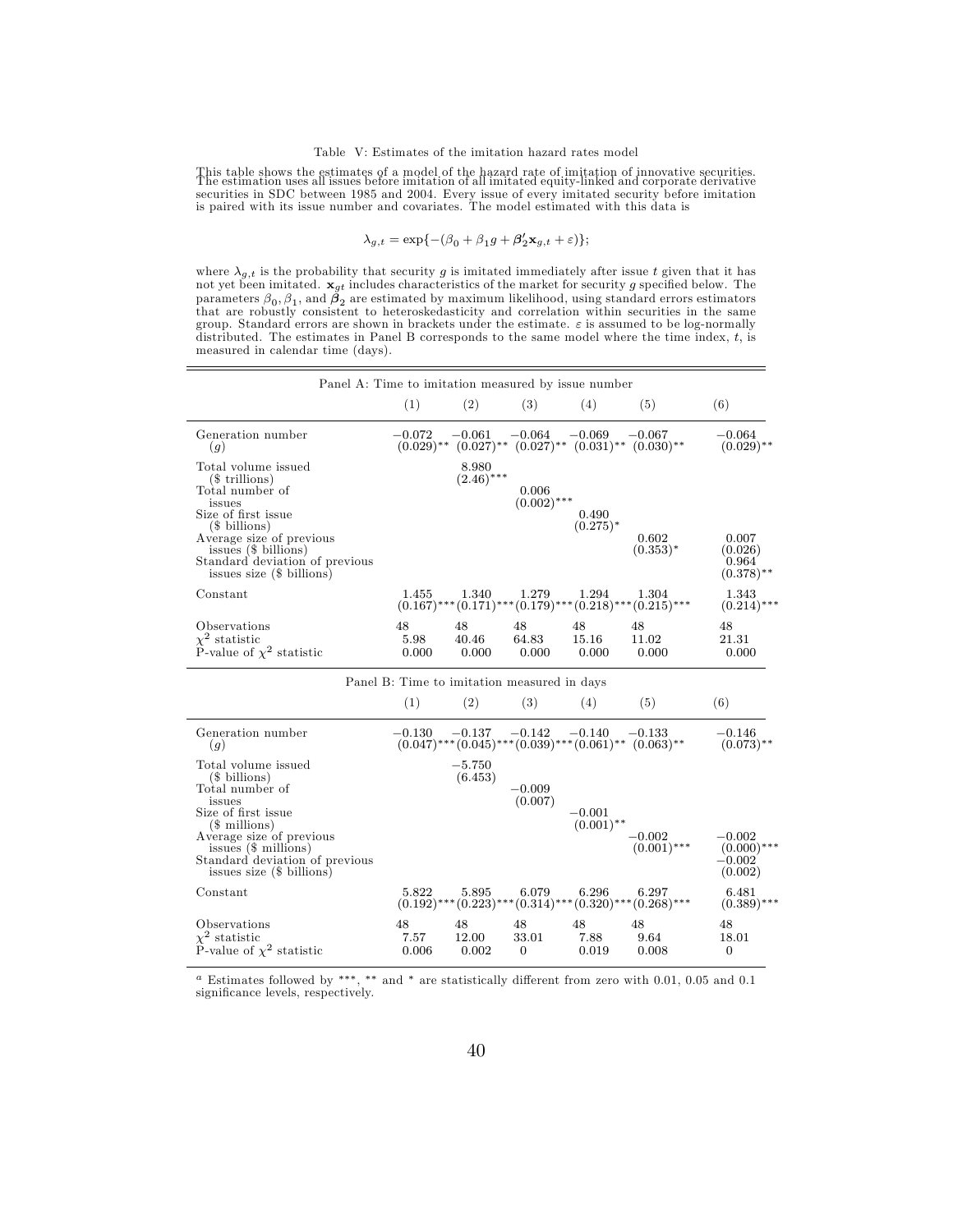Table VI: Economic significance of the estimates of the imitation hazard rates model

This table shows the estimated times of imitation, implied by the estimates in Table V. The predicted median time for the imitators entry is  $\frac{1}{\hat{\lambda}}$ , where

$$
\hat{\lambda} = \exp(-(\hat{\beta}_0 + \hat{\beta}_1 g + \hat{\beta}'_2 \mathbf{x}_{g,t})).
$$

Panel A: Time to imitation measured by issue number

The estimated model used to predicted the median imitation issue number is

 $\hat{\lambda} = \exp(-1.304 + 0.067 \times g + 0.602 \times \text{average size of previous issues}).$ 

| Moments of the                                            | Generation    |               |               |               |  |  |
|-----------------------------------------------------------|---------------|---------------|---------------|---------------|--|--|
| sample distribution of the<br>average previous issue size | 1st           | 5th.          | 10th          | 15th          |  |  |
| 1st quartile                                              | 3.627         | 2.776         | 1.988         | 1.423         |  |  |
|                                                           | $(0.612)$ *** | $(0.266)$ *** | $(0.310)$ *** | $(0.410)$ *** |  |  |
| Median                                                    | 3.842         | 2.941         | 2.105         | 1.507         |  |  |
|                                                           | $(0.566)$ *** | $(0.200)$ *** | $(0.316)$ *** | $(0.437)$ *** |  |  |
| Mean                                                      | 4.005         | 3.066         | 2.195         | 1.571         |  |  |
|                                                           | $(0.541)$ *** | $(0.161)$ *** | $(0.330)$ *** | $(0.461)$ *** |  |  |
| 3rd quartile                                              | 4.385         | 3.356         | 2.403         | 1.72          |  |  |
|                                                           | $(0.533)$ *** | $(0.177)$ *** | $(0.395)$ *** | $(0.530)$ *** |  |  |
|                                                           |               |               |               |               |  |  |

Panel B: Time to imitation measured in days

The estimated model used to predicted the median imitation time, in days, is

 $\hat{\lambda} = \exp(-6.297 + 0.133 \times g + 0.002 \times \text{average size of previous issues}).$ 

| Moments of the<br>sample distribution of the | Generation     |                |              |          |  |  |  |
|----------------------------------------------|----------------|----------------|--------------|----------|--|--|--|
| average previous issue size                  | 1st            | 5th            | 10th         | 15th     |  |  |  |
| 1st quartile                                 | 411.292        | 241.341        | 123.946      | 63.655   |  |  |  |
|                                              | $(81.107)$ *** | $(61.065)$ *** | $(64.620)^*$ | (52.320) |  |  |  |
| Median                                       | 349.547        | 205.11         | 105.339      | 54.099   |  |  |  |
|                                              | $(56.289)$ *** | $(52.497)$ *** | $(56.859)^*$ | (45.686) |  |  |  |
| Mean                                         | 310.766        | 182.354        | 93.652       | 48.097   |  |  |  |
|                                              | $(44.063)$ *** | $(48.288)$ *** | $(52.060)^*$ | (41.483) |  |  |  |
| 3rd quartile                                 | 240.643        | 141.207        | 72.52        | 37.244   |  |  |  |
|                                              | $(32.000)$ *** | $(42.457)$ *** | $(43.372)^*$ | (33.745) |  |  |  |

 $a$  Estimates followed by \*\*\*, \*\* and \* are statistically different from zero with  $0.01$ ,  $0.05$  and  $0.1$  significance levels, respectively.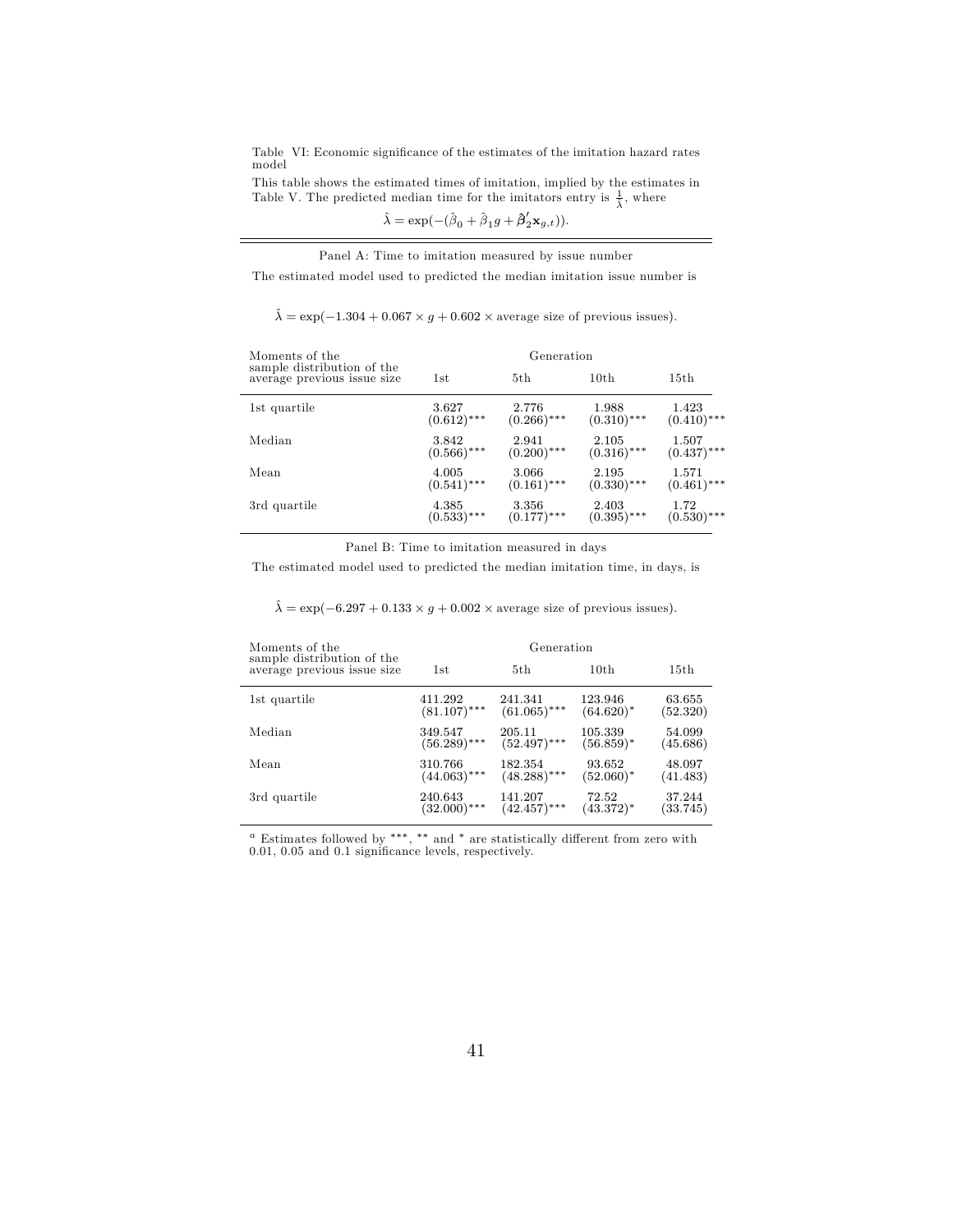This table shows the estimates of the parameters of the equilibrium underwriting fee model, where the fee for issue  $t$ of a generation  $g$  security is

$$
p_{t,g} = \gamma_0 + \gamma_1 INN_b + \gamma_2 INN_b \times t \times g + \sigma LOYAL_{t,g,b,x} + \delta'_w \mathbf{w}_t + \delta'_z \mathbf{z}_{b,t} + v_l + \eta_{t,g}.
$$

and  $INN_b = 1$  if the underwriter of issue t is the security's innovator and  $-1$  otherwise;  $LOYAL_{t,g,b,x}$  measures the past likelihood of the issuer to choose underwriter b by the time of issue t of security g;the vectors  $w_t$  and  $z_{b,t}$ include issue-specific and bank-specific controls, respectively, and are listed below. The term  $v_l$  captures class-specific pricing differences, where  $l = \{ \text{Debt (D)}, \text{ Convertible debt (CD)}, \text{Preferred (P) and Convertible preferred (CP)} \}$ . We estimate  $v_l$  and the parameters with a random (RE) and a fixed effects estimator and report the RE estimates, their standard errors (underneath, in brackets), and the Hausman test statistic. The data includes all 237 issues of the 18 imitated equity-linked and corporate derivatives in the SDC data between 1985 and 2004.

| Parameter                                                                                                                                                                                              | (1)                                                             | (2)                                                                                           | (3)                                                                                       | (4)                                                  | (5)                                                                                                                                                                                      | (6)                                                                              |
|--------------------------------------------------------------------------------------------------------------------------------------------------------------------------------------------------------|-----------------------------------------------------------------|-----------------------------------------------------------------------------------------------|-------------------------------------------------------------------------------------------|------------------------------------------------------|------------------------------------------------------------------------------------------------------------------------------------------------------------------------------------------|----------------------------------------------------------------------------------|
| $\gamma_1$<br>$\gamma_2$                                                                                                                                                                               | 0.323<br>$-0.020$                                               | 0.208<br>$(0.117)$ *** $(0.112)$ *<br>$-0.022$                                                | 0.209<br>$-0.023$                                                                         | 0.386<br>$-0.021'$                                   | 0.258<br>$(0.112)^*$ $(0.118)^{***}$ $(0.114)^{**}$ $(0.114)^{**}$<br>$-0.023'$<br>$(0.003)$ *** $(0.003)$ *** $(0.003)$ *** $(0.003)$ *** $(0.003)$ *** $(0.003)$ *** $(0.003)$ ***     | 0.259<br>$-0.023$                                                                |
| $\sigma$ , where <i>LOYALTY</i> is:<br>(i) based on all same bank-issuer<br>pairs in the past<br>(ii) based on all same bank-issuer<br>pairs in the same class as $q$                                  | 0.167<br>(0.219)                                                | 0.147<br>(0.205)                                                                              | 0.135<br>(0.217)                                                                          | 0.175<br>(0.224)                                     | 0.164<br>(0.210)                                                                                                                                                                         | 0.172<br>(0.222)                                                                 |
| $\delta_w$<br>Logarithm of proceeds<br>$($$ million)<br>Maturity (in years,<br>D and CD only)<br>Investment grade? (1 if yes,<br>$0$ if no, D and CD)<br>Share of equity-linked issues<br>by this bank | $-0.080$<br>(0.072)<br>0.007<br>(0.010)<br>$-0.704$<br>$-2.278$ | $-0.099$<br>(0.071)<br>$-0.002$<br>(0.009)<br>$-0.272$<br>$(0.162)$ *** $(0.168)$<br>$-1.101$ | $-0.101$<br>$(0.071)$ $(0.074)$<br>$-0.002$<br>(0.010)<br>$-0.268$<br>(0.168)<br>$-1.122$ | $-0.089$<br>0.003<br>(0.010)<br>$-0.623$<br>$-2.496$ | $-0.123$<br>$(0.073)^*$<br>$-0.004$<br>(0.010)<br>$-0.183$<br>$(0.167)$ *** $(0.172)$<br>$-1.394$<br>$(0.313)$ *** $(0.414)$ *** $(0.412)$ *** $(0.322)$ *** $(0.486)$ *** $(0.482)$ *** | $-0.125$<br>$(0.073)*$<br>$-0.005$<br>(0.010)<br>$-0.178$<br>(0.172)<br>$-1.426$ |
| $\delta_z$<br>Share of all issues in the same<br>class as $g$ by this bank<br>Year dummies<br>$(1986 - 2003)$                                                                                          | 1.259<br>No                                                     | 1.137<br>Yes                                                                                  | 1.138<br>Yes                                                                              | 1.079<br>No                                          | 1.137<br>$(0.391)$ *** $(0.606)$ *** $(0.606)$ *** $(0.401)$ *** $(0.720)$ *** $(0.718)$ ***<br><b>Yes</b>                                                                               | 1.128<br>Yes                                                                     |
| $\gamma_0$                                                                                                                                                                                             | 3.400                                                           | 2.107<br>$(0.466)$ *** $(0.493)$ **                                                           | 2.130<br>$(0.495)$ **                                                                     | 3.550<br>$(0.490)$ **                                | 2.596<br>$(0.537)$ **                                                                                                                                                                    | 2.636<br>$(0.540)$ **                                                            |
| Observations<br>$R^2$<br>Wald test $\chi^2$ statistic<br>P-value<br>Hausman test statistic<br>P-value                                                                                                  | 273<br>0.465<br>229.041<br>0.000<br>69.435<br>0.000             | 273<br>0.583<br>344.684<br>0.000<br>30.894<br>0.193                                           | 273<br>0.582<br>344.380<br>0.000<br>30.795<br>0.196                                       | 256<br>0.487<br>234.890<br>0.000<br>64.604<br>0.000  | 256<br>0.605<br>352.653<br>0.000<br>24.486<br>0.491                                                                                                                                      | 256<br>0.605<br>352.609<br>0.000<br>24.471<br>0.492                              |

 $a$  Estimates followed by \*\*\*, \*\* and \* are statistically different from zero with 0.01, 0.05 and 0.1 significance levels, respectively.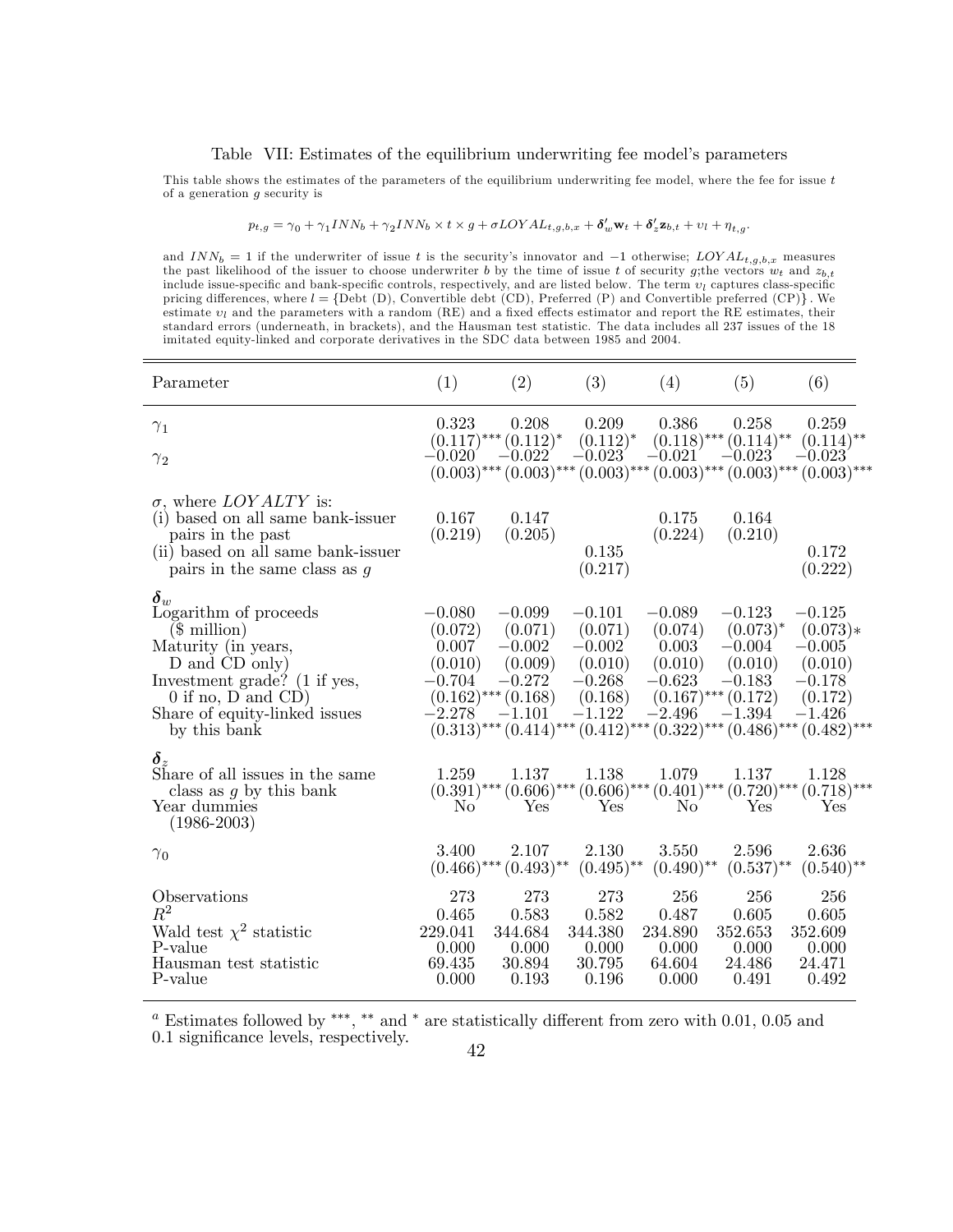Table VIII: Economic significance of the estimates of the pricing equation

This table shows the estimates of the expected duration of the innovator's advantage implied by the estimates of the underwriting fee model reported in Table VII. The expected advantage duration for security  $g$  is the number of issues after which the innovator and imitators compete at equal strentgh. The estimated advantage is

$$
\Delta q(g, t) = \hat{\gamma}_1 INN_b + \hat{\gamma}_2 INN_b \times t \times g,
$$

and it lasts for  $t = -\frac{\hat{\gamma}_1}{\hat{\gamma}_2}$  $\frac{\gamma_1}{\hat{\gamma}_2 g}$  issues. Each column uses the estimates of the corresponding column of Table VII.

|                | $\frac{\gamma_1}{\hat{\gamma}_2 g}$ |             |             |               |              |                         |  |  |  |
|----------------|-------------------------------------|-------------|-------------|---------------|--------------|-------------------------|--|--|--|
| Generation     | (1)                                 | (2)         | (3)         | (4)           | (5)          | (6)                     |  |  |  |
|                | 16.036                              | 9.323       | 9.282       | 18.661        | 11.428       | 11.375                  |  |  |  |
|                | $(5.912)$ ***                       | $(4.923)^*$ | $(4.886)^*$ | $(5.904)$ *** | $(4.978)$ ** | $(4.94)$ **             |  |  |  |
| $\overline{5}$ | 3.207                               | 1.865       | 1.856       | 3.732         | 2.286        | 2.275                   |  |  |  |
|                | $(1.182)$ ***                       | $(0.985)^*$ | $(0.977)^*$ | $(1.181)$ *** | $(0.996)$ ** | $(0.988)$ **            |  |  |  |
| 10             | 1.604                               | 0.932       | 0.928       | 1.866         | 1.143        | 1.138                   |  |  |  |
|                | $(0.591)$ ***                       | $(0.492)^*$ | $(0.489)^*$ | $(0.59)$ ***  | $(0.498)$ ** | $(0.494)$ <sup>**</sup> |  |  |  |
| 15             | 1.069                               | 0.622       | 0.619       | 1.244         | 0.762        | 0.758                   |  |  |  |
|                | $(0.394)$ ***                       | $(0.328)^*$ | $(0.326)^*$ | $(0.394)$ *** | $(0.332)$ ** | $(0.329)$ **            |  |  |  |

 $a$  Estimates followed by \*\*\*, \*\* and \* are statistically different from zero with  $0.01, 0.05$  and  $0.1$  significance levels, respectively.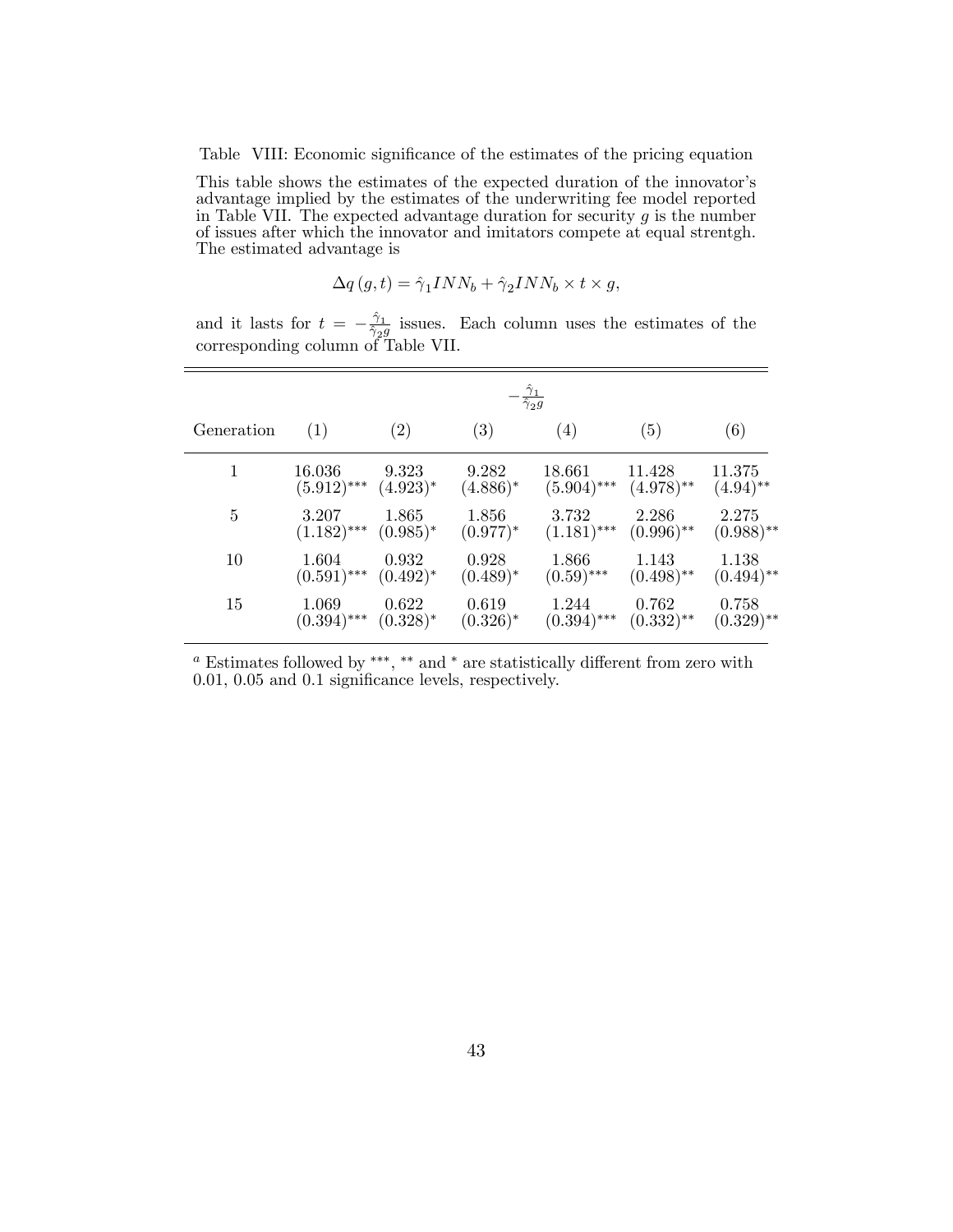#### Table IX: Estimates of the equilibrium underwriting fee model's parameters

This table shows the estimates of the parameters of the equilibrium underwriting fee model. For columns 1 to 3, the fee for issue  $t$  of a generation  $g$  security is

$$
p_{t,g} = \gamma_0 + \sigma LOYAL_{t,g,b,x} + \delta'_z \mathbf{z}_{b,t} + v_l
$$
  
+
$$
I_{\{t>1\}} \times \left[ \gamma_1 INN_b + \gamma_2 INN_b \times t \times g + \delta'_w \mathbf{w}_t \right] + \eta_{t,g},
$$

where  $INN_b = 1$  if the underwriter of issue t is the security's innovator and  $-1$  otherwise;  $LOYAL_{t,g,b,x}$ <br>measures the past likelihood of the issuer to choose underwriter b by the time of issue t of security githe vectors<br> fee for issue  $t$  of security  $g$  is

$$
p_{t,g} = \gamma_0 + \gamma_1 INN_b + \gamma_2 INN_b \times t \times g + \sigma LOYAL_{t,g,b,x} + \delta'_w \mathbf{w}_t + \delta'_z \mathbf{z}_{b,t} + v_l
$$
  
+  $\delta_\lambda \lambda \left( t, \beta' \mathbf{x}_g \right) + \tilde{\eta}_{t,g},$ 

where  $\lambda \left( t, \beta' \mathbf{x}_g \right) = -\frac{\phi\left( \frac{1}{\hat{\sigma}} \left( \ln t - \hat{\beta}' \mathbf{x}_g \right) \right)}{\Phi\left( \frac{1}{\hat{\sigma}} \left( \ln t - \hat{\beta}' \mathbf{x}_g \right) \right)}$  $\frac{1}{\Phi\left(\frac{1}{\hat{\sigma}}\left(\ln t - \hat{\boldsymbol{\beta}}' \mathbf{x}_g\right)\right)}$  is the inverse mills ratio derived from the hazard rate model of the time

to imitation in column 4 of Table V. We estimate  $v_l$  and the parameters with a random (RE) and a fixed effects<br>estimator and report the RE estimates, their standard errors (underneath, in brackets), and the Hausman test<br>

 $\overline{a}$ 

| Parameter                                                                                                                                                                                                 | (1)                                                                                             | (2)                                                                                                            | (3)                                                                                                                   | (4)                                                                                   | (5)                                                                                            | (6)                                                                                            |
|-----------------------------------------------------------------------------------------------------------------------------------------------------------------------------------------------------------|-------------------------------------------------------------------------------------------------|----------------------------------------------------------------------------------------------------------------|-----------------------------------------------------------------------------------------------------------------------|---------------------------------------------------------------------------------------|------------------------------------------------------------------------------------------------|------------------------------------------------------------------------------------------------|
| $\gamma_1$<br>$\gamma_2$                                                                                                                                                                                  | 0.378<br>$(0.120)$ ***<br>$-0.024$                                                              | 0.244<br>$(0.111)$ <sup>**</sup><br>$-0.025$                                                                   | 0.245<br>$(0.111)$ <sup>**</sup><br>$-0.025$<br>$(0.003)$ *** $(0.003)$ *** $(0.003)$ *** $(0.003)$ *** $(0.003)$ *** | 0.327<br>$(0.125)$ ***<br>$-0.017$                                                    | 0.269<br>$(0.113)$ <sup>**</sup><br>$-0.022$                                                   | 0.277<br>$(0.112)$ <sup>**</sup><br>$-0.022$<br>$(0.003)$ ***                                  |
| $\sigma$ , where <i>LOYALTY</i> is:<br>(i) based on all same bank-issuer<br>pairs in the past<br>(ii) based on all same bank-issuer<br>pairs in the same class as $q$                                     | 0.128<br>(0.218)                                                                                | 0.107<br>(0.197)                                                                                               | 0.096<br>(0.207)                                                                                                      | 0.329<br>$(0.162)$ **                                                                 | 0.163<br>(0.140)                                                                               | 0.197<br>(0.152)                                                                               |
| $\delta_w$<br>Logarithm of proceeds<br>$($$ million $)$<br>Maturity (in years,<br>D and CD only)<br>Investment grade? (1 if yes,<br>$0$ if no, D and CD)<br>Share of equity-linked issues<br>by this bank | $-0.074$<br>(0.047)<br>$-0.994$<br>$(0.580)^*$<br>2.296<br>(2.257)<br>$-2.729$<br>$(0.308)$ *** | $-0.071$<br>$(0.043)^*$<br>$^{-1.384}$<br>$(0.528)$ ***<br>4.068<br>$(2.087)^*$<br>$-1.276\,$<br>$(0.409)$ *** | $-0.071$<br>$(0.043)^*$<br>$-1.381$<br>$(0.528)$ *** $(0.008)$<br>4.054<br>$(2.086)^*$<br>$-1.292$<br>$(0.407)$ ***   | 0.055<br>(0.061)<br>$-0.006$<br>$-0.450$<br>$(0.121)$ ***<br>$-2.79$<br>$(0.254)$ *** | $-0.058$<br>(0.056)<br>$-0.004$<br>(0.007)<br>$-0.109$<br>(0.113)<br>$-1.459$<br>$(0.396)$ *** | $-0.060$<br>(0.056)<br>$-0.005$<br>(0.007)<br>$-0.102$<br>(0.113)<br>$-1.529$<br>$(0.395)$ *** |
| $\delta_z$<br>Share of all issues in the same<br>class as $g$ by this bank<br>Year dummies $(1986-2003)$                                                                                                  | 1.675<br>$(0.434)$ ***<br>No                                                                    | 1.240<br>$(0.438)$ ***<br>Yes                                                                                  | 1.239<br>$(0.440)$ ***<br>Yes                                                                                         | 1.396<br>$(0.366)$ ***<br>No                                                          | 1.643<br>$(0.371)$ ***<br>Yes                                                                  | 1.619<br>$(0.373)$ ***<br>Yes                                                                  |
| $\delta_\lambda$<br>(inverse Mills ratio)                                                                                                                                                                 |                                                                                                 |                                                                                                                |                                                                                                                       | 2.858<br>$(1.133)$ **                                                                 | $-0.009$<br>(1.122)                                                                            | 0.014<br>(1.122)                                                                               |
| $\gamma_0$                                                                                                                                                                                                | 2.951<br>$(0.149)$ ***                                                                          | 1.673<br>$(0.499)$ ***                                                                                         | 1.686<br>$(0.498)$ ***                                                                                                | 1.956<br>$(0.540)$ ***                                                                | 2.197<br>$(0.653)$ ***                                                                         | 2.263<br>$(0.649)$ ***                                                                         |
| Observations<br>$R^2$<br>Wald test $\chi^2$ statistic<br>P-value                                                                                                                                          | 273<br>0.453<br>218.360                                                                         | 273<br>0.602<br>374.050                                                                                        | 273<br>0.602<br>373.850                                                                                               | 207<br>0.692<br>483.430                                                               | 207<br>0.805<br>816.580                                                                        | 207<br>0.805<br>818.290                                                                        |
| Hausman test statistic<br>P-value                                                                                                                                                                         | 18.168<br>0.020                                                                                 | 25.136<br>0.455                                                                                                | 25.234<br>0.449                                                                                                       | 88.657<br>0.000                                                                       | 29.246<br>0.211                                                                                | 28.924<br>0.223                                                                                |

 $a$  Estimates followed by \*\*\*, \*\* and \* are statistically different from zero with 0.01, 0.05 and 0.1 significance levels, respectively.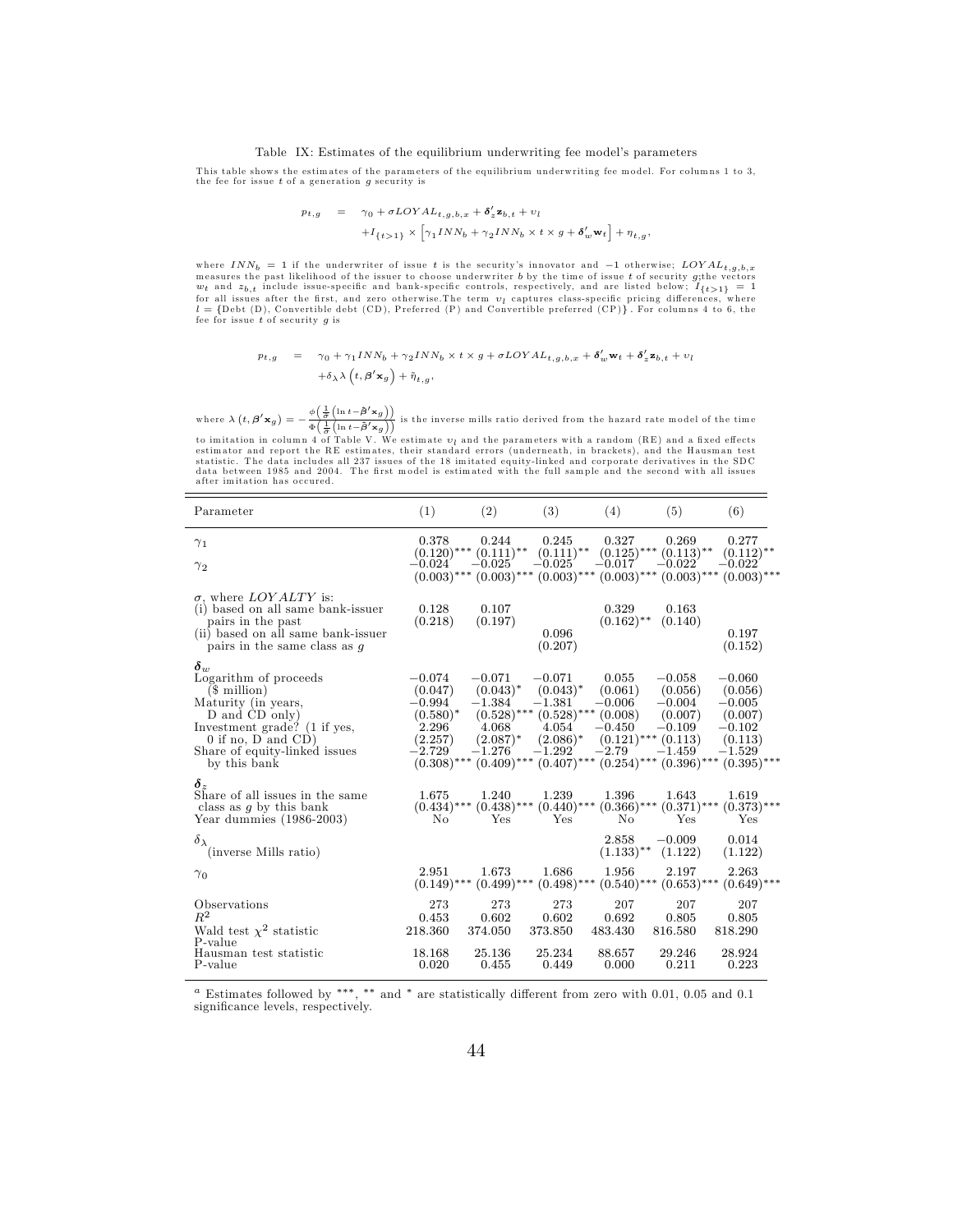| ì                |
|------------------|
| ř<br>¢<br>ì<br>ł |
| ÷<br>ļ           |
|                  |

corporate derivative securities in the SDC and, of these pairs, 11 correspond to the banks that developed the first generation product in each group. The rest correspond to the banks that competed in the same Panel A of this table shows the frequencies of imitated and non-imitated securities conditional on whether or not they are the first generation in their group. There are 50 equity-linked and corporate derivative securities in the SDC and of these, 11 are first generation products. The  $\chi^2$  Pearson statistic is computed under the null hypothesis is that there is no statistical association between whether the security is imitated or not and whether the security is a first generation or not. Panel B shows the distribution of the number of times that a bank innovates along a given sequence of products conditional on whether or not the bank was the first innovator of the group. There are 61 bank-product group pairs for all the 50 equity-linked and Panel A of this table shows the frequencies of imitated and non-imitated securities conditional on whether or not they are the Örst generation in their group. There are 50 equity-linked and corporate derivative securities in the SDC and of these, 11 are first generation products. The  $\chi^2$  Pearson statistic is computed under the null hypothesis is that there is no statistical association between whether the security is imitated  $\frac{1}{2}$ or not and whether the security is a Örst generation or not. Panel B shows the distribution of the number of times that a bank innovates along a given sequence of products conditional on whether or not the bank was the first innovator of the group. There are 61 bank-product group pairs for all the 50 equity-linked and corporate derivative securities in the SDC and, of these pairs, 11 correspond to the banks that developed  $\frac{1}{1}$ the first generation product in each group. The rest correspond to the banks that competed in the same group either as imitators or as innovators of later generation products. group either as imitators or as innovators of later generation products.

|                                           |                      | Panel A: was the security imitated?                          | $\overline{\mathsf{X}}^{\mathsf{o}}$ |                        | Yes                                                                             |                                                       | Total |                 |
|-------------------------------------------|----------------------|--------------------------------------------------------------|--------------------------------------|------------------------|---------------------------------------------------------------------------------|-------------------------------------------------------|-------|-----------------|
| First generation<br>securities            | Percentage<br>Number |                                                              | 36.36%                               |                        | $63.64\%$                                                                       |                                                       |       |                 |
| Later generation<br>securities            | Percentage<br>Number |                                                              | 74.36%<br>29                         |                        | $\frac{11}{25.64\%}$                                                            |                                                       |       | 39              |
|                                           |                      |                                                              |                                      |                        |                                                                                 | $\chi^2$ Pearson statistic = 4.9332; P-value = 0.026. |       |                 |
|                                           |                      | Panel B: do innovators persist?                              |                                      |                        |                                                                                 |                                                       |       |                 |
|                                           |                      |                                                              |                                      | bank in the same group | Number of subsequent innovations by the                                         |                                                       |       |                 |
|                                           |                      |                                                              |                                      | $\mathcal{C}$          |                                                                                 |                                                       | Total |                 |
| the group innovator<br>Banks that are     | Percentage<br>Number | $\frac{28}{56.00\%}$ $\frac{16}{32.00\%}$ $\frac{3}{6.00\%}$ |                                      |                        | $2.00\%$                                                                        | $4.00\%$                                              |       | $\overline{50}$ |
| the group innovator<br>Banks that are not | Percentage<br>Number |                                                              |                                      |                        | $\begin{array}{ccc} 0 & 8 & 1 \ 0.00\% & 72.73\% & 9.09\% & 9.09\% \end{array}$ | $9.09\%$                                              |       |                 |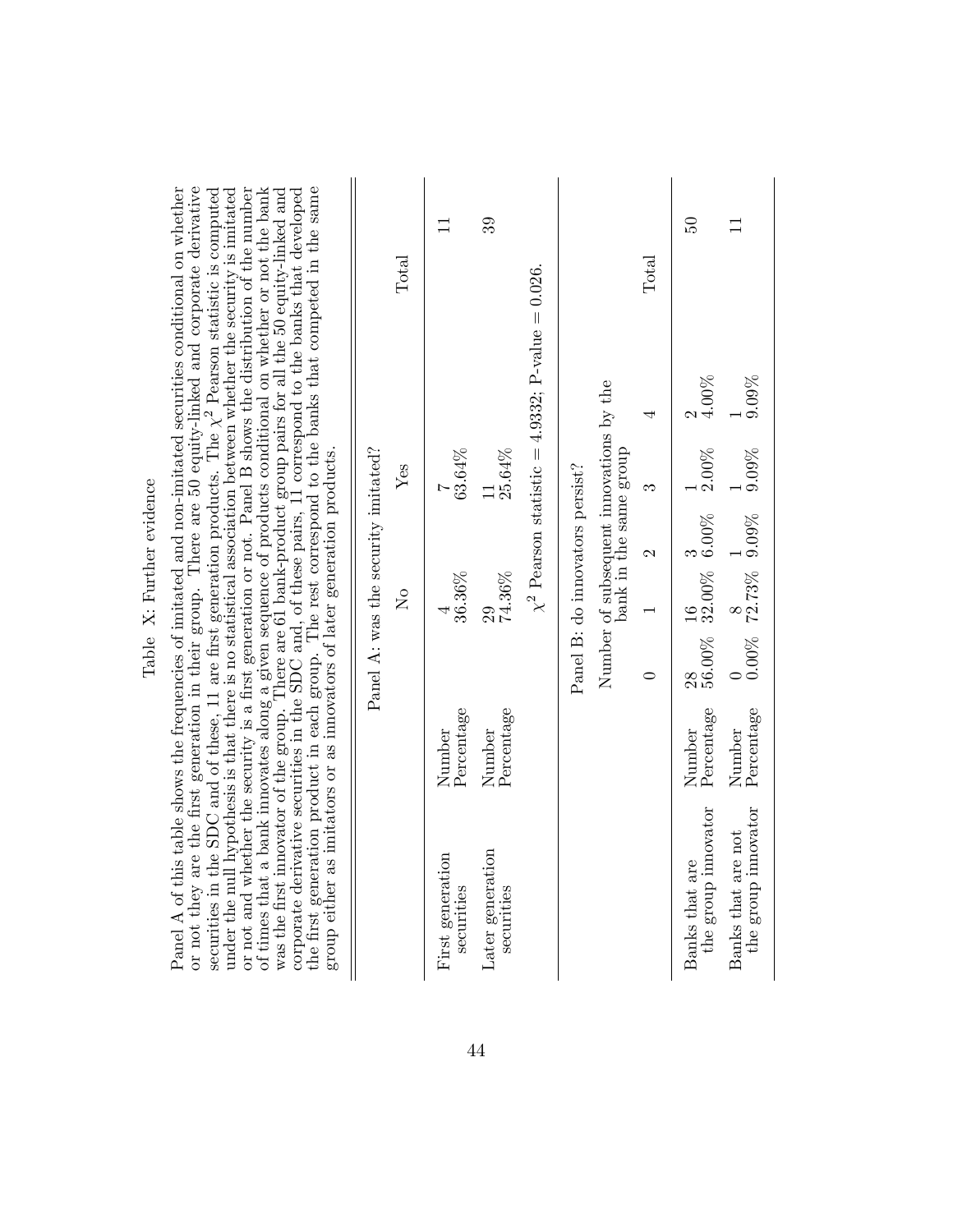

 $\frac{1}{2}$ function of the returns of the underlying common stock. Each unit of this preferred stock converts mandatorily after 3 years to one unit of common stock unless the common stock  $\frac{1}{2}$  can of  $\overline{x}$  porcent. If after appreciates above a cap of  $\overline{r}$  percent. If after 3 years the common stock appreciates above Figure 1: The conversion rate of a Preferred Equity Redeemable Stock (PERCS) as a the cap, PERCS convert to less than one unit of common stock such that their conversion value is that of a stock that has appreciated by  $\bar{r}$  percent.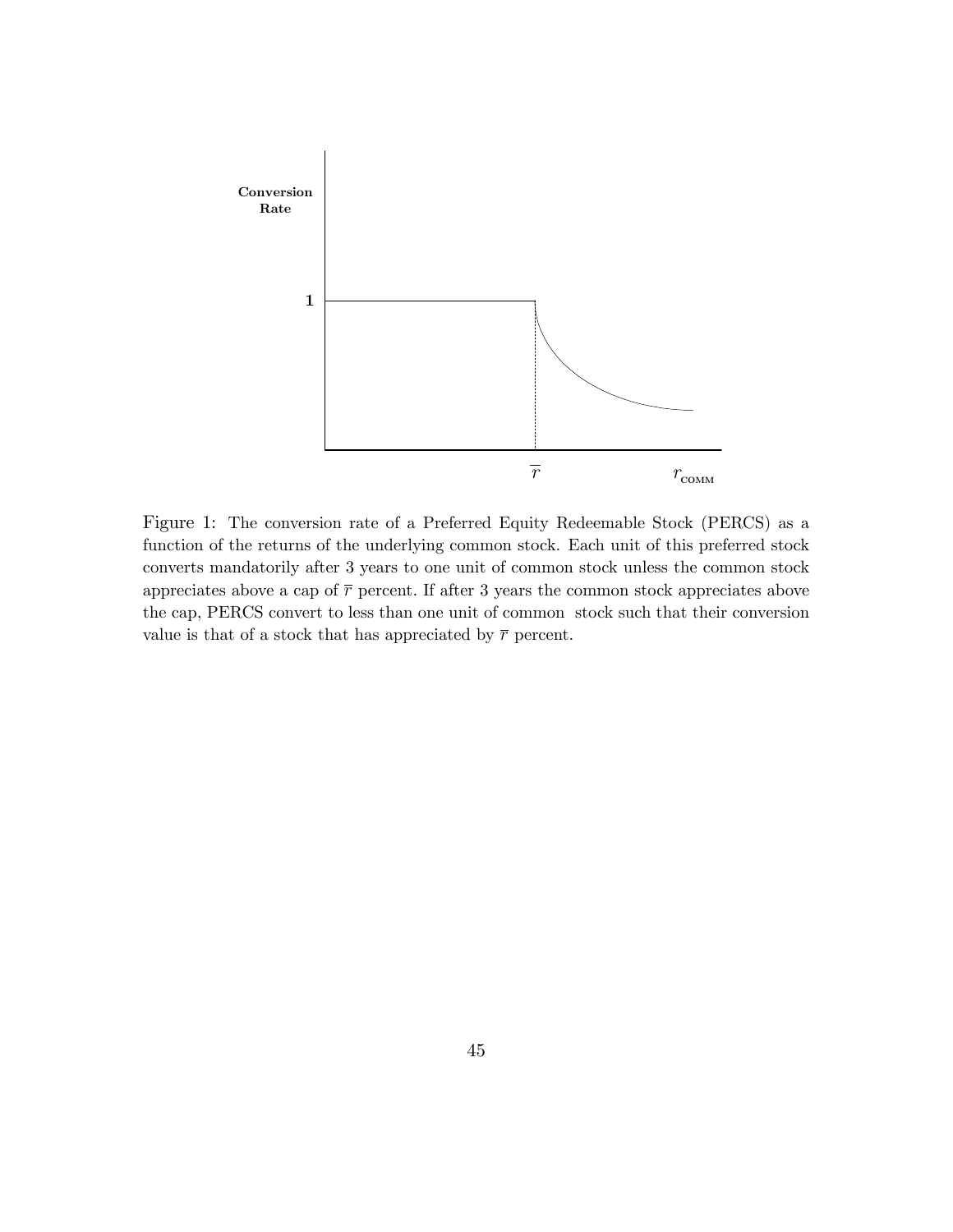

o roturns of the underlying common B a function of the returns of the underlying common stock. Each unit of this preferred stock converts mandatorily after 3 years to one unit of common stock unless the common stock appreciates within 0 and  $\bar{r}$  percent. If the common stock appreciates within these boundaries in 3 years, then DECS convert to less than one unit of common stock such that Figure 2: The conversion rate of a Dividend Enhanced Convertible Stock (DECS) as their conversion value is that of the stock's price at the issue date.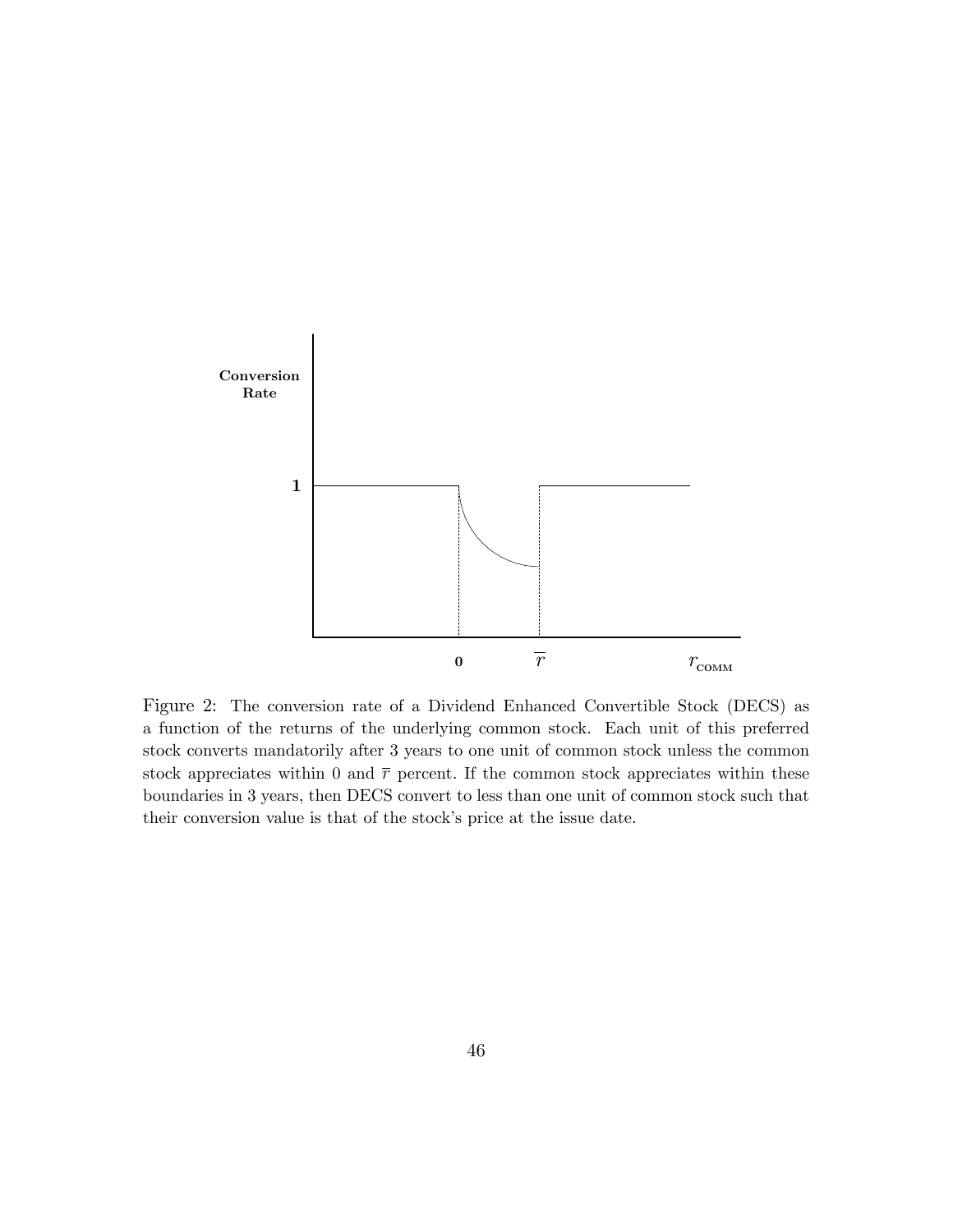

Figure 3: Probability that the underwriter of the next issue is the product innovator (black line) or its imitator (gray line) as a function of the quality differential  $(\Delta q)$ . This figure illustrates the choice of an underwriter by the issuer of a new security. The black line plots the probability that the issuer chooses the innovator, as a function of the difference between the quality of the underwriting service provided by the innovator or the imitator. The gray line plots the probability that the issuer chooses the imitator. The larger the  $\Delta q$ , the higher the probability that the innovator gets the next contract. For a large enough  $\Delta q$ , then any issuer will prefer the innovator and the probability that the innovator gets the mandate 1.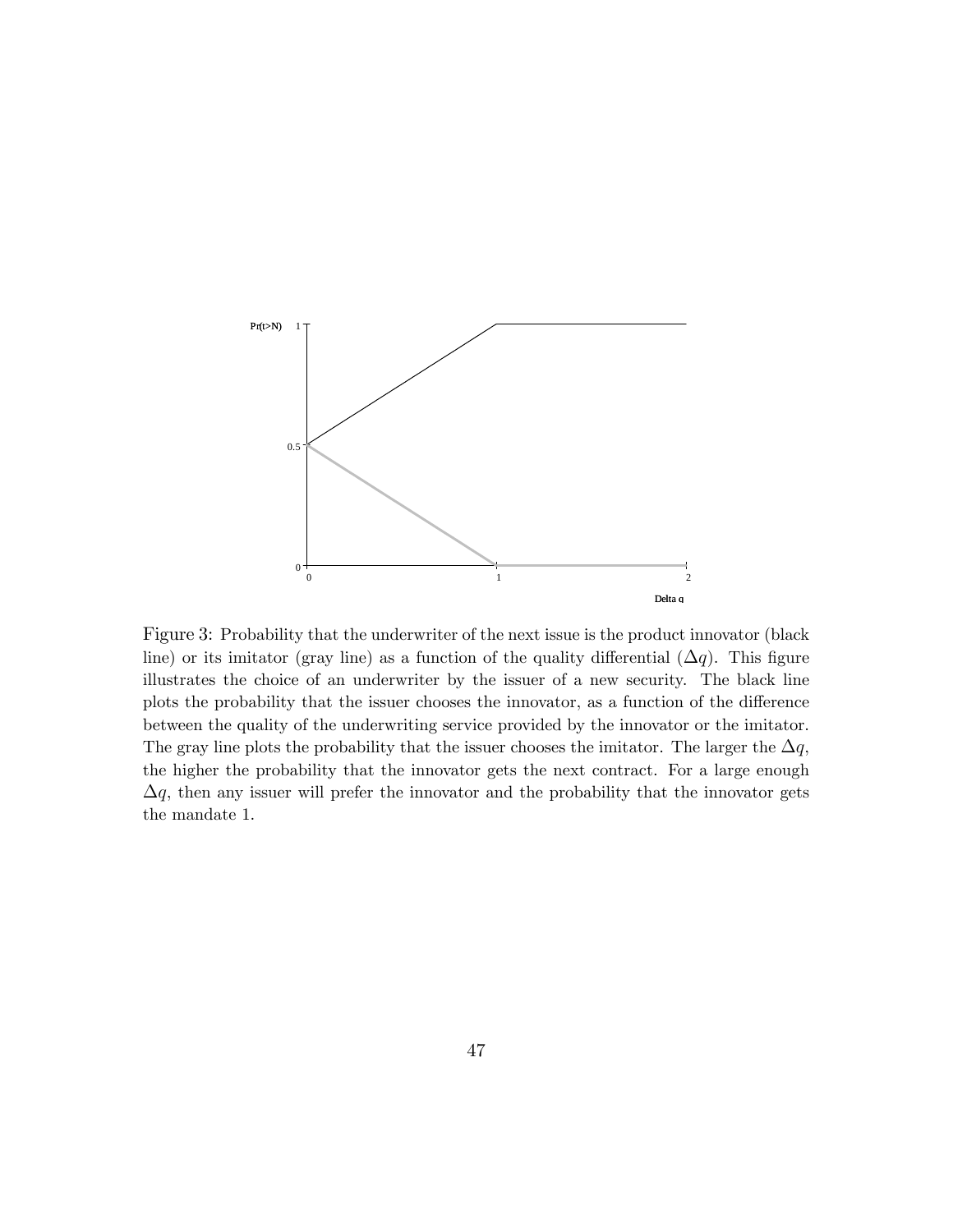

Figure 4: Empirical cumulative distribution function of the speed at which a security is imitated. This figure illustrates the speed at which a security is imitated conditional on its generation index. The speed of imitation is measured by the number issues it takes before an imitator completes its first issue. A security is said to be imitated if a bank other than the innovator underwrites an issue using the same product structure. The dotted line is the CDF corresponding to those imitated securities that were first generation products, i.e., the first product in a sequence of related products. The solid line is the CDF of the speed of imitation of products that appear in the sequence after the Örst generation product.